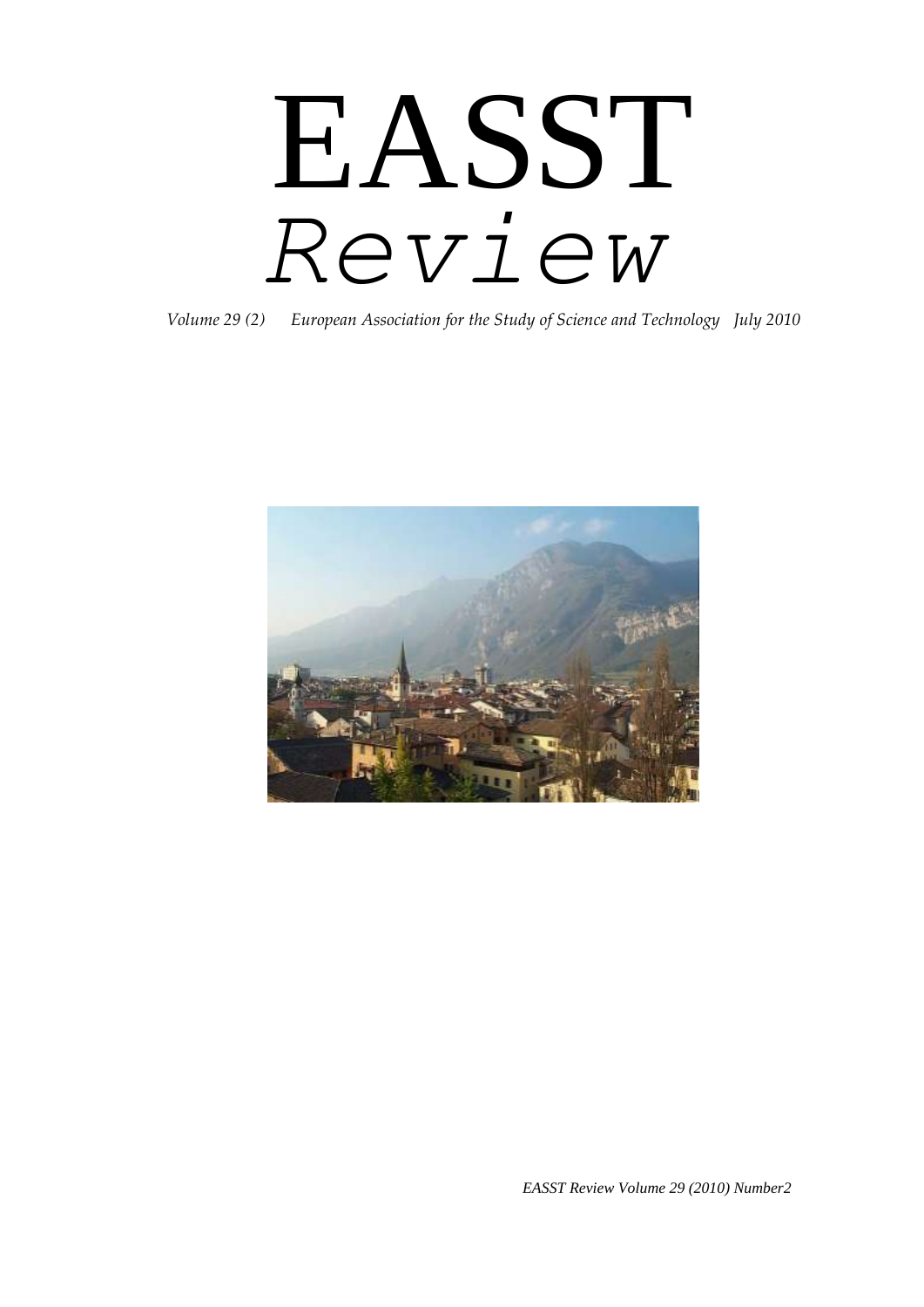*Editor: Ann Rudinow Saetnan (NTNU) Deputy Editor: Richard Rogers Tel:(+47) 73 59 17 86 (Saetnan) (+31) 20 525 3352 (Rogers) email:annrs@svt.ntnu.no rogers@easst.net Membership queries: admin@easst.net EASST Review on the Web: http://www.easst.net*

*Contributing Editors: Andrew Jamison (University of Aalborg) Harald Rohracher (Graz) Paul Wouters (Virtual Knowledge Studio, Royal Academy of Sciences, Netherlands)* 

*Council of the European Association for the Study of Science and Technology: Marc Audetat (University of Lausanne) Thomas Sanchez Criado (student representative) Pierre-Benoit Joly (National Institute of Agronomic Research, Paris*) *Erika Mansnerus (London School of Economics and Political Science) Tiago Moreira (Durham University) Fred Steward, President (Policy Studies Institute, Westminster University) Estrid Sørensen (Humboldt University, Berlin) Harro van Lente (University of Utrecht) Claire Waterton (Lancaster University) Judy Wajcman (President of the Society for Social Studies of Science, ex-officio)* 

*EASST's Institutional Members: Interuniversity Research Center (IFZ), Graz Science Museum Library, London Section for Science & Technology Studies, University of Göteborg RCSS, University of Edinburgh Faculteit der Cultuurwetenschappen, University of Maastricht Department of Sociology, University of Surrey Institute for Science, Innovation and Society, Saïd*  *Business School, University of Oxford Dept. Of Technology and Social Change, Linkoping University*

*Europaeische Akademie zur Erforschung von Folgen wissenschaftlich-technischer Entwicklungen Department of Sociology/SATSU, University of York*

*EASST Review (ISSN 1384-5160) is published quarterly, in March, June, September and December. The Association's journal was called the EASST Newsletter through 1994.* 

*Subscription: Individual membership fee: EUR 40 annual. Reduced two- and three-year membership available. Students and citizens of Eastern European & developing countries pay reduced rates on application EUR 25. Library rate is EUR 45.* 

*Please note that subscriptions can also be made through the EASST website.* 

*Member benefits: Travel stipends for Ph.D. students, young scholars and researchers from developing countries are available. Reduced registration rates for EASST events apply.* 

*EASST's Past Presidents: Christine Hine, 2005-2008; Sally Wyatt, 2000- 2004; Rob Hagendijk, 1997-2000; Aant Elzinga, 1991-1997; Stuart Blume, 1987-1991; John Ziman, 1983-1986;Peter Weingart, 1982.* 

*EASST Review's Past Editors: Chunglin Kwa, 1991 – 2006; Arie Rip, 1982- 1991; Georg Kamphausen, 1982.*

*cover illustration:"Trento, Italy". Wikipedia*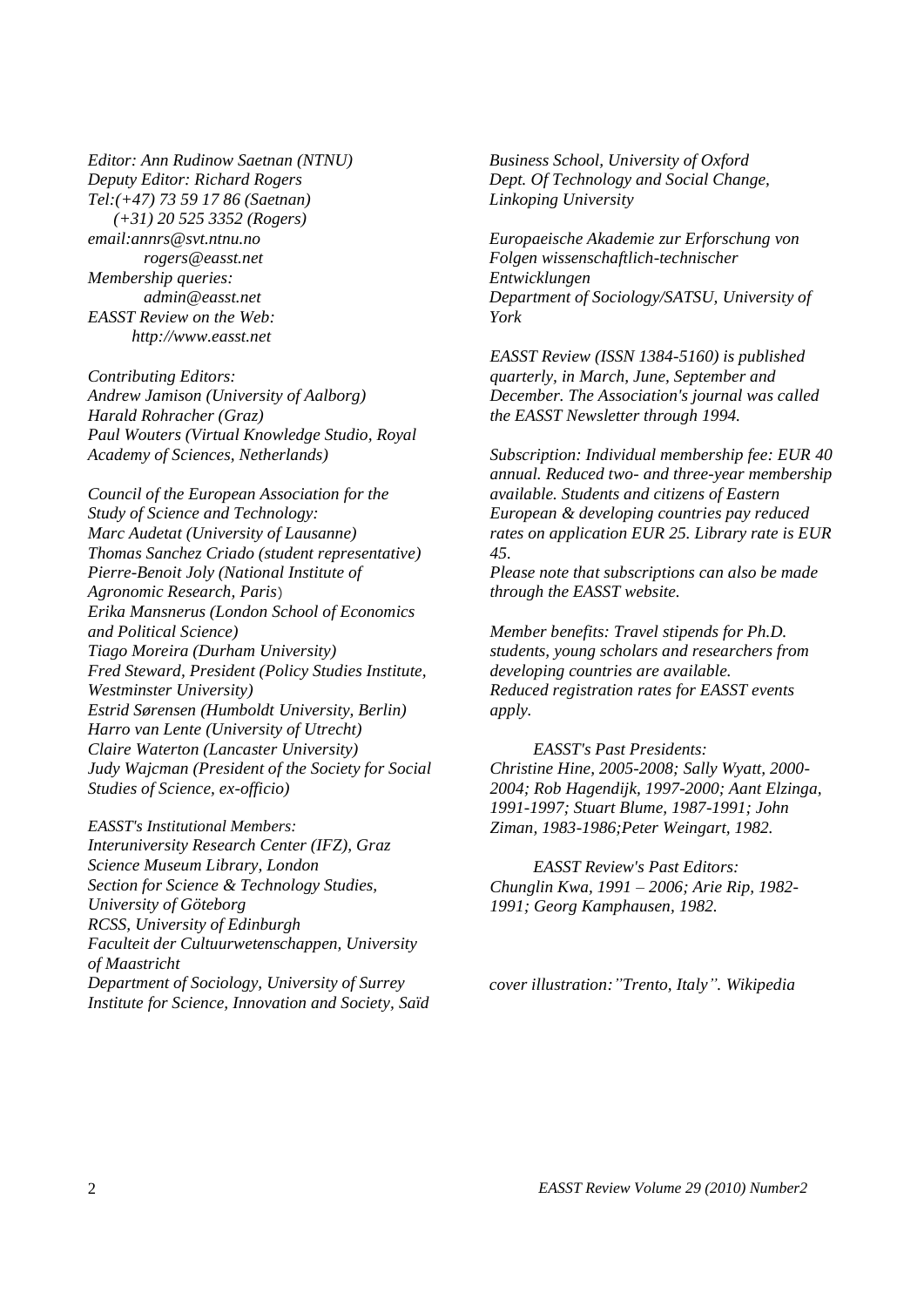## In memoriam Susan Leigh Star 1954-2010 by: Ann R. Sætnan

By now Review readers have heard from other channels that Susan Leigh Star has died. Her passing will be deeply felt in the STS community, not least in the annual meeting season. There always seemed to be a zone of calm around Leigh, no matter how many people it contained at any given moment, no matter how hectic her role (even when she was 4S president). Leigh listened, reflected, and when she spoke it was quietly, slowly, imaginatively, wisely, and with a good dose of humor. In conversation or academic discussion with her, people seemed to fall into a like pattern – listening, reflecting, and speaking perhaps a bit more quietly, thoughtfully, good-naturedly than even they would otherwise do (and STS people are on the whole a thoughtful and good-natured group, I find). Leigh will also be sorely missed as editor-in-chief of ST&HV, as a source of fresh insights, concepts, and perspective*s*, as a teacher. These are, of course, only some of the professional contexts in which she will be missed. Personal friends and family will miss her all the more.

I heard of Leigh"s passing from one of those friends when I sent out the chapter proofs of a new book for the authors to check. Leigh had been a key inspiration for that book and on hearing the sad news we immediately asked the publishers if we could revise our acknowledgements page as a dedication to Leigh. This is what we wrote:

"Just as our galley proofs for this book arrived, so too did the news of Susan Leigh Star"s untimely death. Leigh was a major source of inspiration for this book. The book consists almost exclusively of articles developed from papers first delivered at the workshop "Statistics as a Boundary Object between Science and the State," already the title reflecting our indebtedness to Leigh. Leigh graciously agreed to attend the workshop, where she not only made a keynote lecture

reclaiming her *boundary object* concept from the interpretative drift it had been subjected to over time, but also attended paper presentation sessions, contributing encouraging and constructive comments. We had hoped she might review the book, reclaiming again her concept form any misinterpretations we might have perpetrated. We were hoping soon to see a book of her own, elaborating the *boundary object* concept. Instead, with both sorrow and gratitude, we dedicate this book to Leigh."

Many other such memorials to Leigh have been appearing in print and on the Web these past months. Though we have come to know her through different encounters, we all seem to agree on how sorely we will miss her and why.

As with the memory of Olga Amsterdamska, one thing we can do is to maintain the spirits they brought to our community. At the upcoming 4S and EASST meetings, we can strive to listen more, to be open and inclusive, to think imaginatively before speaking, and to speak with a heartfelt smile. Another lasting memorial to Leigh would be to give a donation in her honor to the Sempervirens Fund **(**<http://sempervirens.org/give.php>**)** and/or to write your personal memorials of Leigh on the 4S message board

**(**[http://www.4sonline.org/forum/viewtopic.php?](http://www.4sonline.org/forum/viewtopic.php?f=7&t=7&sid=8eda829ed22e2bcbe1843a571d726b1d) [f=7&t=7&sid=8eda829ed22e2bcbe1843a571d7](http://www.4sonline.org/forum/viewtopic.php?f=7&t=7&sid=8eda829ed22e2bcbe1843a571d726b1d) [26b1d](http://www.4sonline.org/forum/viewtopic.php?f=7&t=7&sid=8eda829ed22e2bcbe1843a571d726b1d)) or the site posted by Leigh's doctoral students **(**<http://rememberingleigh.wordpress.com/>).

There will be a memorial held in Bonny Doon, California on August 7

**(**<http://leighstarmemorial.wordpress.com/>**).** 

It is open for all, but please register if you plan to attend.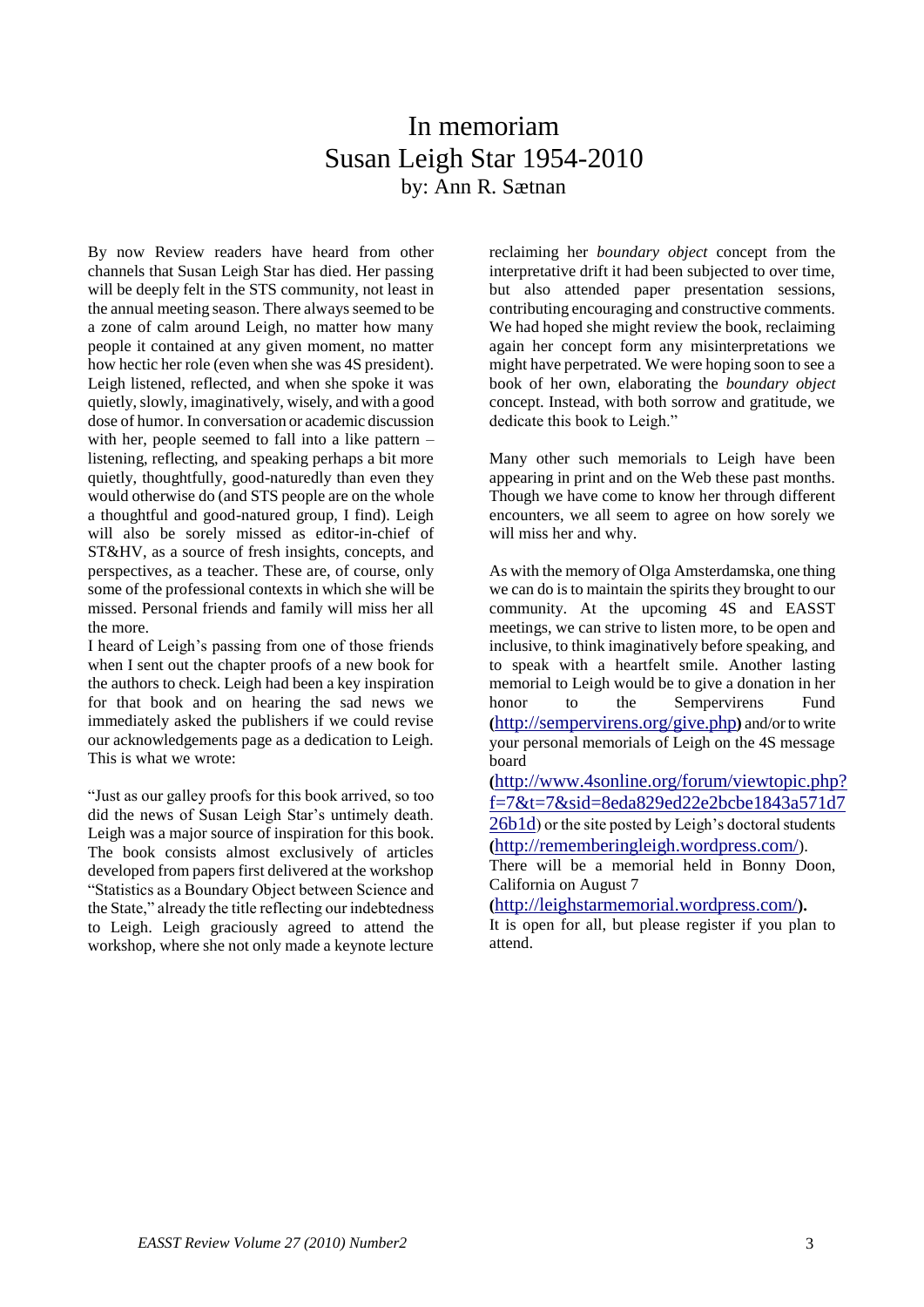## About this issue and the upcoming EASST conference by: Ann R. Sætnan and Sonia Liff

This issue of the Review comes to you electronically, as a trial. We are able therefore to include a provisional conference program regardless of page length, for members before the finalized program is available on the conference web site. By doing so, we are able to send you all some extra reminders:

First and formost: If your paper is on the program but you do not register for the conference by the August 1 deadline, then your paper will be removed from the program! In spite of the timing, with the EASST conference coming hard on the heals of the 4S conference in Tokyo, the program looks very exciting indeed. Failure to register would be a loss, perhaps marginal for those of us with plenty of other papers to look forward to but a loss nonetheless, and a far greater loss for you who will neither get to present, to receive comments, or to listen to the many other exciting papers presented. So please click your way to the conference web site, [http://events.unitn.it/en/easst010/registration-and](http://events.unitn.it/en/easst010/registration-and-fees)[fees,](http://events.unitn.it/en/easst010/registration-and-fees) and register at once! Do not risk forgetting!

Secondly, as you can see from this preview paper sessions program included in this issue, many sessions still have incomplete information. Presumably, this is for the most part because conveners and presenters have not sent all the information needed. It may seem obvious to you, but if you have not communicated information such as your name, your paper title, the order of papers in your session and the division of your double- or triple-session into sub-sessions, then the program committee will simply have to guess, or leave information missing from the program. Does information seem to be missing regarding yourself, your paper or your session? Contact your session organizers, and session organizers contact the program committee.

Do not contact the Review editor about errors or missing information. I'm sure some of those are my fault, with no offense intended. For instance, I could see that presenters" names were sometimes listed family name last, sometimes family name first. I tried my best to turn them all the same way "round, but I'm sure I've got it wrong here and there. I may also have mismatched presenter name and paper title in some instances. However, the program here

is only provisional. Apologies hereby extended. The final program, however, will be based on the submitted abstracts and registrations and will be produced using appropriate software. Checking your own submitted information and/or that of your session organizer is the best way to ensure correct information in the program. Contact the program committee with any corrections if you see you have made an error in filling out the forms.

#### **Combining 4S with EASST?**

Some possibly useful tips about how to get to Trento: The quickest way to get to Trento from Tokyo is to fly Tokyo-Munich, then take a train from there. The Editor has booked a direct flight Tokyo-Munich. At least one colleague has booked a two-step flight via Copenhagen. We depart at about the same time and arrive within an hour of one another. As the train journey from Munich to Trento is reputedly quite scenic, we plan to sleep off some jet lag one night in Munich, then take a morning train to Trento. The Italian rail web site shows only the night train (perhaps that"s the only one operated by Italian rail?), but German and Austrian web sites both show trains leaving every other hour (oddnumbered hours, approximately on the halfhour).Try looking here, for instance:

[http://www.oebb.at/pv/en/Servicebox/Train\\_schedul](http://www.oebb.at/pv/en/Servicebox/Train_schedule/index.jsp) [e/index.jsp](http://www.oebb.at/pv/en/Servicebox/Train_schedule/index.jsp)

Arriving in Trento a day or two before the conference can have some advantages. For one, you get to explore the town, encountering STS friends informally over espresso, gelato, grappa … whatever. Another good reason to arrive early, especially if you happen to be a grad student, is "Weeds, Offcuts, Issues and Troubles," the EASST 2010 Pre-conference PhD Workshop. You will find a program in this issue. Information also available at [http://events.unitn.it/en/easst010/pre-conference](http://events.unitn.it/en/easst010/pre-conference-phd-workshop)[phd-workshop](http://events.unitn.it/en/easst010/pre-conference-phd-workshop)**.** Places are limited and by application to [students@easst.net](mailto:students@easst.net)..

Returning to the issue as an experiment in delivery form, comments are welcome by whatever route you choose to make them should you be so inclined. Feel free to email the editor at [Ann.R.Saetnan@svt.ntnu.no.](mailto:Ann.R.Saetnan@svt.ntnu.no) Feel equally free to bring your comments to the EASST general meeting, which will take place on Saturday, 4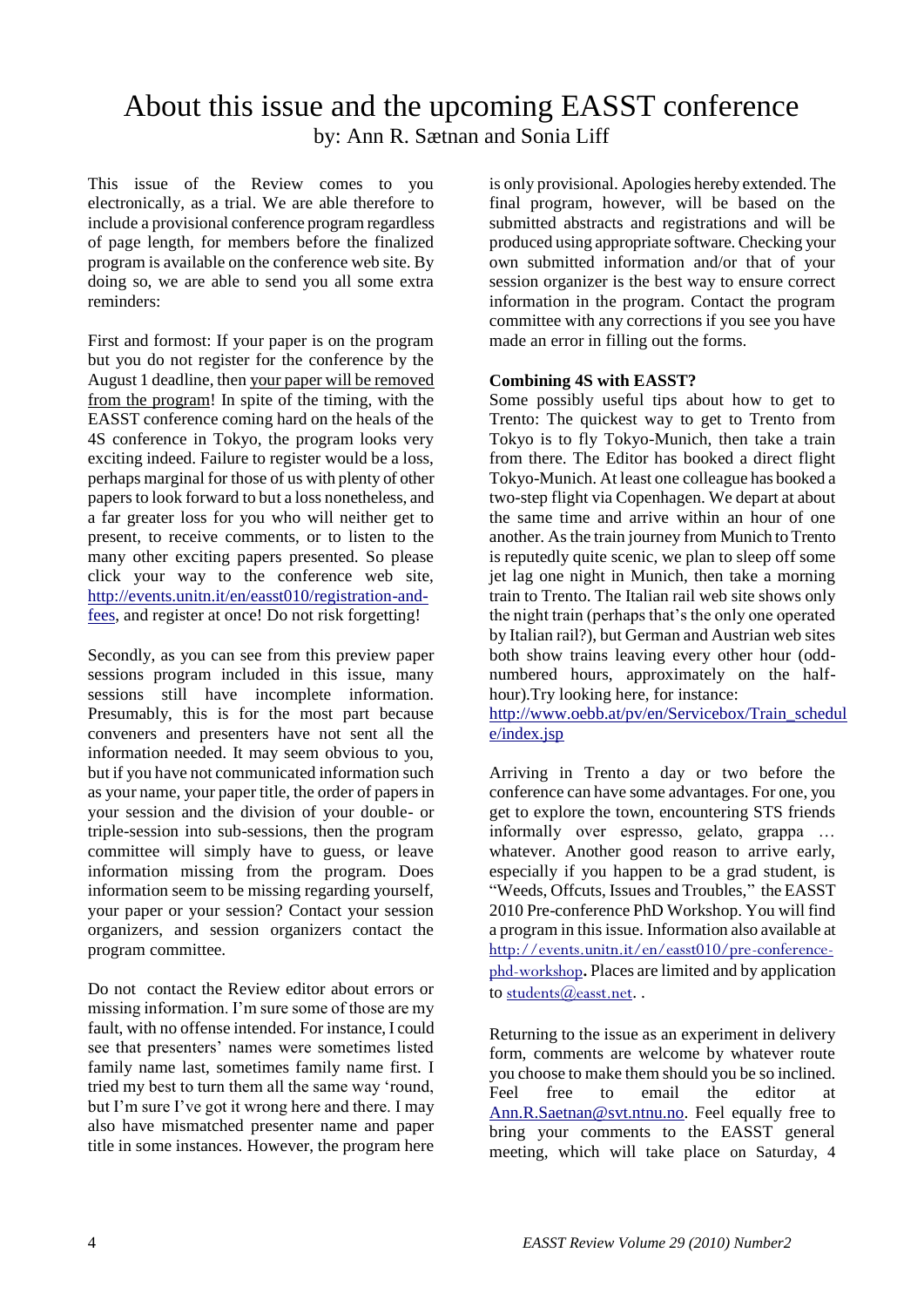September 09.00 to 10.30, University of Trento, Faculty of Sociology, via Verdi 26, Trento, Italy. All members are encouraged to attend. Breakfast will be provided. The preliminary Agenda is:

- 1. Report on Council activities over the previous 2 years (including discussions with national associations)
- 2. Membership report
- 3. Financial report
- 4. Amendments to Constitution. Current EASST practices arising from decisions made by the organisation since 1996 need to be expressed more accurately in the constitution. These are: \*All members have the same rights regarding voting and standing for Council \*Reduced subscription rates are offered to certain categories of member \*Financing includes conference revenues \*One regular Council member is a student \*Ballots are conducted by email and online \*The proportion of Council members reaching the end of a 4 year term varies \*Nominations for new Council members and the President are not always made at the EASST General meeting itself
- 5. A series of detailed amendments recognising these practices will be made available on the EASST web site for decision at the General Meeting Report on EASST010 conference.
- 6. Process for hosting EASST 2014 conference
- 7. Nominations for 2 EASST Council vacancies. All nominations are welcome and there will be a ballot of all members within 3 months
- 8. Arrangements for 2012 joint EASST/4S conference.
- 9. Analysis of participation patterns in EASST 1983-2008
- 10. Future strategy for EASST
- 11. All Other Business

And speaking of the EASST general meeting …

## Vacancies on the EASST Council

EASST is a leading body representing research and scholarship in science, technology and innovation studies in Europe.

EASST Council is the governing body for EASST. It meets once or twice a year and also communicates via email. Recent discussions have included conference arrangements, membership issues, support for activities, links with other organisations, and the future direction of EASST.

Council members are elected by the whole membership and serve normally for 4 years. Two members are retiring at the end of the year and EASST invites nominations from interested members (send an email to [president@easst.net](mailto:president@easst.net) ). If you want to know more about what is involved talk to a current Council member or email [admin@easst.net](mailto:admin@easst.net)**.** 

**We will also have a vacancy for a student member** of the Council. This is again voted on by all the membership but only student members can be nominated. This person normally serves for 2 years.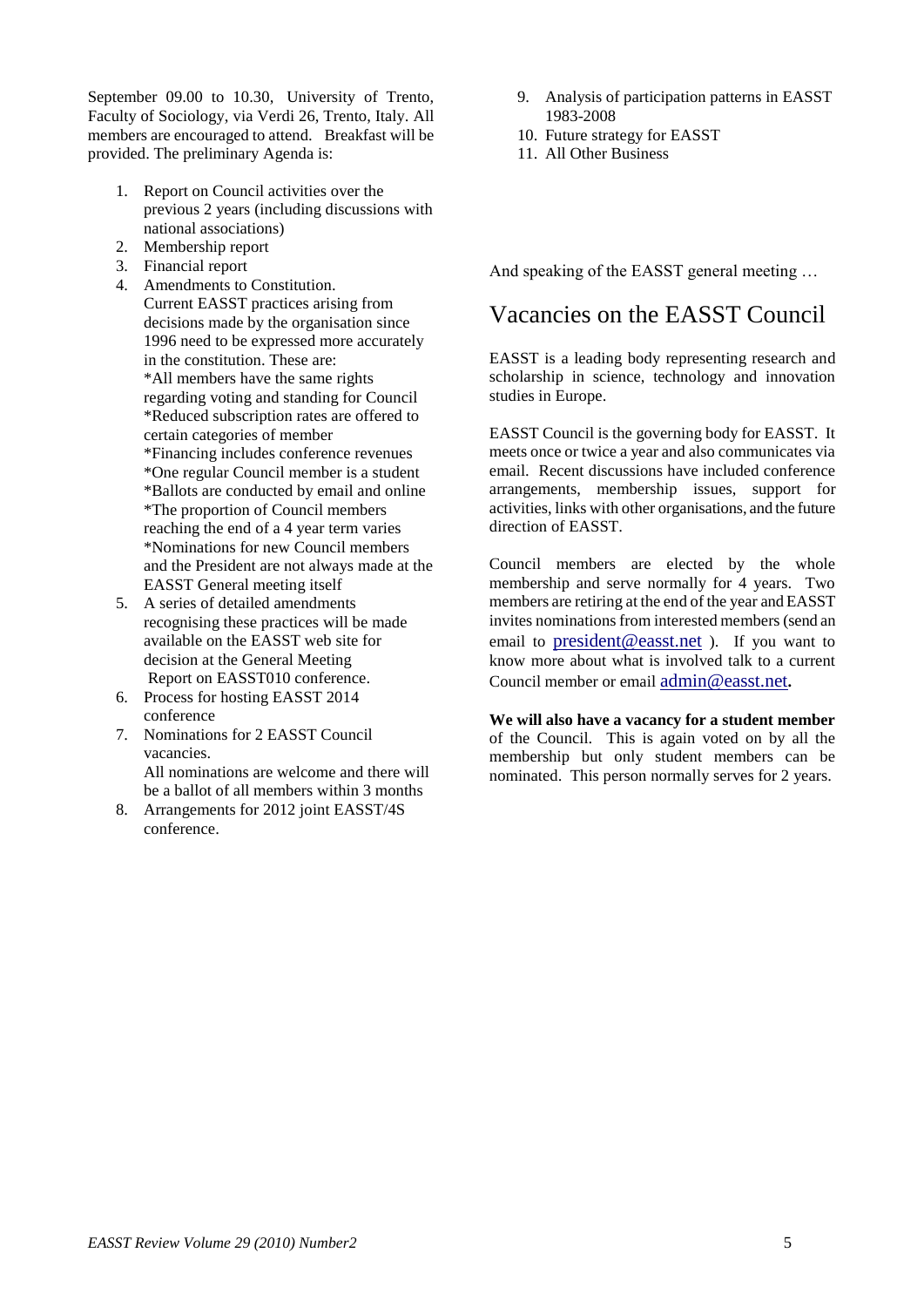# EASST010 – PRACTICING SCIENCE AND TECHNOLOGY, PERFORMING THE SOCIAL TRENTO, 2010, SEPTEMBER 2 - 4

## PRELIMINARY CONFERENCE PROGRAMME

#### **Wednesday 1st September**

| <b>Faculty of Sociology, via Verdi 26</b> |                                                      |
|-------------------------------------------|------------------------------------------------------|
| $14.00 - 19.00$                           | Pre-conference PhD Workshop (see more on this below) |
| $14,00 - 19,00$                           | Conference Pre-registration                          |

#### **Thursday 2nd September**

| Teatro S. Chiara, Via della Croce, 67 |                                                                                                                                                                |  |  |
|---------------------------------------|----------------------------------------------------------------------------------------------------------------------------------------------------------------|--|--|
| 8.30-10.00                            | Conference Registration                                                                                                                                        |  |  |
| 10.00-10.30                           | Welcome Address (Dean of the Faculty $+$ EASST President)                                                                                                      |  |  |
| 10.30-11.45                           | Plenary Session: Silvia Gherardi (University of Trento) and Lucy<br>Suchman (University of Lancaster) "The Concept of Practice and the<br>Curious Case of STS" |  |  |

| <b>Faculty of Sociology, via Verdi 26</b> |                          |
|-------------------------------------------|--------------------------|
| 12,00                                     | Lunch                    |
| 13,30-15,30                               | <b>Parallel Sessions</b> |
| 15,30-16,00                               | Coffee break             |
| 16,00-18,00                               | <b>Parallel Sessions</b> |
| 19,00                                     | Welcome Aperitif         |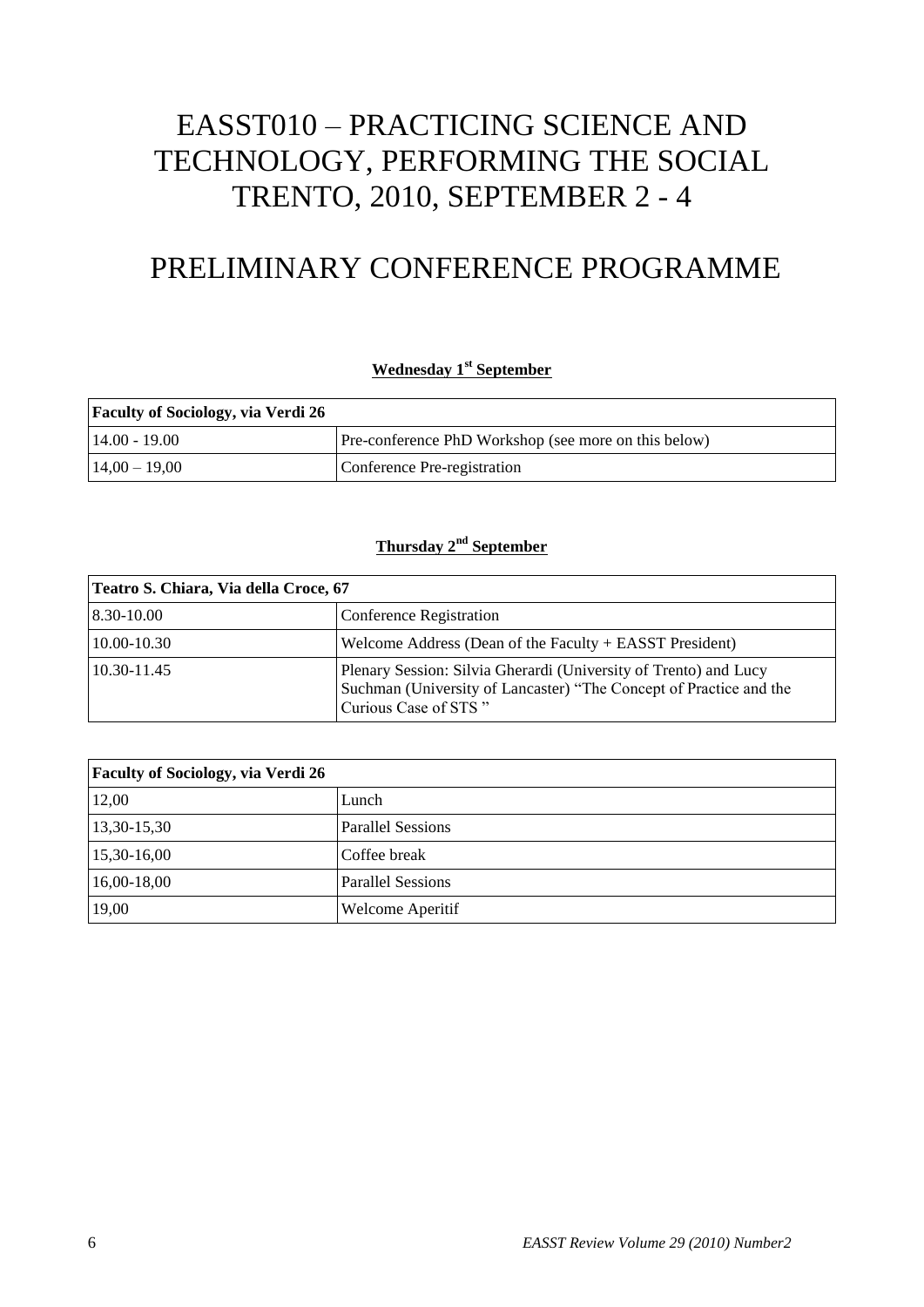## **Friday 3rd September**

| <b>Faculty of Sociology, via Verdi 26</b> |                                                                                                                                                                                                                           |
|-------------------------------------------|---------------------------------------------------------------------------------------------------------------------------------------------------------------------------------------------------------------------------|
| 9,00-11,00                                | <b>Parallel Sessions</b>                                                                                                                                                                                                  |
| 11,00-11,30                               | Coffee Break                                                                                                                                                                                                              |
| $11,30 - 12,45$                           | Subplenary sessions:                                                                                                                                                                                                      |
|                                           | Liam Bannon (University of Limeick) and Pelle Ehn (University<br>$\bullet$<br>of Malmoe): "(on the) Doing (of) Things"                                                                                                    |
|                                           | book presentation: "Care in Practice. Tinkering in clinics, homes<br>$\bullet$<br>and farms" by Annemarie Mol, Ingunn Moser & Jeannette Pols<br>$(2010)$ (eds.)                                                           |
|                                           | Round Table: "Interpreting/changing the practice of innovation".<br>Chair: Fred Steward. Participants: Frank Geels (Sussex);<br>Elizabeth Shove (Lancaster); Ulrik Jorgenson<br>(Copenhagen); Pierre-Benoit Joly (Paris). |
| 12,45                                     | Lunch                                                                                                                                                                                                                     |
| 14,00-16,00                               | <b>Parallel Sessions</b>                                                                                                                                                                                                  |
| 16,00                                     | Coffee Break                                                                                                                                                                                                              |
| 16,30-18,30                               | <b>Parallel Sessions</b>                                                                                                                                                                                                  |
| 18,45-19.45                               | ArtiSSTic performance                                                                                                                                                                                                     |

| Somewhere in town          |               |
|----------------------------|---------------|
| ാററ<br>$121 -$<br>$\cdots$ | Special Event |

## **Saturday 4th of September**

| <b>Faculty of Sociology, via Verdi 26</b> |                                                                           |
|-------------------------------------------|---------------------------------------------------------------------------|
| $09,00-10,30$                             | Special Breakfast – EASST General Meeting                                 |
| 11,00-13,00                               | <b>Parallel Sessions</b>                                                  |
| 13,00                                     | Lunch                                                                     |
| 14,00-15,00                               | Plenary Session: Amade M'charek "Performing the Technoscientific<br>Body" |
| 15,00-16,00                               | <b>Closing Plenary</b>                                                    |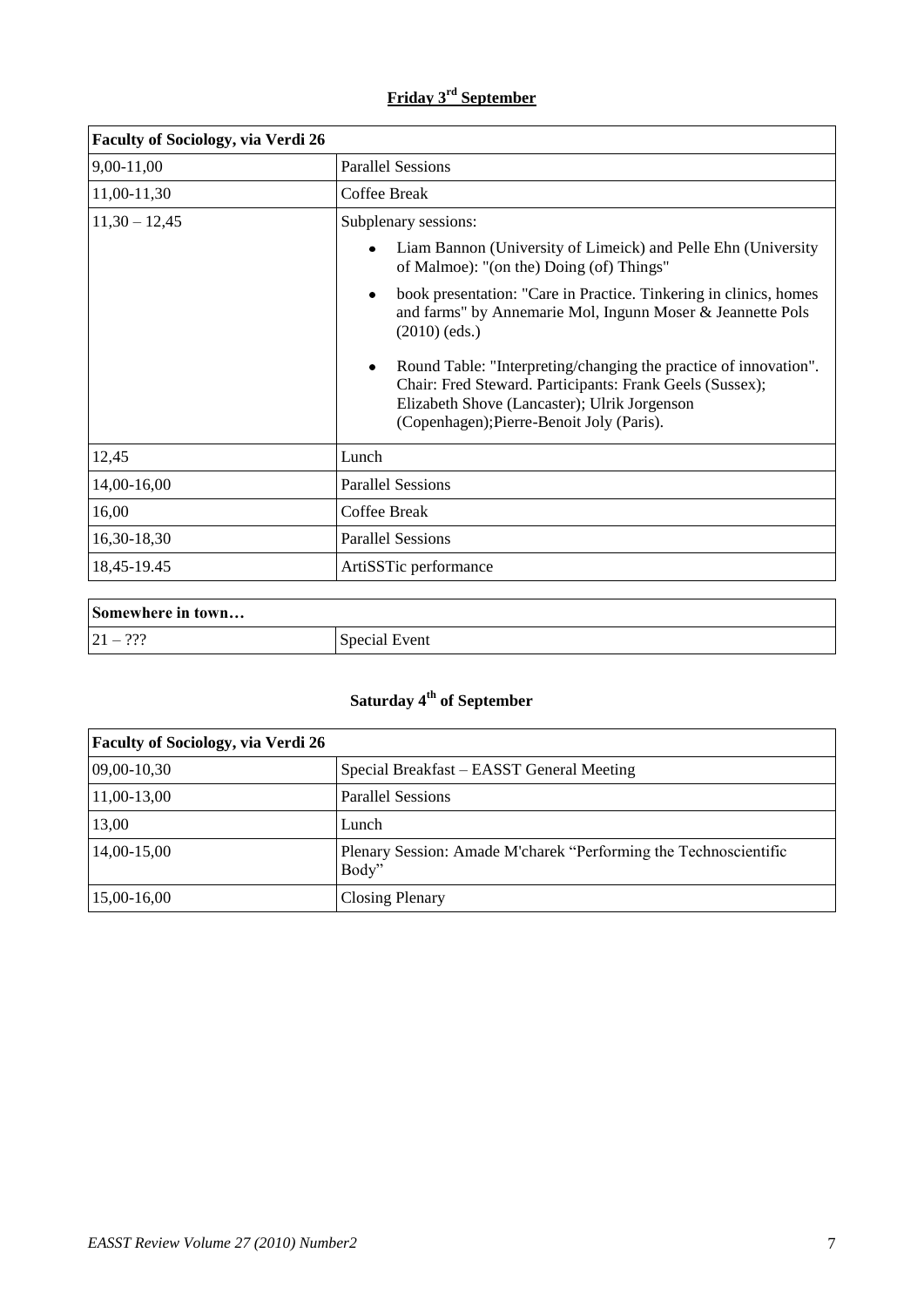## Parallel Session Papers (Provisional)

#### A) ART, DESIGN AND MUNDANE TECHNOLOGIES

#### **1. ARTificial Life? Performativity between Science, Media and Art**

Priska Gisler (University of the Arts in Berne, Switzerland); Silke Schicktanz (University of Göttingen, Germany).

#### **Performing Art and Science**

Claus Seibt & Schäfer Sandra, *"A countries new dawn" - lessons about the ephemeral of Arts and Science*

Sibylle Peters**,** *Between Presentation and Research: The Lecture as Performance*

Jürg C. Streuli & Cyril Plangg, *Elegans wormity-humanity Installation*

Michelle Pedrazzi, *Fixing a sulfurous compound: Science, Technology, Sicily*

#### **Parallel practice: art & science / biology and art**

Sarah Casey**,** *Invisible Lines and Parallel Practice: Drawing connections bewteen studio, site and laboratory*

Gisela Badura-Lotter, *Producing chimeras, imagine the existential change* Susana Noronha, *Cancerous (P)arts: art objects as pieces of experience, knowledge and acti...* Lars Kørnøv Botin, *Care, Creativity and Consciousness. The Case of Electronic Health Records*  Jorge Gomes, *Bioart Footprints*

#### **Producing Science-making publics. Science in/and fiction**

Noah Holtwiesche, *Artistic Agency and its Performance in the Face of Biotechnology* Rubén Gómes-Soriano, *The Dawn of Man: Picturing hominization*

- Inês Crespo & Guimarães Pereira Ângela, *Can they be ignored? Publics formation through Climate Change movies*
- Solveig Lena Hansen, *Narrative Bioethics: The Role of Fictional Stories in Moral Reasonin*g Tom Idema, *Genomic horizons: mapping the biopolitical implications of genomics with science fiction novels*

#### **2. Design, Performativity, STS**

Julien McHardy (Lancaster University, UK); Trevor Pinch (Cornell University, USA); Nina Wakeford (Goldsmiths, University of London, UK).

Jan-Hendrik Passoth & Amanda Porter, *Dealing with Mess – (De-)Stabilizing Performances* Nathaniel Savery, *Before Method': A Communication Perspective on 'Mess' and Performativity in Design*

Julien McHardy & Katrina Jungnickel, *It"s the making that matters: Performing (im)possible futures* Lucy Kimbell, *One Night With Rats in the Service of Art*

Simon Grand, *Shifting Agencies: Toward an STS method assemblage for performative scenography* Dariusz Gafijczuk & Dean Weston, *Cultural Archaeology of Concrete*

Kristine Samson, *Affective Urbanism – How the camera lens performs urban reality* Susanne Seitinger, *Enacting the Social through Mobile Lighting*

Jen Southern, *Rain on the screen: situating GPS in hiking, fieldwork and art practice.*

Ulrik Jørgensen, *How to engage users in design? – On the construction of use and users being decentred and framed by institutions*

Thomas Binder, *Rehearsing the future*

Ignacio Farias, *Leavening objects: dispositional performativity and subtractive design in social housing projects*

Adam Drazin, *Performing Domestic Temporalities*

Kerasidou Charalampia, *Designing respectful distances: or can a coffee table change the world?*

Greg Wallenbom, *Designing and standardising objects of energy consumption: three performative ontologies.*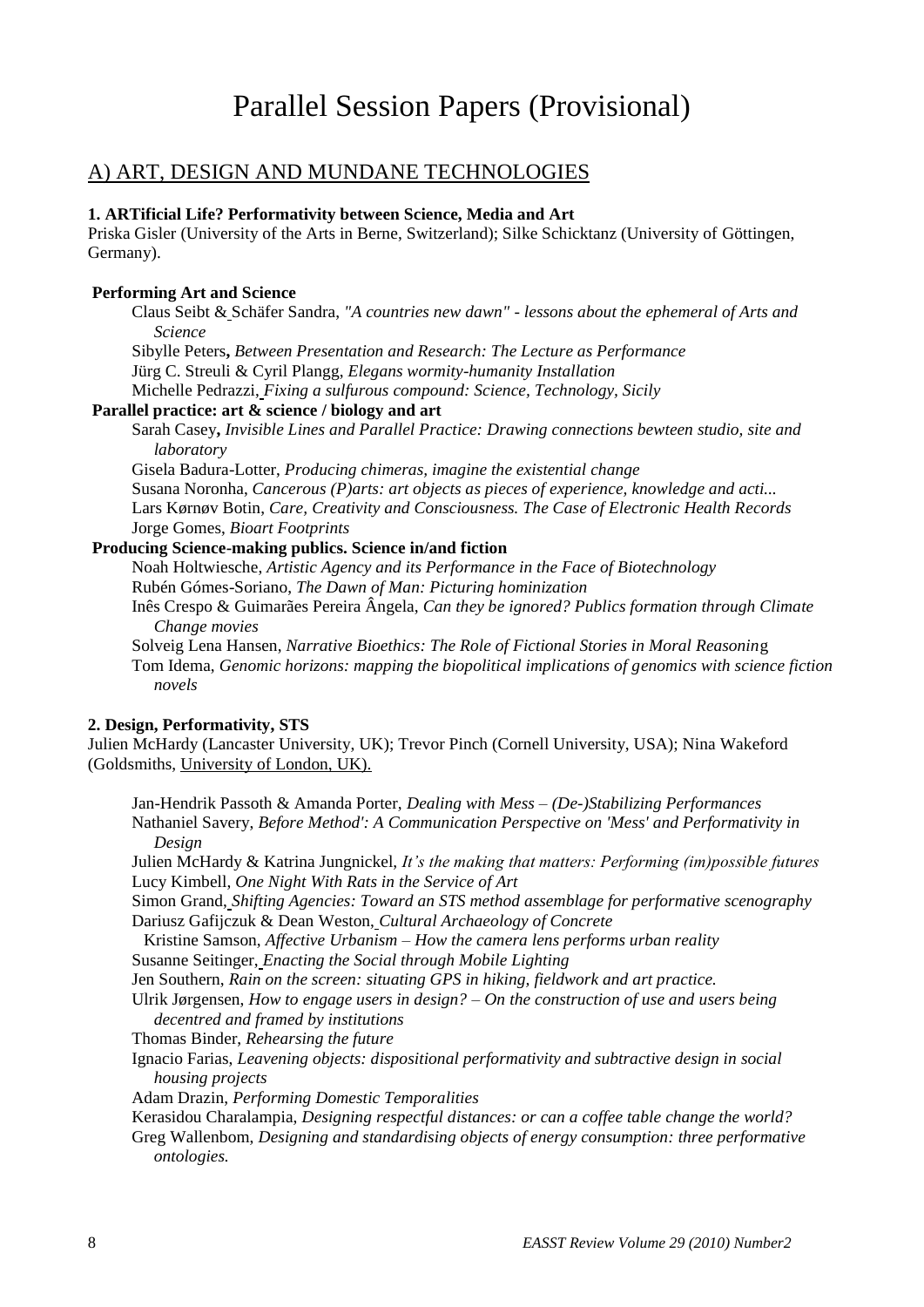Nina Wakeford, *Experience modeling*

Layda Gongora, *What Can Design Learn From Improvisation: RePlay Exploring Creative Process* Sabrina Sauer, *Improvisation practices in a Living Lab-setting*

Julien Soler & Pascale Trompette, *Healthcare technology : tracking, expertise and scripts. Researchers, families and physicians on the definition of epileptic seizure.*

- Tomas Sanchez-Criado & Daniel Lopez, *Telecare installations: when installing "devices" entails "installing users"*
- Kristrún Gunnarsdóttir & Michael Arribas-Ayllon, *Researching experience: engineering `synergetic prosperity'*

#### **3. Digital Game Play as Socio-technical Practice**

Aphra Kerr (National University of Ireland Maynooth); Helen W. Kennedy (University of the West of England, UK); Jennifer Jenson (York University, UK); Stefano De Paoli (National University of Ireland Maynooth).

Aphra Kerr, Helen Kennedy, Jennifer Jenson & Stefano De Paoli, *Track 3 - Convenors Introduction: motivations for the track on STS and Digital Games*

Neil Dansey, *Emergent Serious Games: A Grounded Theory of Pervasive Game Experiences*  Georgios Yannakakis & Antonios Kaniadakis, *Innovation Wars in Digital Game Development* Alison Harvey, Helen Kennedy, Jennifer Jenson & Stefano De Paoli, *Feminist Technoscience and Gendered Networks of Gaming*

Nana Benjaminsen & Estrid Sørensen, *The songlines of media harm*

Peter Zackariasson, *Virtual Worlds Translating Beliefs and Desires into Prescriptions for Participation*

Eryn Grant

Kristine Ask, *Knowing play. Epistemic cultures in online games*.

Camilla Balslev Nielsen, *De-scribing Tamagotchis: A changing relationship over time*

Jaakko Suominen, *Second lives of digital game products*

Nikiforos Panourgias, *The material production of virtuality: processes and trials of explication in the design and development of computer games*

Samuel Tobin, *Illicit Portable Play, Disruptive Sociotechnical Practice?*

Bente Meyer & Mikala Hansbøl, *Serious gaming' on a 'global' market place?*

Juyun Kim, *An Actor-Network Approach to Serious Game in South Korea*

Kelly Bergstrom & Tamara Paradis-Peyton, *Diss-connecting: An analysis of the sociality impacts of cross-realm instances in WoW*

Giacomo Poderi, *The Battle for Wesnoth and the role of users in the development of FOSS games*

Vinciane Zabban, *What is a "virtual world" made of? Game developers, technologies, players: the sharing of an online fantasy*

Suzanne de Castell, Jenson Jennifer & Nick Taylor, *All Our Relations": Re-theorizing "Networked" Play*

Nick Taylor, *Play for the Camera: Audio-visual Research with "Pro" Gamers*

Jennifer Jenson & Stephanie Fisher, *Gender in Play: Re-tooling Girls and Gaming*

Karin Wenz, *Machinima as Social Construct*

Tasha Buch, *Attributions of meaning on digital games in the primary school*

Tom Nemec, *Describing the environment of soft- and hardware interfaces in digital games through actor network theory*

Licinio Roque, *Game Design as Socio-Technical Engineering in a Cultural Heritage Context* Tristan Cloyd, *Neurofeedback Technology in Digital Gaming: (Non)Users in Mind.*

Aphra Kerr, Helen Kennedy, Jennifer Jenson & Stefano De Paoli, *Track 3 - Convenors Conclusion: where do we go from here? Agenda after Trento………*

#### **4. Everyday Artefacts, Social Practices and Consumption in a STS Perspective**

Paolo Magaudda (University of Padova, Italy); Mika Pantzar (Helsinki School of Economics, Finland); Paolo Volonté (Politecnico di Milano, Italy); Albena Yaneva (University of Manchester, UK).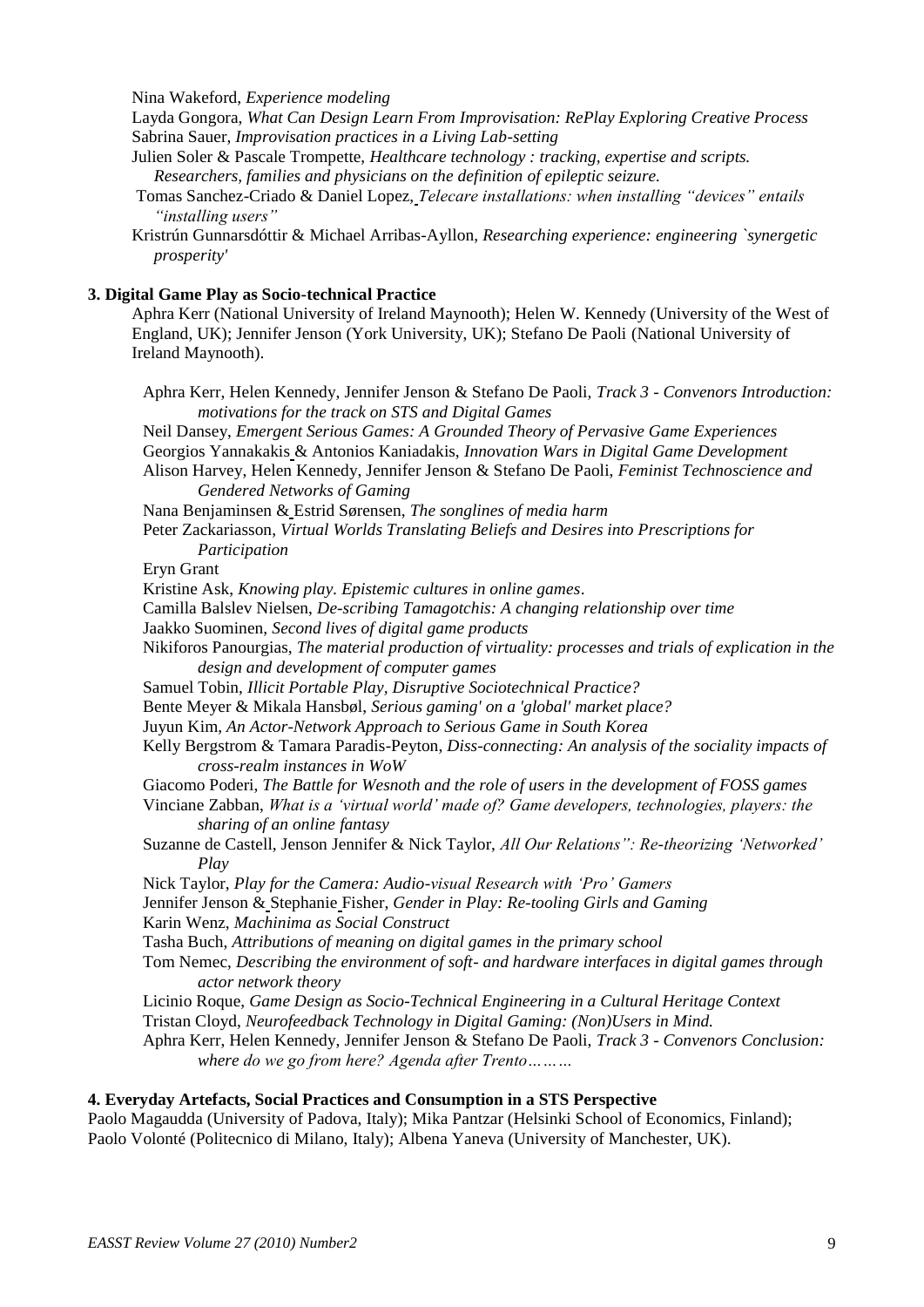Sari Yli-Kauhaluoma & Mika Pantzar, *Mundane Materials at Work: Paper in practice*

- Bruno Sena-Martins, *The white cane and blindness: meanings and social practice*
- Nina Janasik, Mari Niva, Mikko Jauho & Janne Hukkinen, *Curbing stubborn objects: How functional foods challenge regulatory borders*
- Manuel Tironi, *This Is Not a Highway: Topologies, Performativity and Urban Objects*
- Myriam Winance, *Bodies in a wheelchair or wheelchair in a body ? Lived mobilities, through time and space.*
- Sara Malou Strandvad & Sommerlund Julie, *Evaluations of subjects/objects in admission tests* Paolo Magaudda, *Consumption, «prosumers», web forums and emerging practices of modification of*
- *technologies. The work of assembling a «MacBook Nano»*
- Simon Bowen & Ann Light, *The Use of Mediating Artefacts in Design Research* Chiara De Santis & Lill Sarv, *Designing worldviews: Social programming in society and artifacts*
- Nicolas Nova & Timothée Jobert, *Disrupted by a New Script: Exploring the Meaning of Gestural Video Game Interfaces*
- Katy Jordan & Sanna Rimpilainen, *The many faces and phases of the Semantic Spider* Ralf Brand, *Things do all kinds of things*
- Maria Rentetzi, *Designing Packages for "Scientific" Objects:Radium Products in Early 20th century* Simone Belli, *Consumption emotions in ICT: the emotional performance*

Alexia Sofia Papazafeiropoulou, *Car Exhibitions in the 1960s' Greek Culture*

- Valinka Suenson & Henrik Harder, *The constellation of heterogeneous networks in performative spaces*
- Michael Liegl, *A community of objects: How old and new objects form relationships and perform connection and community*
- Massimiano Bucchi, *Technology (or Society) Killed the Pop Stars? A journey along three objects and among technology, society and pop music*
- Norman Crump, *Objects, "Instrumentalities" and the expansion of social practices: an investigation of organisational development in an UK NHS Emergency Department*
- Maria Neicu, *"FabLabs. Interactive Design for Grassroots Innovation"*
- Pedro Josélia, *Design from present, for the future*
- Yoshinaka Yutaka & Christian Clausen, *The role of devices in the configuration of innovative processes: Front End Innovation as object for management and staging*
- Céline Parotte, *Anticipatory social performance through manufactured technical objects: the eID case study*
- Johanne Mose Entwistle & Astrid Soendergaard, *Turning Laypersons into Experts*
- Bella Vivat, *Football on the web: Messageboards, humour, and masculinity*
- Johanna Mäkelä, Päivi Timonen & Mari Niva, *Fun or artificial food? Consumers" visions of future food consumption practices*
- Hilary Smith & Jos Boys, *Ceramics under the microscope: Uncovering the social and science in creative practice*
- Johan Criel & Laurence Claeys, *The Meaning of Objects in an Internet-of-Things World* Marc Tuters, *Designing for the Cosmopolitics of Food*
- Christoph Michels, *Manifestations of the future city: Tracing urban imaginaries*
- Paolo Volonté, *Personality objects*
- Sara Velez Estêvão, *The Matter in Immaterial, Communication Design Objects After Vilém Flusser* Doris Allhutter & Silvia Bruzzone, *Performativity, hegemony and silenced contradictions: enacting difference in software design*
- Israel Rodríguez-Giralt, *Non-Human Activism: the role of objects and things in the production of topologies of change*

Andrew Karvonen, *Obdurate Infrastructure as Catalyst for Urban Change*

#### B) CAPITALISM AND/IN TECHNOSCIENCE

#### **5. Techno-scientific Reconstruction of Capitalism**

Luis Suarez-Villa (University of California, Irvine); Les Levidow (Open University, UK).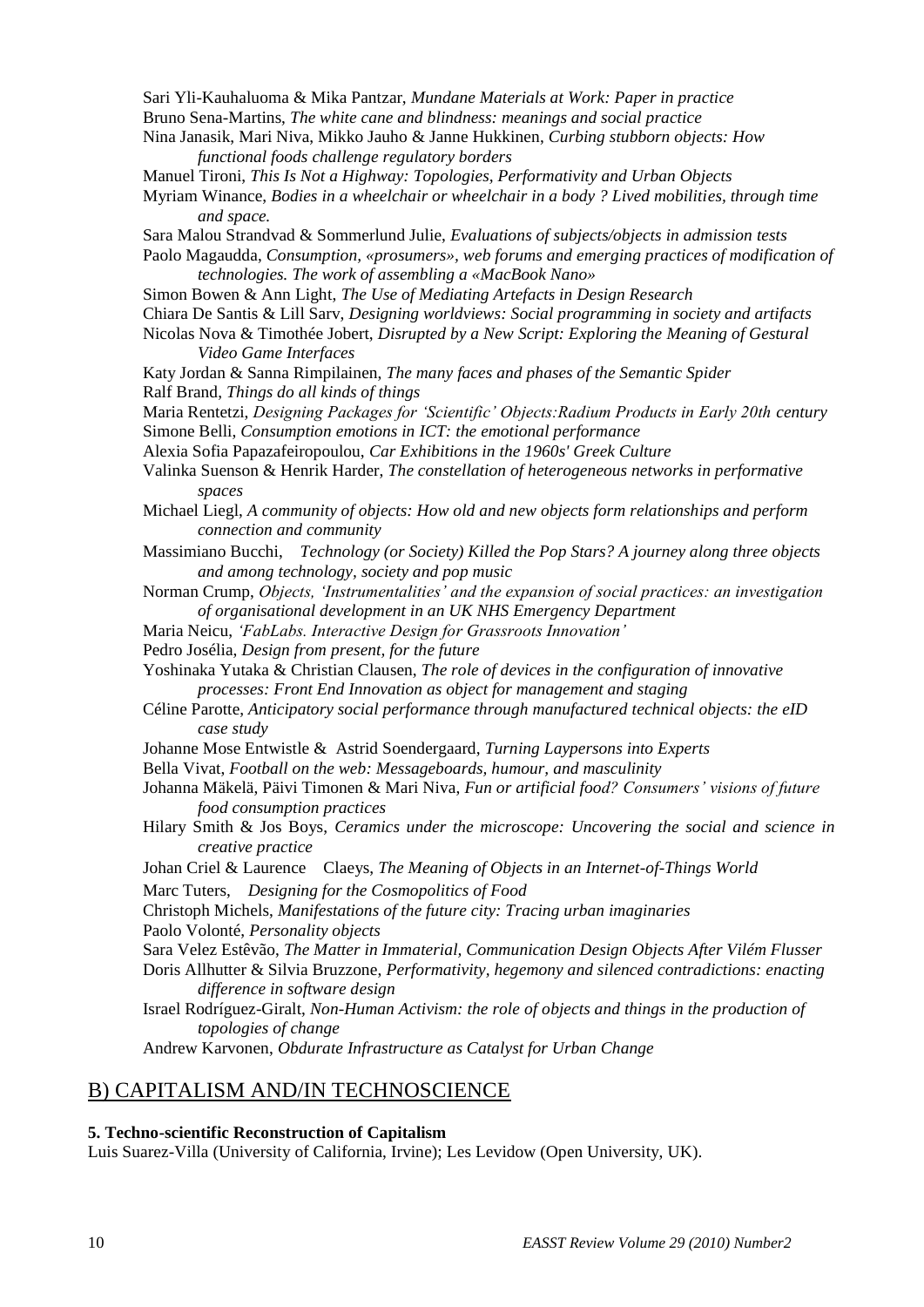Marcela Zalamea, *Contemporary Ecology: Steward of nature or Detached Observer?* Kai Alhanen & Perhoniemi Tuukka, *Property as Nature, Politics and Technology* Rita Correia, *The new context of academic research and knowledge transfer* Michael Morrison & Lucas Cornips , *Visions of health and wealth: The role of expectations in commerical regenerative medicine* Claus Seibt, *New Work as Alternative in the Reconstruction of Capitalism* Susanne Lettow, *Shaping the Bio-Economy. Phenomena and Concepts* Katerina Psarikidou & Bronislaw Szerszynski , *Alternative agro-food networks: a counterhegemonic knowledge-based agro-food economy?* Les Levidow, *EU Biofuel policy: technoscientific imaginaries of multi-sustainability* Cruz Rui, *The nanotechnology paradigm in a Kondratieff cycle analysis* José Luís Garcia, *Biotechnology and global biocapital* Larry Reynolds & Bronislaw Szerszynski, *Limits to (bio)capital* Ingmar Lippert, *Capitalism in Constructing Carbon Emissions*

**6. Uncertainty as an Asset? Neoliberalized Technoscience and the Manufacture of World and the Self** Luigi Pellizzoni (University of Trieste, Italy); Dario Padovan (University of Turin, Italy); Marja Ylönen (University of Jyväskylä, Finland).

Renata Brandimarte, *Uncertainty as an asset or a trouble? Actors and expectations in technoscience* Imre Bard, *Preventive Human Enhancement? – Countering the Risks of Human Deficiencies* Blanka Groboljsek & Mali Franc, *The views of news media on converging technologies in Slovenia* Giuseppe Tipaldo, *Among "Bananas" and "Backyards": the American way of studying the risk in Nimby-cases* Simone Amaldi, *The end of history and the search for perfection* Mark Sentesy, *How Technology Changes Our Idea of the Good* Luigi Pellizzoni & Marja Ylönen, *Hegemonic contingencies* Annick de Vries & Willem Halffman, *Taming the beast: How experts construct do-able uncertainties in policy advice* Inge Mutsaers, *The ambivalence of neoliberalized technoscience: viral genomics as a case study* Arthur Arruda Leal Ferreira, Fernando Machado & Felipe Hautequest, *Governmental practices, liberalism and psychology: from Walden II to Los Horcones* Andrea zur Nieden, *Neoliberal discourses of genetic risk management and partially reproduced subjectivities: Breast cancer genetic practices in Germany* Ravi Rajan, *Scientific Uncertainty, Risk, and Democracy - The case of India* Juha Leminen, *New Research Collectives and Knowledge Production of Childhood Diabetes in a Manufactured World* Alessandro Gandini, *Immaterial Culture: Beyond Postmodernity*

#### C) CHALLENGING SCIENCE AND TECHNOLOGY STUDIES: THEORETICAL AND METHODOLOGICAL REFLECTIONS

#### **7. Are We Still Halfway of the Turn? Practicing Semiotics, Performing Science and Technology Studies**

Alvise Mattozzi (Università Iuav di Venezia, Italy); Anne Beyaert-Geslin (Université de Limoges, France); Maria Giulia Dondero (Fonds National de la Recherche Scientifique/Université de Liège, Belgium).

Dario Mangano, *Designing the User. A Semiotic Analysis of Userâ* E<sup>TM</sup>s Guides of Contemporary *Technological Devices*

Federica Manzoli, *Climate change: perceptions and communications*

Annalisa Pelizza, *From Performance to Text and Back. On Semiotics as a Text-based Method for STS*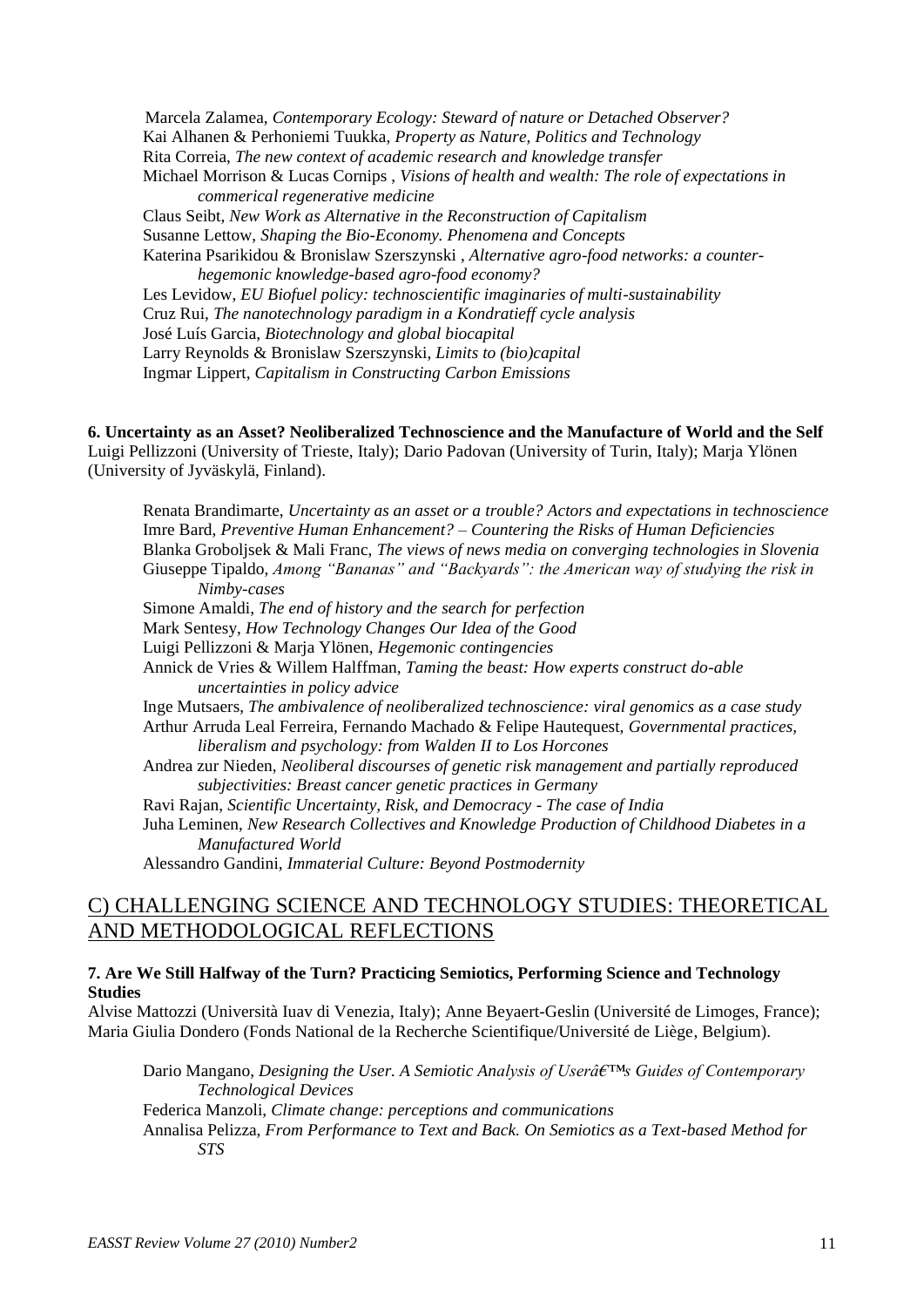Gaspare Caliri & Marco Lampugnani, *Digital ethnosemiotics in ubiquitous computing cities*

- Alvise Mattozzi, *A Few Steps Back to Accomplish the Turn. A Semiotic Reanalysis of Two Classical Cases in ST*S.
- Anne Beyaert, *Object and design as a dialogue between semiotics and STS*
- Maria Giulia Dondero, *The theory of enunciation in semiotics and in STS*

Claudia Gianelli & Federico Montanari, *Translating Movements Translating Neurons. A Semiotic Account*

Vivien Lloveria, *The relevance of semiotics in the ergonomics of visualization devices*

Tommaso Granelli, *Semioclash! Praising the unpraised connivance. (Unnecessary?) remarking of the happy collusion between Semiotics, ANT, STS and theories of situated action and cognition*

Ilaria Ventura, *Urban Lighting and Urban Identity. How the sense of spaces comes to light* Ana Cristina Fricke Matte , *Open source software documentation: a semiotic overview* Vincenza Del Marco, *Search engines. Objectifying strategies*

Ahmet K Süerdem & Giuseppe Veltri, *World views and GMOâ€*™s discourses in Turkey: *operationalizing semiotic/actor network theory*

- Francesco Marsciani, Luca Frattura & Giovanni Guagnelini, *Interfacing bodies - medical diagnosis through technologically advanced devices as a meaningful practice - a case study in etnosemiotics*
- Sally Wyatt, Loet Leydesdorff & Bas van Heur, *Turning to Ontology in STS? Turning to STS through "Ontology"*

#### **8. Probing Technoscience**

Regula Valérie Burri (Swiss Federal Institute of Technology, Zurich); Martina Erlemann (University of Augsburg, Germany); Karen Kastenhofer (Institute of Technology Assessment at the Austrian Academy of Sciences in Vienna, Austria); Alfred Nordmann (University of South Carolina, USA); Astrid E. Schwarz (Institute for Philosophy, Darmstadt); Peter Wehling (Universities of Augsburg and Munich, Germany).

Jutta Weber, Probing Technoscience Jan Schmidt, *Towards an Epistemology of Nanotechno-Science*  Astrid Schwarz, *Technoscientific objects* Jürg Fröhlich & Daniel Erni, *Postprocessing – making technical artifacts more intelligible* Uday Trivedi, *Technoscience and Society: A relation* Martin Döring, Karen Kastenhofer, Regine Kollek & Helge Torgersen, *Combining discourse analysis and ethnography in research on the epistemic culture of systems biology* Timeto Federica, *Mirrors mirrors off the wall: situating visuality, reconceiving representation inside technoscience* Haynes Paul, *What exactly IS a Computational Econometric Models – Technoscienc*e? Alfred Nordmann, *Objective Technoscientific Knowledge – what it might be* Wehling Peter, *The technoscientization of medicine and its limits: patient organizations between biosocialities and technoscientific identities* Ulrich Fiedeler, *When does the co-evolution of technology and science overturn into technoscience?*

Karen Kastenhofer, *On the technosciences" power to change the world* Skrydstrup Martin, *Is Paleo-Climatology Best Understood as Late Modern Technoscience?*

**9. Speculation, Design, Public and Participatory Technoscience: Possibilities and Critical Perspectives**  Carl Disalvo (Georgia Institute of Technology); Tobie Kerridge (Goldsmiths, University of London); Alex Wilkie (Goldsmiths, University of London).

PEST networks

Mike Michael, *Designing Public Engagement with Science: Citizens, Idiots, Parasites* Emily Dawson, *Speculative design and the issue of public participation* Tobie Kerridge, *Circulating speculative design – public engagement and practitioner promotion*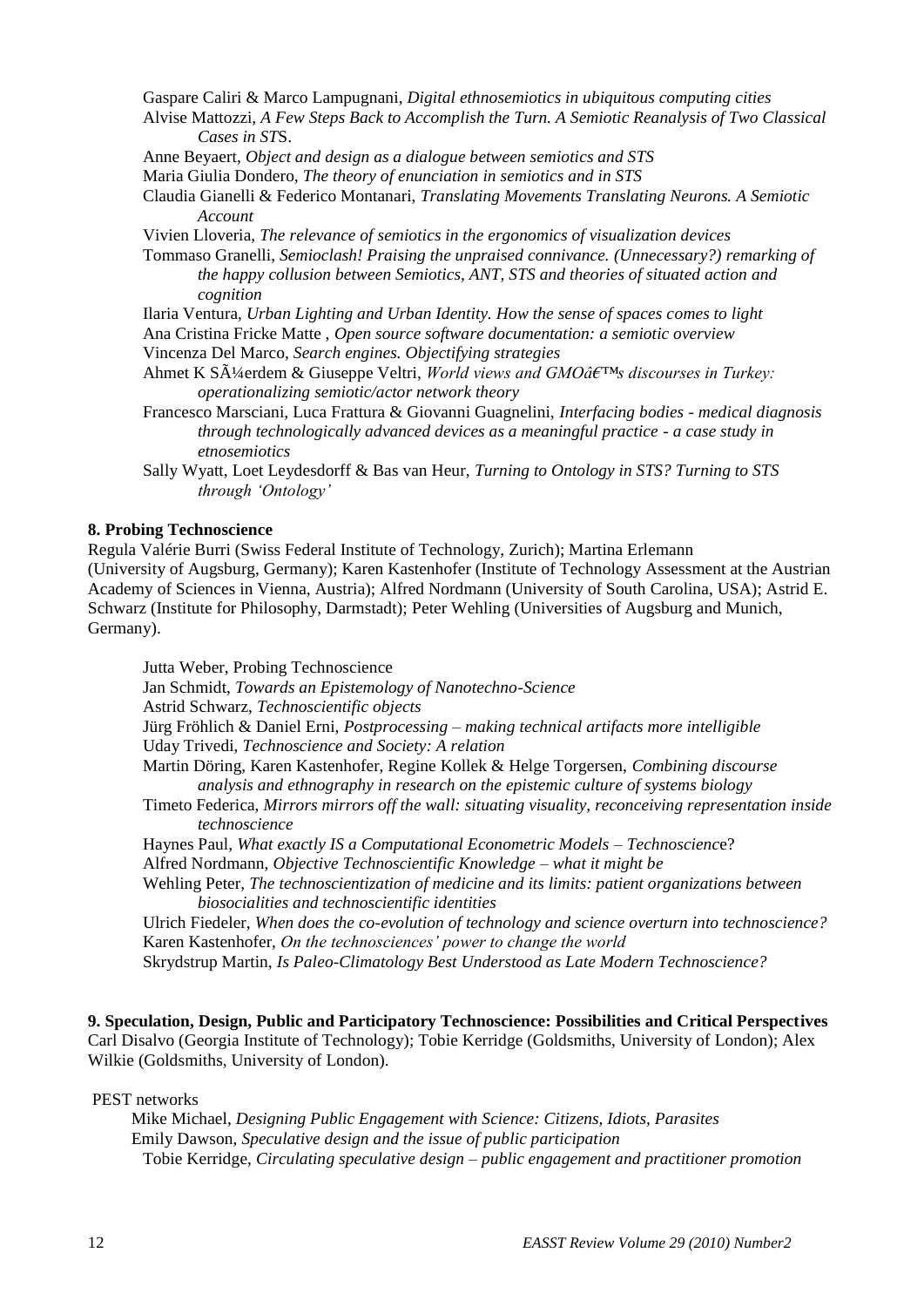Construction of users & publics

Alex Wilkie & Andy Boucher, *Enacting Users, Mediating Publics*

Diego Compagna, *The Agency of Design in the Innovation Pr*ocess

Wouter Mensink, Benoît Dutilleul & Frans A.J. Birrer, *Democratising technology and innovation: the role of the "participant" in Living Labs*

Hanneke Miedema, *Combining engineering design and STS: designing technology and society* Events and materiality

James Auger, Laurel Swan & Alex S. Taylor, *Speculative design by practice: A robot case study* Carl DiSalvo, *Attending to the Media and Materiality of the Objects of Speculative Design* Nathaniel Savery, *Communication-Mediated Computation: The 'Hmmm' Environment as an engine for Participatory Speculative Design*

Geoffrey Thomas, *Ambivalent Animal*

Ian Bogost, *Speculative Publics and The Secret Lives of Objects: An Atari Case Study*  Tau Lenskjold, *Artifacts from the future of domestic living: Engaging innovation by means of speculative design – a preliminary investigation*

Matt Ratto, *Critical Making*

Pedagogical assemblages

Ann-Christina Lange, *Experimental Processes – A Study of Design for "Future Digital Manners"* Anne Galloway, *Fabricating futures*

Methodological concerns

Katharina Bredies & Rosan Chow, *Chasing the Carrot or The Not-Implications of STS for Design* Co-production participation

Joachim Halse, *Performing future waste practices in a shopping center*

#### **10. Video & STS: Methodologies and Methods**

Yuwei Lin (University of Salford, UK); Christian Greiffenhagen (University of Manchester, UK).

- Christina Lammer, *Empathographies*
- Cornelius Schubert, *Zooming out? On the epistemic scope of video recordings*
- Ricardo B Duque, *The Making of Brother Time, Kenya 2009: Conducting video ethnography in developing countries*
- Phillip Brooker & Christian Greiffenhagen, *Studying Astrophysicists-in-Action: The Use of Video in STS*
- Larissa Schindler & Michael Liegl, *Investigating video analysis as a social practice*

Lars Botin, *Making Things Visible. Phenomenological Videoobservation*

Jonas Ivarsson, Hans Rystedt, Oskar Lindwall & Åsa Mäkitalo, *Arranging for visibility*

Philippe Sormani, Back to the Future? Video acrobatics, EM & STS

- Smiljana Antonijevic, *Benefits and Challenges of Microethnography*
- Christine Walley & Christopher Boebel, *Teaching Video-Making as an STS Methodology: Notes from the Classroom*

Tiia Vaajala & Hille Koskela, *The action and interaction in time-critical settings*

- Clair-Antoine Veyrier, *Video-based studies of work practice in distributed settings: potentialities and challenges*
- Claudia Muhl, Yukie Nagai, Jörg R. Bergmann, *What happens to interaction within an experiment in social robotics? - An example of applying video methodology for investigating technological systems*
- Julian Stubbe, Mandy Töppel & Martin Meister, *Using Video Data for Reconstructing Practices of Man-Machine-Interactivity*

Paul Luff & Christian Heath, *Technologies in Collaboration: Video Analyis of Complex Activities and Material Artefacts*

Ricardo B. Duque, Isabella Elisabeth Wagner, Wesley Shrum, Paul Nyaga Mbatia, Antony Palackal & Dan-Bright S. Dzorgbo, *The Making of Brother Time, Kenya 2009: Conducting video ethnography in developing countries.*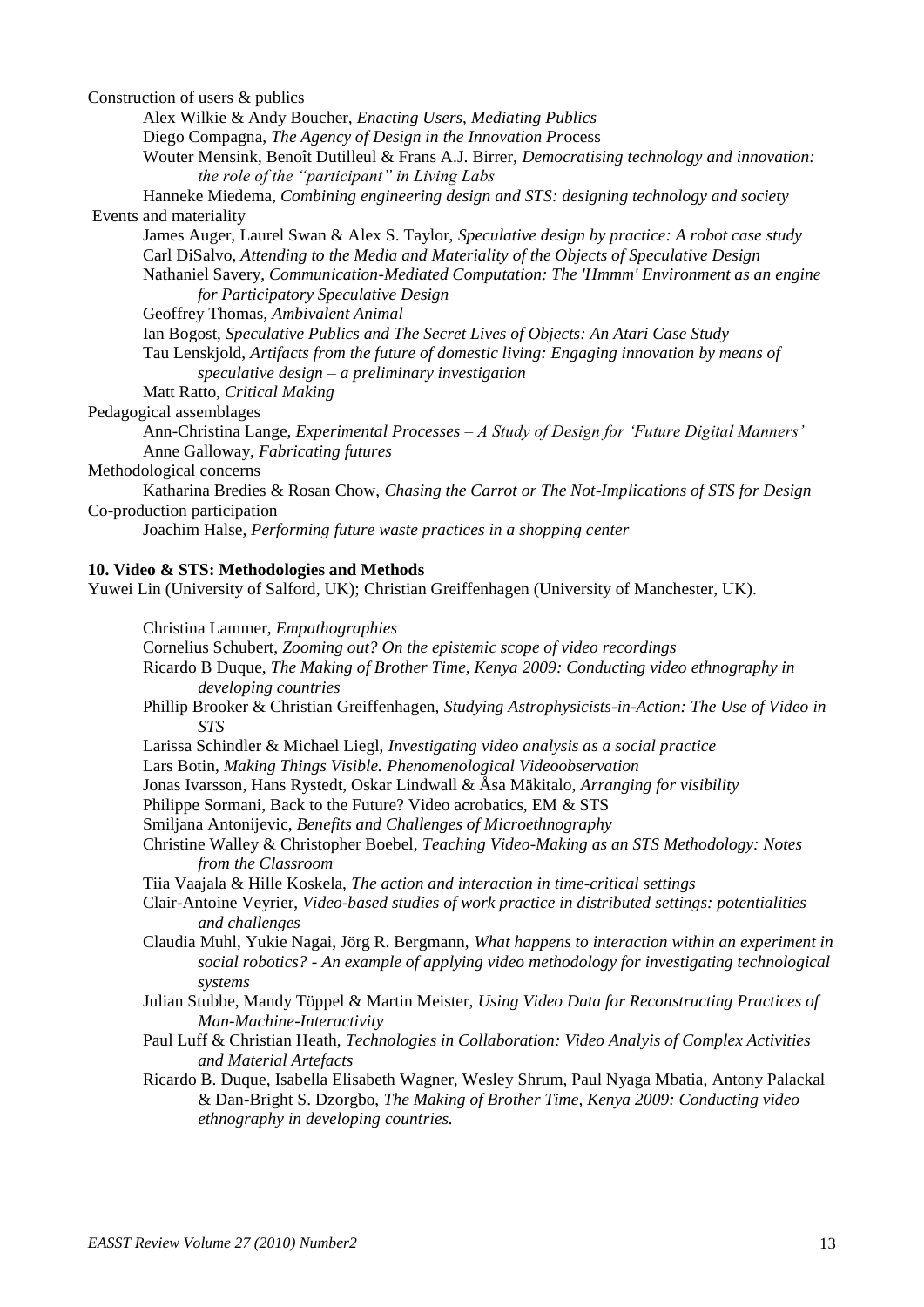### D) INFORMATION SYSTEMS AND SOCIOMATERIAL INFRASTRUCTURES

#### **11. Performative Infrastructures, Multiple Mobilities**

Alessandro Mongili (University of Cagliari, Italy); Giuseppina Pellegrino (University of Calabria, Italy).

| Jerome Denis & David Pontille, Mutable/Immutable Infrastructures for Mobility. The Subway Signs |  |
|-------------------------------------------------------------------------------------------------|--|
| and their Manteinance                                                                           |  |

Andres Valderrama, *The New Map of Transmilenio: Representation, Mobility and the City*

Nadine Witt & Heather Hofmeister, *The Relation of Mobility to Technology Acceptance*

Judith Simon, *Integration, Aggregation and Selection: Analyzing Socio-technical Epistemic Systems through their Mechanism of Closure*

Ekaterina Fen, *Mobility and Solidarity: Toward a Theoretical Analysis of Social Interaction on the Move*

Carmen Penaranda, Anna Vitores, Lupicinio Iniguez & Juan Munoz, *Locutorios (telephone calling shops): domestication of technologies beyond the household*

Antje Gimmler, *The WiFi passenger and double mobility*

Stefan Höhne, *The Inventory of the Passenger. Artifacts and Subjectivations in Urban Infrastructures of Transit*

Ian Graham, *Global Standardisation of Mobile Technology: the Emergence of the Cosmopolitan Reflexive Standardsmaker*

- Oana Mitrea & Kyandoghere Kyamakya, *Re-thinking Intelligent Mobility Constellations – Promises and Constraints of Intelligent Traffic Systems*
- Thomas Birtchnell, *Mobilities and Exemptions: Tacit Technologies and Travel in Business Practices* Camila Mantovani & Maria Aparecida Moura, *Networked Science: new scientific practices in digital environments*

Erling Björgvinsson, *Mobile media infrastructuring and the value of collaborative design research* Giuseppe Lugano, *Social aspects of digital convergence: the role of mobile social software in the evolving landscape of social space and community*

Daniel L. Golden, *Mobile Memories*

Hazareesingh Satya, *Traffic Shaping Systems and Resource Distribution: Orchestration, Autonomy and Equity on the Road*

Abhigyan Singh & Salil Sayed, *Community communication practices in an urban slum in India* Simona Isabella, *Mobile Phone and Wireless Infrastructures: the case of Tiscali wiPhone* Gianluca Miscione & Raoni Guerra Lucas Rajão, *The Narratives We Infrastructure By*

#### **12. Performing Places**

Katharine S. Willis (University of Siegen, Germany).

Gertraud Koch, *(De-)Constructing performative places - Interactionist and material entanglements* Stefania Vicari, Elisabetta Cioni & Rodolfo Bonesu, *Space and Place in the Local Community: The Virtual Turn*

Lorena Melgacao, *Exchanging culture in Public Space. Two experiments in Brazil*

Luca Guzzetti, *No Sense of Place at War: Information and Communication Technologies for Military Uses*

Yalcin Senom, *Performing the web: blog as practiced place*

Josh Harle, *Exploring Spatial Practices in Augmented Reality*

Svetlana Bankovskaya, *A Conception of, and experiments with, "Heterotopia" as a Condition of Stable Unpurposive Everyday Movement*

Alexander Filippov, *Ne*w Mobilities? On the Paradoxical Consequences jf the mobile technologies' progress

#### **13. The Social Study of the Information Technology Marketplace**

Neil Pollock (University of Edinburgh, UK); Gian Marco Campagnolo (University of Trento, Italy); Amany Elbanna (Loughborough University, UK).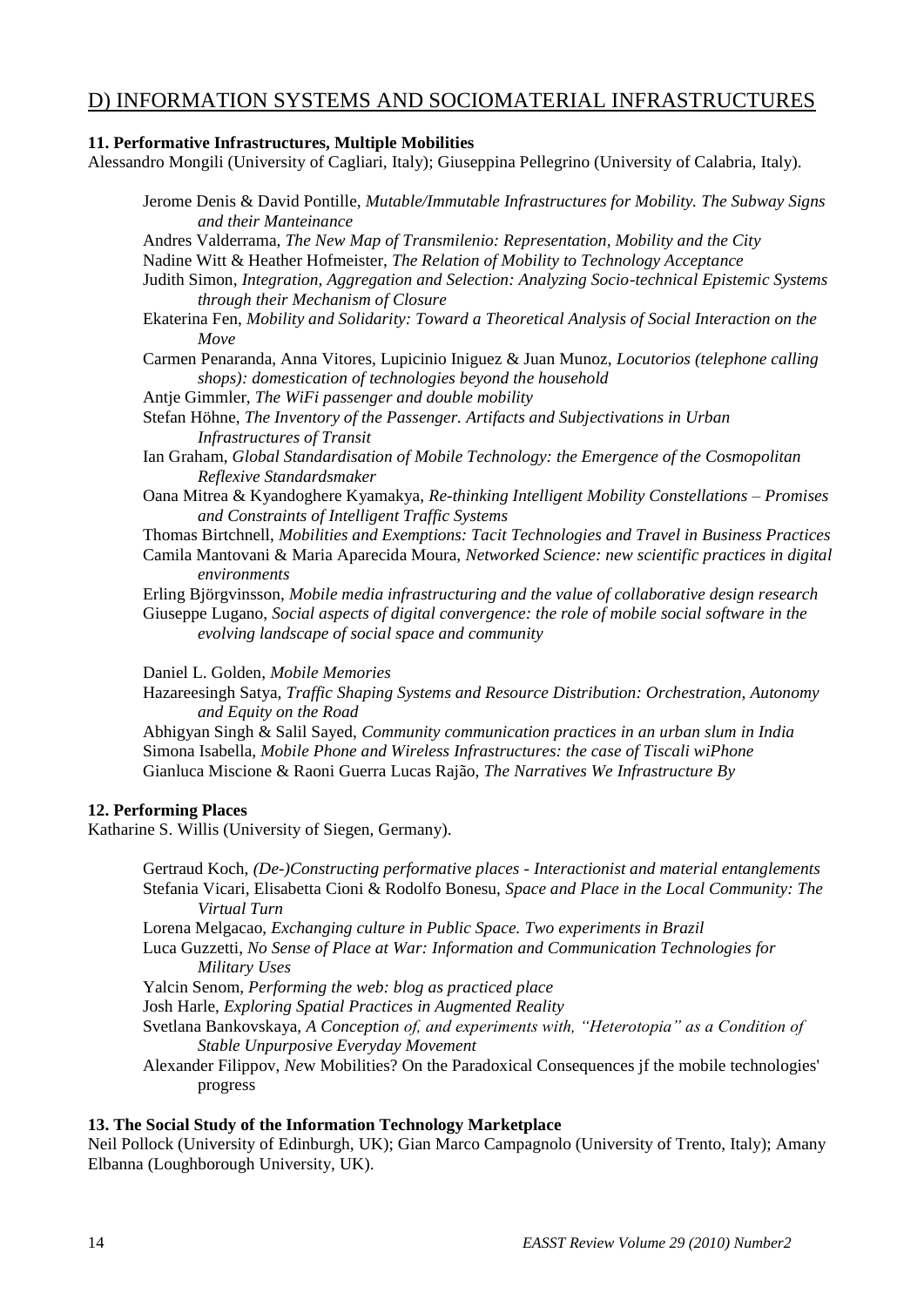- Gregory Maniatopoulos, Sue Llewellyn, Rob Procter & Gill Harvey, Negotiating Promises, Expectations and Risk: *The Performativity of Clinical Evidence in the Adoption of Innovative Health Technologies*
- Eli Larsen, Liv Karen Johannessen & Gunnar Ellingsen, *Achieving cross-organizational integration in the healthcare market*
- Gian Marco Campagnolo, *An interactional approach to IT markets: how organizational actors mobilize consultants to legitimize their views in negotiations over technology choice*
- Per-Arne Persson , *Professionalism through information technology? The case of the military institution and its struggle for survival*
- Amany Elbanna, *From Real to Virtual and Back: Examining the Real Market in Virtual Worlds*
- Ulla Eriksson-Zetterquist & Kajsa Lindberg, *The normative and performative character of technology - a study of purchasing systems*
- Ravi Dar, The Naming, Framing and Delivering of Information Systems. The Case of Business Intelligence
- Nicholas Rowland, *Turning buyers into sellers: The spread and spreading of ERP in American higher education*
- James Kirkham & David W. Wilson, *The Role of Micro Powers in the Evaluation of Information Systems. An Actor Network Study*
- Stefan Beljean, *Information Technology, Investments and Interests. The Case of the Global Market of Applicant Tracking Systems*

Antonios Kaniadakis, *Integrating Systems and Shaping the Information Technology Marketplace*

Neil Pollock, *Give Me a 2\*2 Matrix and I Will Raise the Market: The Intermediaries and Devices that Create Product Categories*

#### E) KNOWLEDGE ASSEMBLAGES AND INSTITUTIONS

#### **14. From a "Social Raw Matter" to the Production of Stabilized Collectives: Tracking Institutions of Knowledge**

Virginie Tournay (Institute for Political Studies in Grenoble, France); Severine Louvel (Institute for Political Studies in Grenoble, France); Céline Granjou (Center for agriculture and environment studies, France).

- Claire Waterton & Judith Tsouvalis, *STS and the formation of collectives for understanding and acting – the case of Loweswater*
- Rita Serra & João Arriscado Nunes, *What turns a space occupied by some trees into a forest: tracking continuums between the socio-ecological practices, institutions and policies of risk reduction in Portugal*
- Maia Galarraga, Rebecca Ellis & Bronislaw Szerszynski, *Engineering knowledge, instituting the planet: geoengineering as ontology*
- Rogério Silveira, *The ontological emergence of the Web 2.0 and the social construction of its meaning*

Taru Peltola, *Knowing biodiversity, performing responsible forestry*

- Esther Turnhout & Anna Lawrence, *Validation as collective practice: the case of biodiversity recording*
- Luísa Veloso, Luísa Oliveira & João Frutuoso, *The Stabilization of New Knowledge: the case of monoclonal antibodies in the diagnosis of intestinal cancer*
- Sarah Teasley, *How craftiness is slippery, or why woodwork never stabilizes*
- Francesco Miele, *The institutionalization of new organizational forms -the case of academic spin-off processes*
- Guy Minguet, C. Langeard, L. Guéganton, P. Cam, C. Faquet & P. Lombrail, *Neonatal Screening of Cystic Fibrosis in France: a socio-material configuration of biomedical diagnostics and therapeutics*

Roel Nahuis, *Mapping emerging stabilisation in genomics*

Vivienne Waller, *Technologies for organising information and the implications for ways of knowing* Krzysztof Abriszewski, *Socializing a computer program. University interfering with a digital system*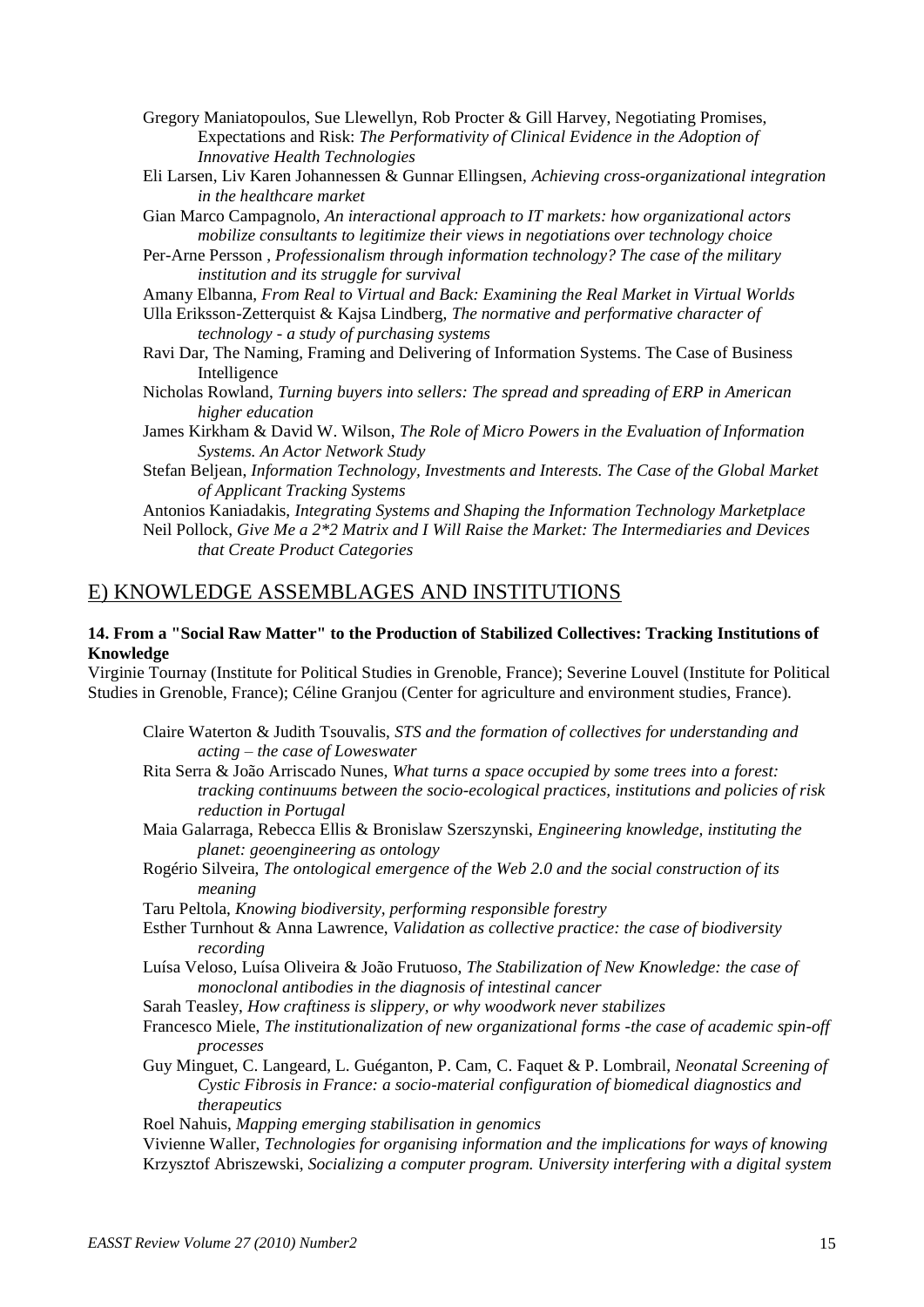| Anders Koed Madsen, Detecting virtual 'institutions of knowledge' in the discussion of 'DNA |  |  |
|---------------------------------------------------------------------------------------------|--|--|
| <i>profiling'</i>                                                                           |  |  |

- Ashveen Peerbaye & Eric Dagiral, *How rare diseases are made: platforms as mediators between collectives and entities*
- Fabienne Corvers & Francesca Doria, Policy delivery mechanisms: techniques of governance or tools for policy change?
- Catherine Fallon, *Adaptative struggle in "institutions of knowledge" : constructing internal orders in the chaos of social transformation*
- Chunglin Kwa, *The Data Revolution and the New Social Contract for Science*
- Alexandra Bristow, *Professionalize or Perish: The Current Transformation of Academic Journal Work in the Field of Management and Organization Studies*
- Mieke Van Hemert, *Paradigms, policies and 'de-mechanisation'. Knowledge assemblages in coastal and river research in the Netherlands*Carlo Barradas, *Photojournalism(s) of the digital age: the case of the World Press Photo*
- Nakamura Hiroko, Yuya Kajikawa, Hironori Tomobe, Ichiro Sakata & Shinji Suzuki, *Structure and Dynamics of Knowledge in Supply Chain Research*
- Dimitrios Papadakis, *Exploring interfaces in complex heterogeneous project networks: early-stage conceptualisation of a PhD research project*
- Ilkka Arminen, *Domestication and performativity of a time management system in the Finnish universities*

#### **15. Socio-material Assemblages in Education**

Paolo Landri (National Research Council, Italy); Richard Edwards (University of Stirling, UK); Tara Fenwick (University of British Columbia, Canada); Assunta Viteritti (University of Rome, Italy).

- Tara Fenwick, *Tracing Standards in Education: Uncertain Objects and Multiple Enactments* Paolo Landri, *(De)scribing Socio-Material Assemblages in Education*
- Monica Johannesen & Laurence Habib, *Virtual learning environments: Stabilizing actants in the network of teaching practice?*
- Estrid Sørensen, *The Materiality of Learning: towards post-humanist learning theory*
- Hans Christian Arnseth, *Studying learning across sites: tracing inscriptions*
- Assunta Viteritti, *Socio-Material Assemblages in learning scientific practice*
- Radhika Gorur, *"Solid Evidence"? The Civic Epistemologies of Quantification in Education Policy* Sanna Rimpiläinen, *Knowledge in networks - knowing in transactions?*
- Bernhard Hoecher, *Love and other relational things. The use of methodical devices in social science education*
- Akiko Hemmi, *The Social Embeddedness of Mobile Learning: Case studies of learning using mobile technology devices in Japanese higher education*
- Lorna Heaton & Poul Bitsch Olsen*, Mind the gap: values in socio-material environments and educational regimes*

Richard Edwards & Patrick Carmichael, *The hidden curriculum of codes: it"s a semantic question* Mathias Decuypere, Jan Masschelein & Maarten Simons, *The virtual in the university and the* 

*university in the virtual? A socio-technological perspective on academic practice*

- Rosa Michaelson, *The presentation of self in Second Life: an investigation of professional identity in higher education*
- Monika Nerland & Arve Mathisen, *The audit support system Descartes 3 as a site for professional learning and work performance*
- Carlijne Ceulemans, Elke Struyf & Maarten Simons, *Educational Policy and Teacher Training Reform: on Black Boxing and Stabilisation Mechanisms*
- Tobias Roehl & Susan Molyneux-Hodgson, *Disassembling the Classroom: Methodological Approaches to the Materiality of Education*
- Kate Bulpin, *Comparing cultures within established and emerging sciences: the interrogation of educational contexts as sites of disciplinary formation*
- Eric Mangez, *The re-instrumentation of school evaluation in French-speaking Belgium*
- Helen Aberton, *The material enactments of identities in everyday community practices*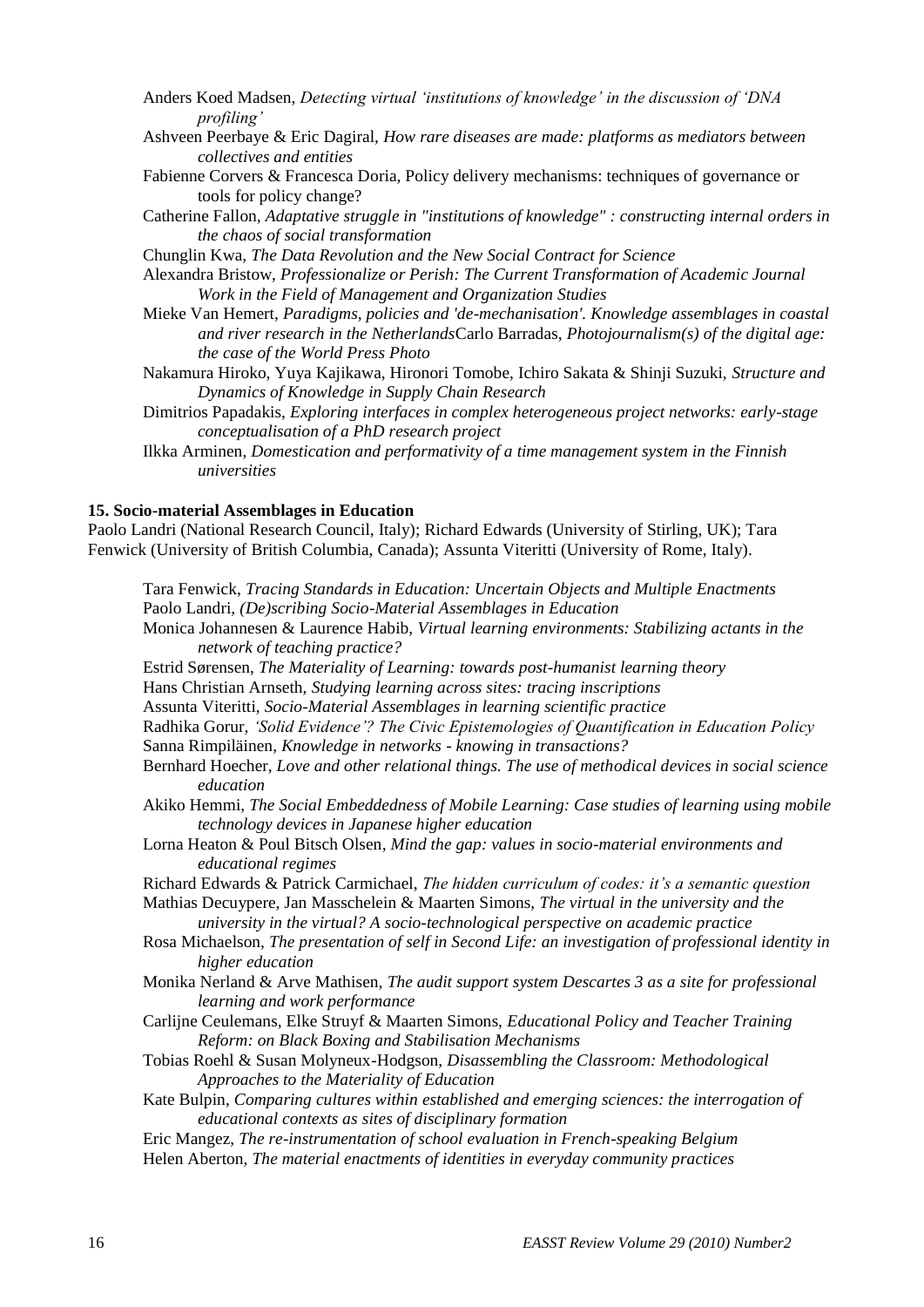Anna Chronaki, *Technology-mediated mathematics teaching: digital interactions tool-use and identity-work*

Linda Hitchin, *Socio-material practices of dissertation: putting ontological politics to work*

Debra Hayes, *Creating opportunities to reconnect marginalised youth to learning by reassembling local discourses of schooling and community engagement*

Stefania Capogna*, Cyborg and learning on line: a case study*

Michael Klebl, *Dissecting Open Educational Resources: An Exemplar for the Technological Blind Spot of Educational Science*

Michael Tscholl, *The materiality of educational practice: case studies of small-group case-based learning*

Ietteria Fassari & Rita Fornari, *Metropolitan academic space*

Sten Ludvigsen, Anders Morch & Kristin Børte, *Concepts in practical activities: how to learn estimation of software systems*

Anne Brueninghaus, *Mapping Genomic Experiences: a Topology of Individual Decisions* Almeida Alves Nuno, *Using ICTs for teaching and learning*

#### F) THE MANUFACTURE OF BIO-OBJECTS AND Life Sciences

#### **16. Bio-Objects – Life in the 21st Century**

Sakari Tamminen (University of Helsinki, Finland); Aaro Tupasela (University of Helsinki, Finland); Niki Vermeulen (University of Vienna, Austria).

Nete Schwennesen, *Calculating Life: Making Foetuses at-risk in the Context of First Trimester Prenatal Risk Assessment* Beto Vianna, *Apes as bio-objects: A case from 1920s" USSR* Susanne Weber, *Framing Pluripotency: The Construction of hESC and iPS Cells* Kim Hendrickx, *Functional Food: Micronutritients, Marketing & Magic* Herbert Gottweis, *On how states matter: Or what we might learn from a comparison of stem cell and embryo regulations in the UK and Italy* Lorenzo Beltrame, *Human at 99.9%? Contrasting frames of human-animal hybrid embryos in the Italian public sphere* Geoffrey Thomas, *Ambivalent Animal* Ine Van Hoyweghen, *Taming the wild life of genes by law? Genes reconfiguring solidarity in insurance* Gilna Ben, *Defending/breeching the nature-culture divide - GM biocontrol agents* Kathrin Braun, *Mobilizing eggs – mobilizing women* Niki Vermeulen, *Growing a cell in silico; On how the creation of a bio-object transforms the organisation of science* Susana Costa, *DNA paternity typing: Co-construction of parenthood through science and law*

#### **17. From Biodigital Lives to BioIT Worlds: Invivo, In-silico and In-vitro Embodiments and Dissonances**

Adrian Mackenzie (Lancaster University, UK); Kate O'Riordan (University of Sussex, UK); Ruth McNally (Lancaster University, UK); Lawrence Busch (Michigan State University/Lancaster University).

**Identities** 

Bill Leeming, *Assessing the introduction of computationally intensive techniques to study disease causality – possibilities, limitations and additions* Jan van Baren, *Identity formation in biology as information science* Adrian Mackenzie, *How to become a synthetic biologist and how to analyse nascent sciences* Annamaria Carusi, *Computational Biology and the limits of shared vision* Maureen McNeil, *Genetic genealogies and genetic memoirs*

Publics

Pauline Mattsson, *Crossnational Biobanking: benefits and challenges* Marina Levina, *Everyday Practices of Our Genetic Selves: Affective Genomics and the Politics of*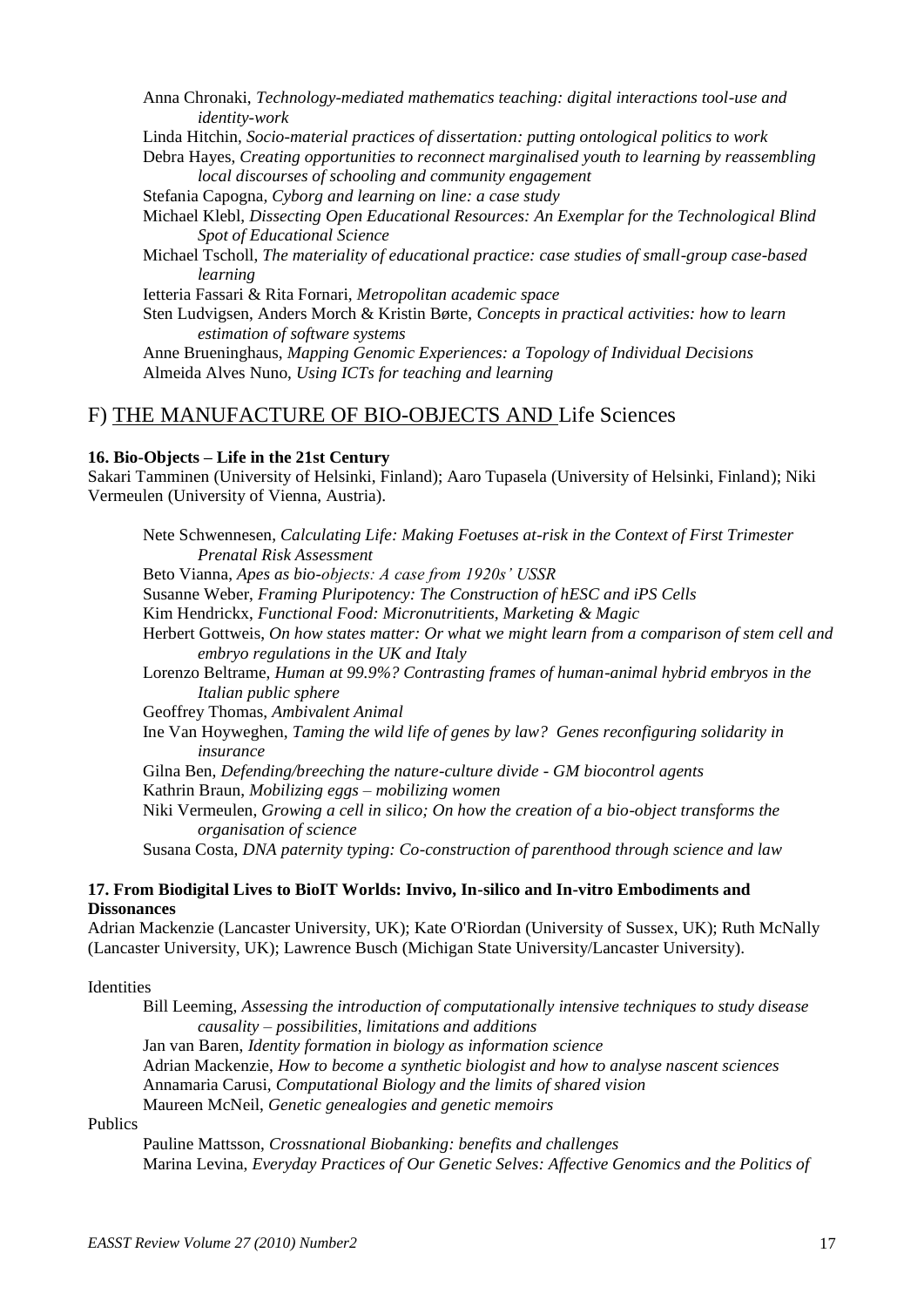*Digital Biolabor*

Kate O"Riordan, *Disaggregating convergence: the language of 2.0 in consumer ge*nomics

Richard Tutton, Adam Hedgecoe & Paul Martin, *Genomics 2.0: Expectations and Convergences of Computing and Genomics*

Nadim Tahani, *An "open" letter to GenBank: how to make representations for your organism* Standards

Mara Miele & Isabelle Veissier, *Scoring Animal Life*

Pascal Ducournau, *Online sales of direct-to-consumer genetic testing services: commercial strategies and socio-ethical issues*

Rebecca Ellis, *Negotiating fidelity to biology: the relationship between know-ability, do-ability, life and infrastructure in the Barcoding of Life Initiative*

Emma Frow, *Growing a community of 'BioBrickers': standards and social engineering in synthetic biology*

Julie Labatut, *From commons to markets, Property regimes of animal genomics and breeding services in Europe*

Ruth McNally, Making mzML: Data exchange standards as instruments in the bio knowledge economy *Making mzML: Data exchange standards as instruments in the bio knowledge economy*

Lawrence Busch, *Synthetic Biology: Can Standards be Developed*?

Richard Twine, *Animal Genomics, DNA verification and the transbiological* **Transformations** 

Christine Hine, *The politics and practice of digital specimens* Susan Molyneux-Hodgson, *The rise of Phenyx: analysing computational approaches to bioscience* Lee Francis, *High Throughput Proteomics: Infrastructures and Research Politics* Ann Bruce, Wendy Marsden & Robin Williams, *Mapping the changing contours of information exchange in the life sciences* Jane Calvert, *Ownership, sharing and community-building in synthetic biology*

Frances Griffiths & Julie Palmer, *The(Un)Certainties of Digital Radiodiagnostic Imaging*

#### **18. The Struggle for Meanings: Representations and Debates in the Nanotechnology Field**

Arianna Ferrari (Institute for Technology Assessment and System Analysis, Karlsruhe, Germany); Andrea Lorenzet (University of Padova, Italy); Marina Maestrutti (Paris Panthéon-Sorbonne University, France); Federico Neresini (University of Padova, Italy).

Giuseppe Alessandro Veltri & Alberto Crescentini, ¡*Viva la Nano Revolucion!: nanotechnology in the Spanish National Press* Federica Russo, *The homo poieticus and the bridge between physis and techne*

Daniela Baus, *Multiple identities in nanoscience*

Heidrun Åm, *Nanotechnology Politics: Rhetorical Shifts in Science Policy Practices*

Kåre Nielsen, Trond Åm & Rune Nydal, *Centre and periphery in Norwegian nanotechnology research*

Minna Kanerva, *Nano S&T in the Global South: Assessing risk discourses*

Cristopher Coenen, *The Piecemeal and Distributed Shaping of Nanotechnology"s Public Image* Ermelinde Malcotte, *The potential impact of Nanotoxicology on biopolitics*

João Arriscado Nunes, Antoni Carvalho, Filipe Angela, Matias Maris & Daniel Neves, *Deliberation, Performativity and Research Design in the Public debate of Nanotechnologies*

Laurent Brice, *Shaping issues or keeping them at a distance. Mobilizations on nanotechnology issues*

Sacha Loeve & Mickael Normand, *How to trust a molecule? The case of β-cyclodextrin entering the nanorealm*

Vanessa Nurock, *Nanoethics: a struggle for meaning*

Christien Enzing, Anke Noijen, Jon Van Til & Sara Vermeulen, *The role of public debate in development of new governance structures for nanotechnology*

Fernand Doridot, *Contributions and limits of the French National Public Debate on Nanotechnology (Oct. 2009 - Feb.2010)*

Martin Ruivenkamp & Arie Rip, *Images and the Struggle for Meanings in the Nanotechnology*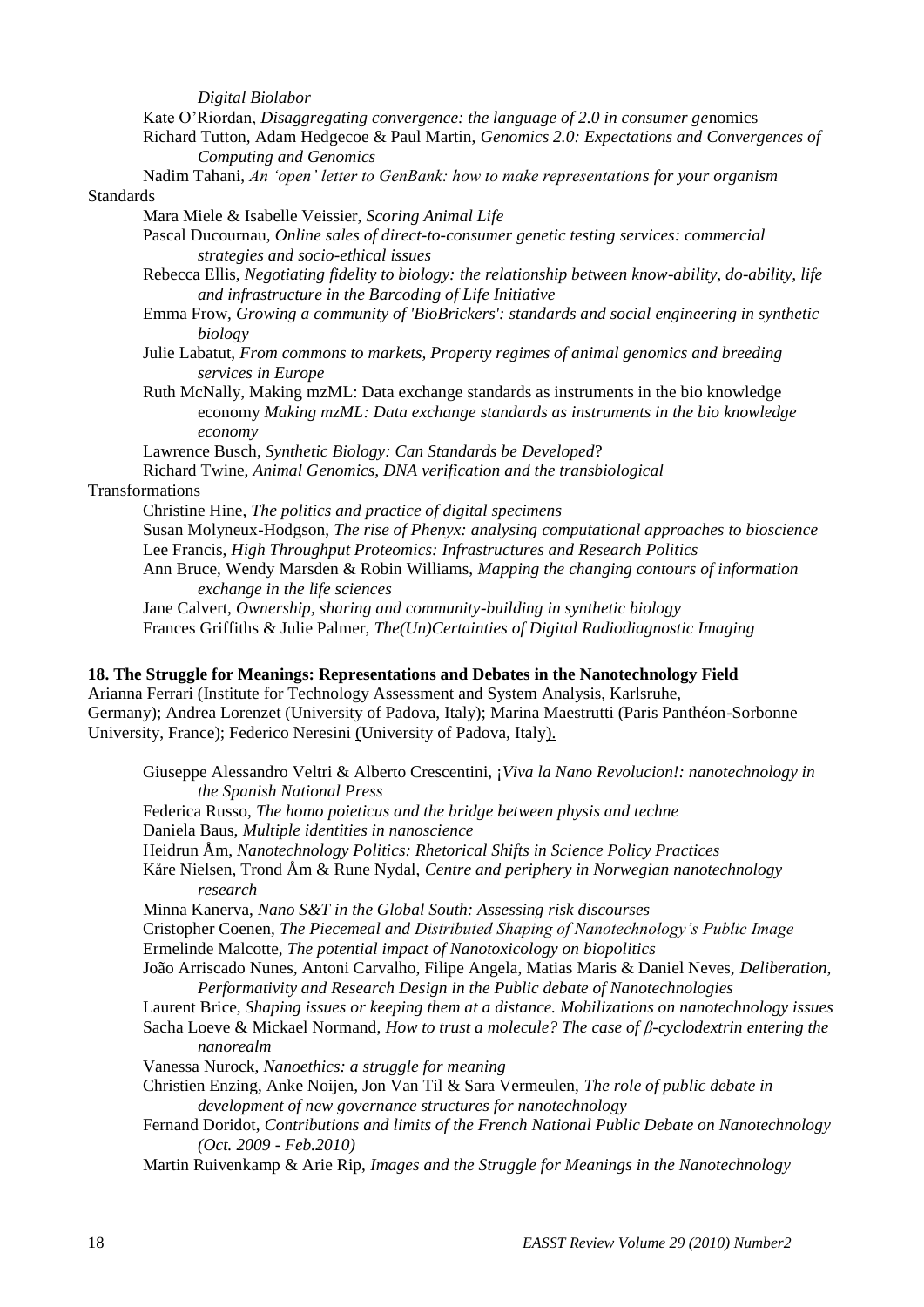*World*

Karin Christiansen, *The struggle between different paradigms of nanoethics*

Tsjalling Swierstra, *Techno-moral imagination in relation to nanotechnology*

Alison Anderson, *Framing Nano: Scientists' and Policymaker's Representations of Ethical Questions*

Hassan Skaiky, *The public debate of nanotechnology in society : endogeneisation from the point of view of nanoscience research laboratory in Grenoble*

Mariassunta Piccinni, Marco Scarcelli, Elena Pariotti, Simone Arnaldi, Giorgia Guerra & Daniele Ruggiu, *Regulatory policies and the production of nanotechnology. A comparison of stakeholders" opinions*

Mitzi Hass Wakamatsu, *Public perception and risk in nanotechnologies*

Marc Audetat & Alain Kaufmann, *The shaping of nanotechnology: performing techno-scientific promises, governing competing futures*

Peter Biniok, *A world of meetings and events: : Configuring the Swiss Nanosciences* Domique Vinck, *Fate a research technicians in the field of nanotechnology*

Paolo Milani & Mary Ebeling, *Translating at the boundaries: Probing collaborations between nanobio and STS*

#### **19. STS Approaches to Neuroscience Objects and Practices**

Andrew Balmer (University of Nottingham, UK); Des Fitgerald (London School of Economics, UK); Martyn Pickersgill (University of Edinburgh, UK).

Andy Balmer, *Will fMRI lie detection be used in court?*

Bican Polat, *Neuroscience of Emotional Bonding: Reflections on the Changing Scientific Conceptions of Mother-Infant Interactions*

Johannes Bruder, *Brain, Mind and Image: Objects and Artefacts*

Tanja Schneider & Steve Woolgar, *You are what you choose? News media configurations of the neuroconsumer*

Key Chekar Choon, *Neuroscientists" Understanding and Experience of Public Engagement* Melike Sahinol, *Neuroscientific Research: Practical Ethics within the Patient Care Complex* Pim Klaassen, *Genesis and development of a scientific (sub-) discipline: the case of neuroeconomics* Sigrid Schmitz, *The bio-technological cerebral subject between determination and optimization* Sita Kotnis, *The Harder They Come… Screening, Resilience, and the Search for Neural Correlates of Mental Armor in the Context of the War in Iraq*

Lotta Hautamaki, *Moods in Control – The Diagnostic Equipment of Bipolar Disorder*

Robin Mackenzie, *The feeling brain: the impact of cognitive and affective neuroscience on measures of clinical and legal responsibility and judgements of decision making competence and capacity*

Paul Martin, *A bridge over troubled waters? Neuroscience, hybrid fields and the remaking of human self-knowledge*

Torsten Heineman, *Neuroscience between laboratory research and popular science: Popularisation of scientific knowledge and its consequences for scientific field*

Sarah Burley, Martyn Pickersgill & Paul Martin, *Plastic Fantastic? New Discourses of Brain Plasticity and the Enduring Import of Everyday Life*

#### G) ORGANIZING PRACTICES AND PROFESSIONAL PERFORMANCES

#### **20. Engineering Practice: Performing a Profession, Constructing Society**

Sarah Bell (University College London, UK); Darryl Farber (Penn State University, USA).

Francesca Alby & Cristina Zucchermaglio Rick Evans Guy Minguet Anders Buch & Ulrik Jørgensen Monika Hackel & Michael Klebl Stephan Schaefer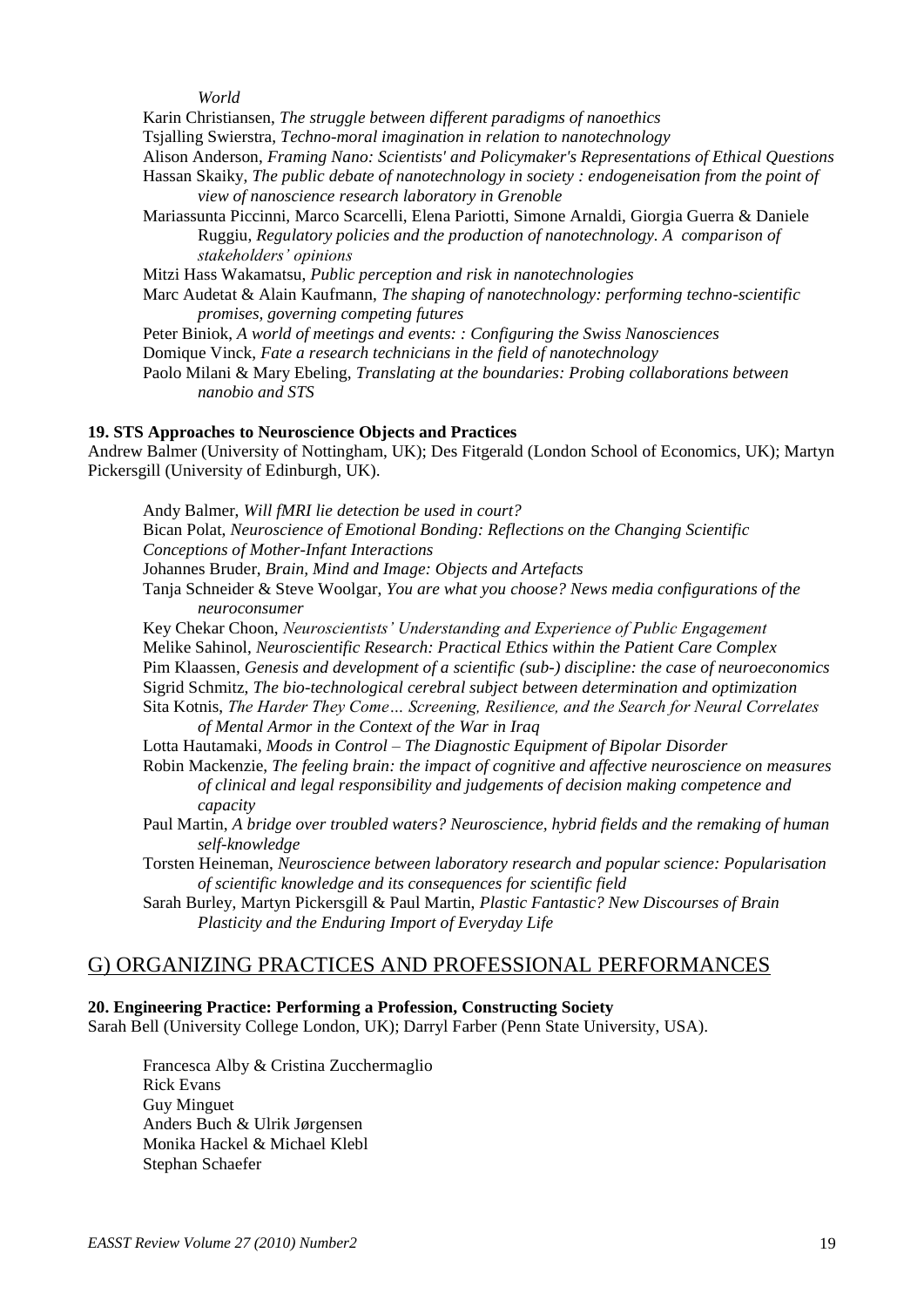Catharina Landstrom Ann Grand, Alan Winfield, Clare Wilkinson, & Karen Bultitude Renata Stasiak-Betlejewska & Stanisław Borkowski Matthijs Kouw Jonas Egmose Łukasz Afeltowicz & Krzysztof Pietrowicz Jøran Solli Philippe Duffour, Sarah Bell, Christian Solberg & Muki Haklay Andrew Chilvers & Sarah Bell James Paskins, Sarah Bell, Ben Croxford, Muki Haklay & Simon Julier Morlacchi Pierangela Darryl Farber & Martin Pietrucha

#### **21. Organization of Science Practices**

Inge van der Weijden (Rathenau Institute, The Netherlands); Peter van den Besselaar (University Amsterdam, The Netherlands); Sven Hemlin (University of Gothenburg, Sweden); Maria Nedeva (University of Manchester, UK).

Gaston Heimeriks & Laurens Hessels, *Disciplinary identity crisis: different modes of (inter- )disciplinarity* Wendy Marsden, Ann Bruce, Catherine Lyall & Laura Meagher, *The QUEST for knowledge:* 

*organising interdisciplinary practices in earth system scien*ce

- Femke Merkx, Dennis Roks & Tjerk Wardenaar, *Organization of scientific research on climate proofing the Netherlands*
- Kris Naessens, Pieter Duysburgh, Wim Konings & An Jacobs, *Daily organizational and technical issues arising in a multidisciplinary research organization. A case study*
- Ismael Rafols, *A survey-based method for mapping knowledge domains in interdisciplinary research*
- Uwe Obermeier & Conrad Lee, *Babel - A communication study within a large interdisciplinary research group*
- Frank van der Most, *Effects of research evaluation. A literature review*

Laurens Hessels, Harro van Lente & Ruud Smits, *Institutional changes and science-stakeholder interactions in nine fields of natural science*

- Stefan de Jong & Peter van den Besselaar, *The generation of the social impact: Three case studies in ICT research*
- Fernando Jiménez-Sáez, Jon Mikel Zabala-Iturriagagoitia & José L. Zofio, *Evaluating research productivity within national R&D programmes*
- Finn Hansson, *Systems of assessment of large research collaborations, and the impact for the scientific culture in universities*
- Eric Welch, *Using survey based social network analysis to establish an evaluation baseline and detect short-term outcomes of clinical and translational science centres*

Inga Ulnicane-Ozolina & Stefan Kuhlmann, *De facto governance of international research collaborations in nano S&T*

- Chris Stokes & Andrew Dainty, *Collaborative engineering research and recipes for mode-2 knowledge production*
- Frauke Zeller, *The "Meaningful" organisation: the role of language practices in scientific organisations*
- Ruth Mueller, *Collaborating in life science research groups: the question of authorship*
- Christopher Lawless, *Instituting forensic science in a neoliberal context*
- Endla Lõhkivi, *Transforming the organisation of science practices: reflections on physics culture in Estonia*
- Leif Denti & Sven Hemlin, *Leadership and innovation in Swedish R&D organizations*

Felizitas Sagebiel, Ulla Hendrix, Christine Schrettenbrunner & Uta von Winterfeld, *Creative leadership practices and gender in science and technology organisations*

Maaike Verbree, Edwin Horlings & Peter van den Besselaar, *Adaptation in the internal structure of academic research groups: using co-leaders to manage the span of control*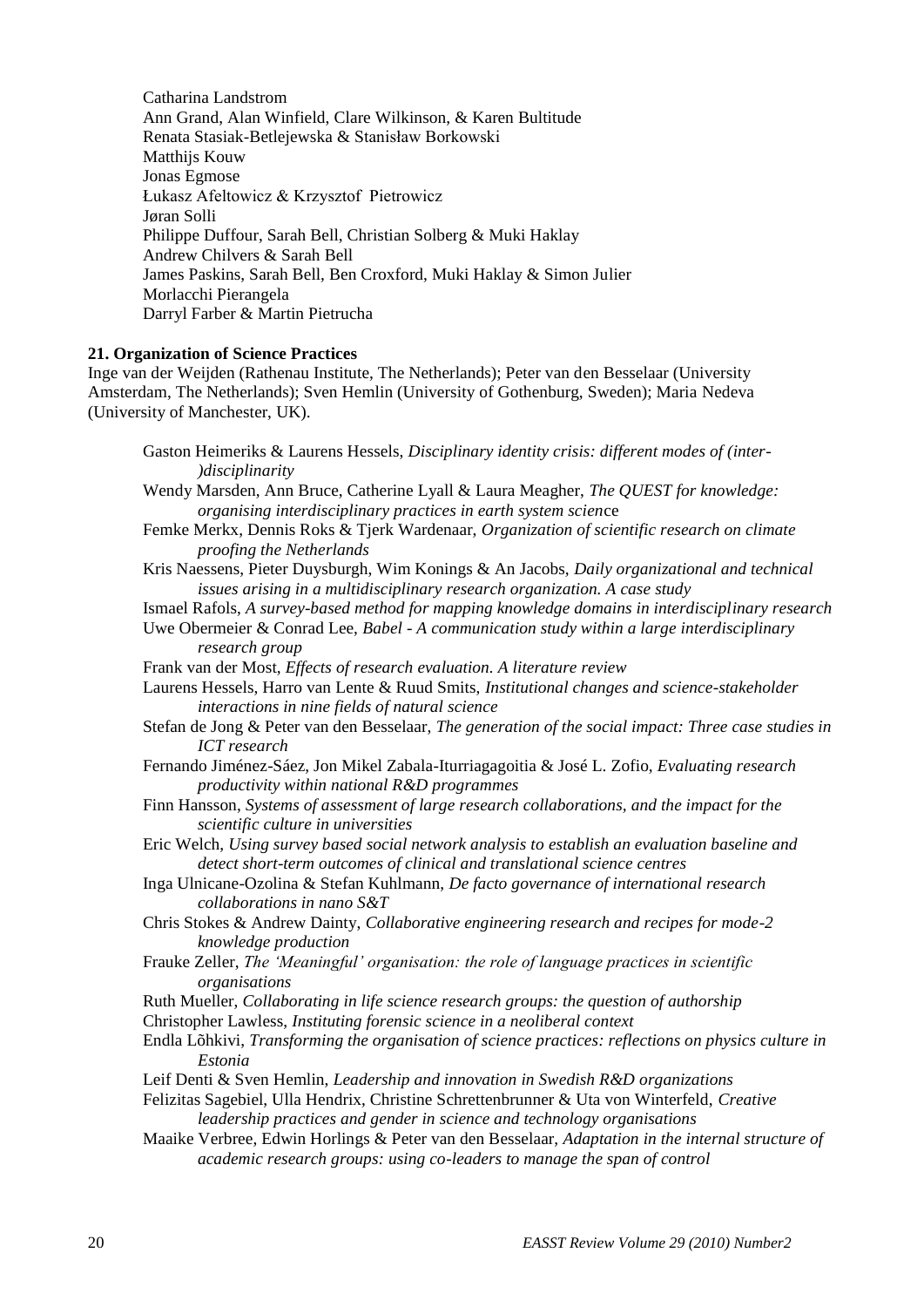Robert Braam & Peter van den Besselaar, *Life cycles and leadership of research groups: the case of the Hubrecht Institute for developmental biology and stem cell research (1916-2008)*

- Inge van der Weijden & Maaike Verbree, *Leadership, motivation and performance of scientists: A case study of biomedical and health researchers in the Netherlands*
- Barend van der Meulen, *National research council and the European Research Council* Carmen Osun-López & Vincenzo Pavone, *Seeking knowledge, providing services: How institutional* 
	- *changes affect organizational strategy and research agenda in the cases of CSIC and ISCIII*
- Kasia Zalewska-Kurek, Peter Geurts & Hans Roosendaal, *Organising and managing scientific research - an empirical study of a nanotechnology institute*
- Falk Schuetzenmeister, *Research management at the boundary of science and society*
- Peter van den Besselaar, Maaike Verbree, Inge van der Weijden & Robert Braam, *Performance of research groups*
- Dick de Gilder, *Determinants of successful PhD projects*
- Daniele Fanelli, *Do pressures to publish increase scientists" bias? An empirical support from US States data*
- François Thoreau & Maria Neicu, *Taming the "publication machine": Interactions dynamics on boundary-objects as new means of research-in-the-making*
- Elina Late, *Publishing practices in entrepreneurial research projects in public research institutes* Sandra Romagnosi & Brigida Blasi, *Social dynamics in research groups: new risks or opportunities?* Pleun van Arensbergen, *Social interaction in grant review committees. Group decision-making in evaluation and grant allocation*
- Martina Montauti, Benedetto Lepori & John Usher, *Resources acquisition by research units. Modelling the interaction among different allocation methods, analysing their impact on the organization of science*

#### **22. Technologically Dense Environments: A Bridge between STS and Organization Studies**

Manuela Perrotta (University of Trento, Italy); Maurizio Teli (Museo Tridentino di Scienze Naturali, Trento, Italy).

- Crinson Lain, *An emergentist analysis of developments in health professional practice following the introduction of the electronic patient health record in the U.K*
- Johan M. Sanne, *A network approach to sensemaking and organizing: accounting for failures in safety-critical coordination*
- Roberto Lusardi, *Evidence-Based Medicine and Styles of Patients' Admission in the Intensive Care Unit*
- Carlotta Mozzana, *Decision-making practices in medicine: between protocols and information*
- Signe Sovinsen, *Community Wasn"t Dead After All - Value orientation among Norwegian fishers*

Barbara Pentimalli, *Translation and classification practices of the "presumed medical error": Boundary objects, categories, stories and professional visions*

- Mario Marcolin, *What does IS maintenance tell us?Shifting perspective on ICTs and organisation alignment*
- Maria Dulce da Costa, *The Link Between Strategic Orientations, Dynamic Capabilities and Firm Performance*
- Sytze Kingma, *"A new way of working": Organizational culture and material space in a virtualising organization*

Torbiorg Meum, *Computer-mediated handover, change from oral to electronic nursing handover*

- Emanuela Bottazzi & Roberta Ferrario, *The role of computational ontologies and failure-based systems in the social*
- Attila Bruni, *Working in Technologically Dense Environments: an Example from the Operating Theatre*
- David Hakken, *Does Computing Mean the Cavalry Is Finally Coming, or Will Computing Destroy Organizing Studies?*

Wendy Gunn & Christian Clausen, *Transformation within knowledge practices: challenging taken for granted assumptions of what it means to inhabit indoor climate*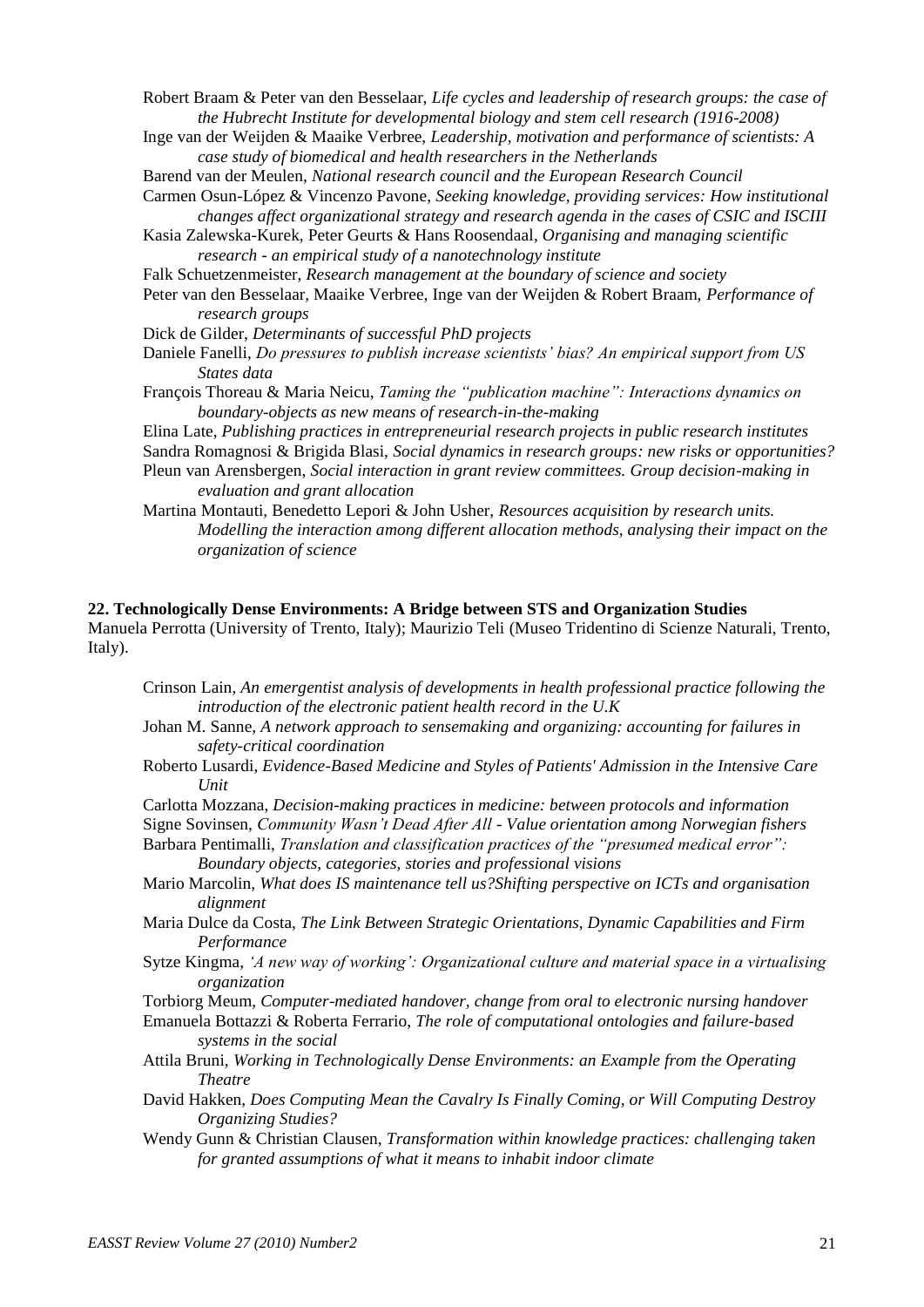Mauro Turrini, *The Discursive Production of Uncertainty as a Source of Organizational Innovation: Ethnography of a Standardization Program in Clinical Cytogenetics* Lesley Axelrod & Flis Henwood, *Dances with disciplines? Practice and performance in* 

*multidisciplinary electronic patient record (EPR) research*

#### H) RETHINKING INNOVATION

#### **23. Creativity and Innovation**

Cathrine Hasse (Aarhus University, Denmark); Estrid Sørensen (Aarhus University, Denmark). Laura Lucia Parolin, *The diffuse innovation and creativity* Jamie Wallace, *Engaging Creatively through the Multi Material* Timo Honkela, *Socio-cognitive modeling of knowing, creating and innovating* Nina Janasik, *Solar Energy – Up-scaling Gender Impacts* Elvira Scheich, *Distributed innovation in the music software industry* Cristian Monsalvez, *Examining governance frameworks for clinical innovation: facilitating quality and patient safety* Luke Cowie, *Opening up cultural diversity policy and practices: assembling an art exhibition* Isabel Shaw, *Innovate!? Materializations, tensions and genderings of innovation & creativity* Dagmar Lorenz-Meyer, *Pressing the point of symmetry: The creativity of technologies* Dick Willems, *Adapting a revolution – Creativity and the deployment of information and communication technologies (ICTs) for health care in Rwanda* Norman Schräpel, *Truth-spots and time-out for innovative lighting design* Nona Schulte-Roemer, *Dreaming Up Ideas in Synthetic Biology* Caitlin Cockerton, *Ludic mechanisms as practice and organization in the process of innovation* Stefan Derpmann, *How does mutable immobile knowledge get innovative?* Cathrine Hasse, *Learning gendered techno-fantasies* Galit Wellner, *Technological Tendency, Innovation and the Remote Control* Helene Götschel, *Ambers, Electrons, and Heroes* Vicki Macknight, *Creativity, imagination and innovation in primary school classrooms* Monika Nerland & Tara Fenwick, *Socio-material assemblages in music performance: The musical work as infrastructure and site for creative enactment* Martha Blassnigg, *The Conundrum of Time: Creativity in the Perception of Movement, Change and Innovation in Art, Science and Technology* Angelina Gudkova, *Creativity and innovation as components of development* Giuseppe Abbatino, *Knowledge exploring and exploiting in a University Organization* Estrid Sørensen, *Creativity in everyday use of a risky technology: the case of violent computer games* Helena Pettersson, *Two Levels of Tools for Creativity: Humans, artifacts and the making of the creative researcher* Clifford Tatum, *Open is the New Secret: Managing Intellectual Content and Competitive Advantage in Open Collaboration* **24. Innovation Networks and Real-World Experimentation**

### Petra Ahrweiler (University College Dublin, Ireland); Matthias Gross (Helmhotz Center for Environmental Research, Leipzig, Germany); Wolfgang Krohn (Bielefeld University, German); Michael Stauffacher

(Institute for Environmental Decisione, Natural and Social Science Interface, Zurich, Switzerland).

Civic epistemologies, creative learning, and innovation policies

- Gerald Beck & Cordula Kropp, *Future restricted by first modernity blinders? How users innovate mobility concepts*
- Björn Krey & Michael Liegl, *The "Federal-Länder Programme Socially Integrative City" as Urban Laboratory*

Stefan Böschen, *Hybrid regimes of knowledge: challenges for specifying non-knowledge in the context of the regulation of chemicals*

Mikhail Gusakov, *Modernization of innovative development of regions*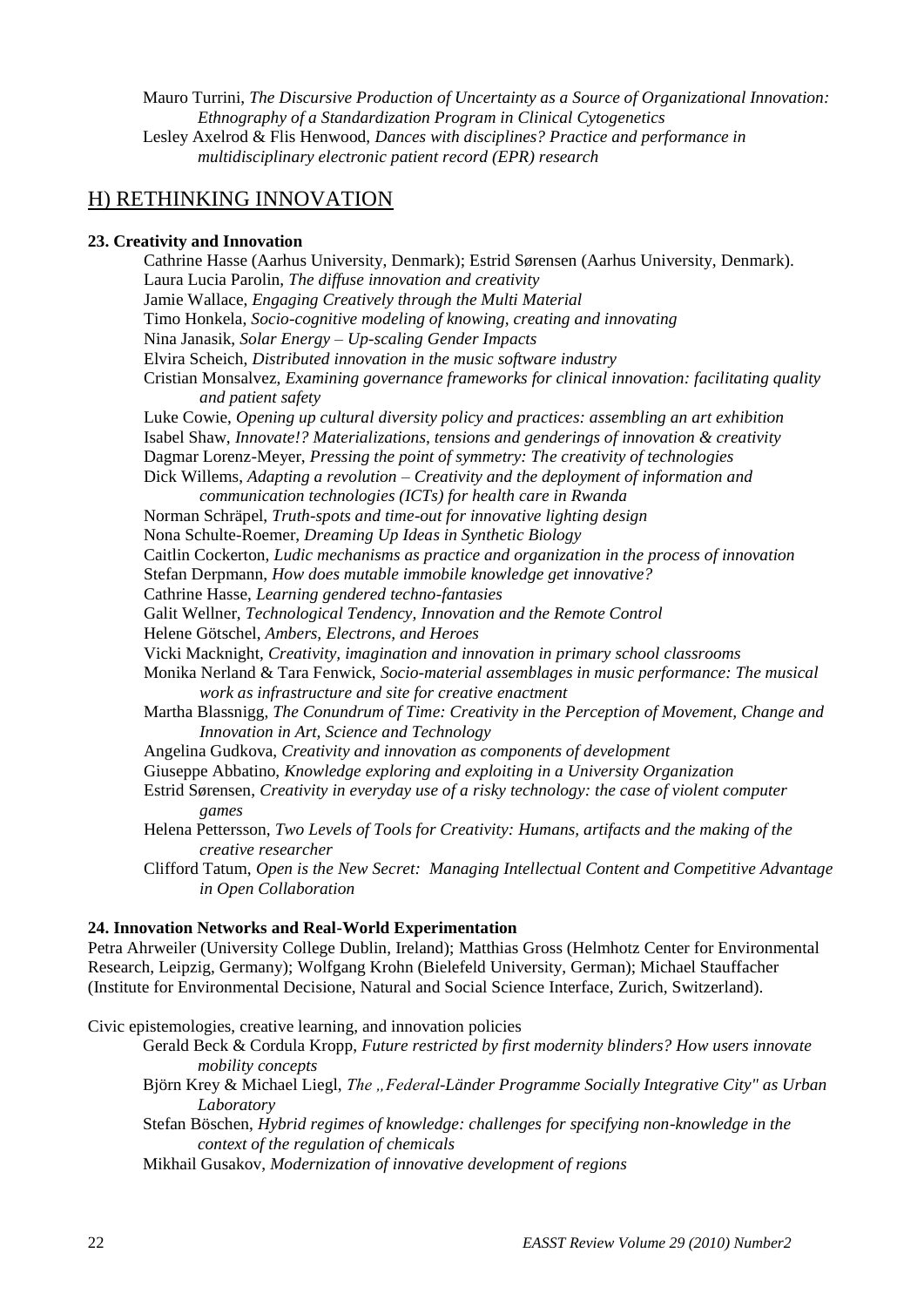Innovation networks at the micro-, meso-, and macro levels

Correia Vanda, *Design, acitivism and the network society*

Mette Moensted, *Challenges to build up commitment in distributed organisations*

Rakhmatullin Ruslan & Brennan Louis, *Collaborative research results in EU funded research networks: what is expected what is achieved*

- Gerard Fuchs, *Renewable Energies, sustainable development and the development id photovoltaics in Germany. A case study in university-industry-government interactions*
- Niel-Christian Taubert, *Getting bugs tracked – How open source software projects cope with complexity*

Zejre He, *Power of the few vs the crowd"s wisdom: Visualizing dynamics of collaboration in Wikipedia*

Methods and strategies of collaborative innovation

- Debra Polson, *Refining complex simulation design techniques to sustain end user mashup networks* Björn Asheim, *Learning work organisations as micro foundation of innovation networks*
- Martina Leucht & Pablo Viejo, *Case study: Social acceptance of deep geothermal technology in Germany. A techno-economical network approach*
- Berta Sopha, Christian Klöckner & Edgar Hertwich, *Agent-based Modelling of Heating System Adoption in Norway*
- Christopher Watts, *Adopting and Adapting: when diffusion-of-innovation models meet the sociology of translation*

Designs and Cases: Perspectives and problems of real-world experimentation

Richard Rottenburg, *Experiments, Medicine and Governance in African Contexts* Arkadiusz Manikowski, *The discrimination method for the transformation process of results of research projects into practical applications*

- Holger Braun-Thürmann, *The transition from one non-sustainable large technical system to another one? Real-world experimenting with carbon capture and storage world-wide*
- Anna Wesselink & Huib de Vriend, *Building with Nature: innovation in civil engineering through real-life experiments*
- Georg Aichholzer & Stefan Strauß, *The transition of electronic identity management: from planned system innovation to real-world experimentation?*

#### **25. Rhetoric in Science, Technology and Innovation Policies**

Benoît Godín (University of Quebec, Canada); Reijo Miettinen (University of Helsinki, Finland).

- Manfred Moldaschl, *"Learning Research Programmes" - Why that fails and why talking about failure is taboo*
- Michael Pregernig, *Transfer, interface, brokerage or else? On the discursive framing of the role of science in policy-making*
- Francisco Javier Ortega-Colomer, Francesc Xavier Molina-Morales & Daniel Gabaldón-Estevan, *Discussing the concepts of cluster and industrial district*
- Anu Kettunen, *Foresight work and foresight rhetoric in Finland*
- Magnus Eklund, *Rhetorics of Academic Resistance and the Concept of Sectoral Research*

Ingrid Schneider, *Intellectual Property Rights and the rhetoric of the "knowledge society"* 

- Matthew Kearnes & Matthias Wienroth, *Narratives of emergence – the problems, priorities and programmes of contemporary science policy*
- Paul Couchman, Andrew O'Loughlin & Ian McLoughlin, *Rhetoric and Discourse in Innovation Policy - The Case of Localised Innovation Initiatives*
- Matteo Bonifacio, Diego Ponte & Carlo Rizzi, *Social Innovation: a new policy fashion?*
- Sébastien Brunet, Pierre Delvenne & Catherine Fallon, *A cognitive approach to science, technology and innovation policy: the Walloon clustering policy case study*
- Stefanie Jenssen, *The Uncertain Future of Foresight: Between Rhetorics and the Complexities of its Practical Implications*
- Maria Carmela Agodi, *Deconstructing narratives about science, technology & innovation within the 2010 Italian National Research Program*
- Dorothy Sutherland Olsen, *The Rhetoric of Interdisciplinarity and the Development of*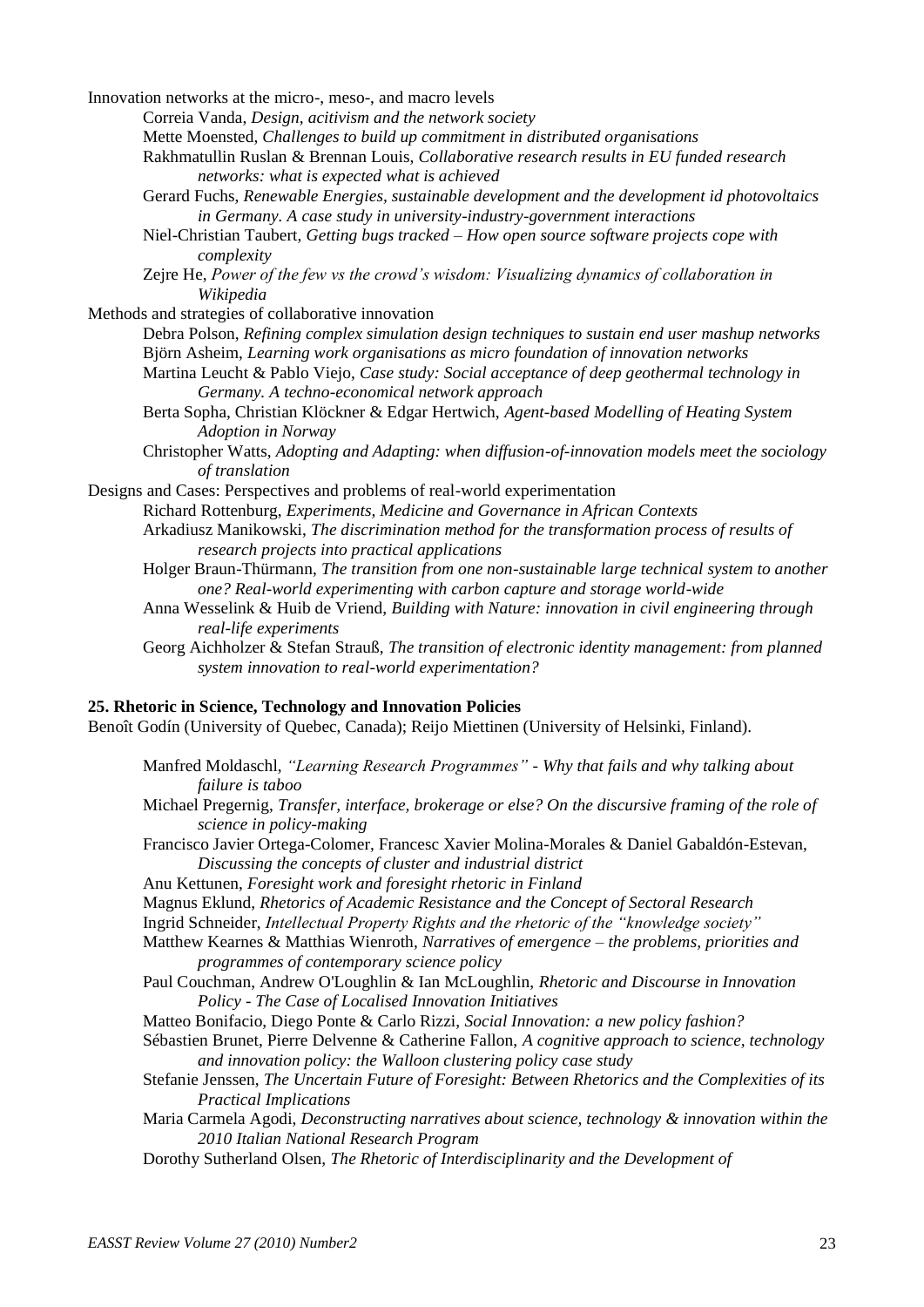*Nanotechnology*

Egil Kallerud, *Goal alignment and conflict in science, technology and innovation policy discourse* Katarina Larsen, *Inventing innovation? Analyzing science and technology interfaces at industrial research institutes*

Reijo Miettinen, *Paradoxes of the idea of learning economy* Benoit Godin, *Innovation Through Time: Decontestation of an Essentially Contested Concept*

#### I) SCRUTINISING HEALTHCARE AND LIFE SCIENCE: FUTURE TRENDS AND CRITICAL REFLECTIONS

#### **26. Exploring the Agencies, Technologies and Discourses in New Healthcare Practices**

Peter Danholt (Aarhus University, Denmark); Enrico Maria Piras (Fondazione Bruno Kessler, Italy); Cristiano Storni (University of Limerick, Ireland); Alberto Zanutto (University of Trento, Italy).

- Nicholas Rowland, *The Promise of American eHealth: Instrument of Neoliberalism or Stately Performance?*
- Jessica Polk, *Boundary-Making & Boundary-Breaking: The Role of Information in the Practice of Clinical Research*
- Paolo Rossi, *From communities of practice to community of experience:*
- Silvia Torsi, *Designing for the self-management of chronic illnesses*
- Finn Olesen, *Towards Patient 2.0 - Empowerment and self-management Technologies*
- Erol Maral, *When Patient 2.0 meets the enlightened Turkish woman: Medicalization of menopause in Turkey*
- Jeannette Pols, *Living chronic disease. About 'patient knowledge'*
- Lars Rune Christensen, *Patient 2.0 Revisited: Towards Empowering Networked Care*

Anne G Ekeland, *Re-shaping the map of agency in wound treatment? Exploring knowledge and responsibility in emerging practices of sharing patient information through a web based journal*

- Anne Mayère, *Patient 2.0 figure and practice in the eyes of the patient record computerization* Maja van der Velden, *Patients on the Net: Configuring autonomy – privacy relations*
- Flis Henwood, *Health-e patients? Critical reflcetions on technology-mediated self care*
- Pieter Duysburgh, *Finding a role for e-patients in information sharing between healthcare providers*
- Ebba Sjögren, *Installing Patient 2.0: efforts to effect an appropriate medical discharge of patients from acute geriatric care*
- Ingunn Moser, *Telecare for the elderly living at home: New care arrangements, practices, relations and definitions*
- Tariq Andersen, *Prototyping Patient 2.0*
- Henriette Langstrup, *There"s no place like home? Chronic illness and the strategic mobilization of the home*

Richard Booth, *Technology and the Evolving Dynamic of the Nurse-Patient Relationship in Canada*

Helle Wentzer, *The Web-Figuration of patient identity: synthesizing Patient Empowerment and Compliance into Social adherence in On-line Patient Network*

- Orla O'Donovan, *Alzheimer"s disease organisations and technologies of "independent living": Tracking transformations in patienthood and organisational cause*
- Lotte Asveld, *The personalization of care technology*
- Lisa Nugent, Living Profiles: *Using Human-Centered Design Research Methodology to Create a Personal Health Record to Transition Teens with Special Healthcare Needs*
- Mario Conci, *Not every patient is 2.0: importance of mediation for accessible healthcare services* Frans Birrer, *Expectations and practice in healthcare innovations in the Netherlands*
- Simone van der Burg, *Informed consent in the newborn screening practice*

Nadja Kanellopoulou, *EnCoRe (Ensuring Consent and Revocation) and E-Health: Building Novel Tools for Better Individual Control in the Management of Personal Data*

Sharon Tamar, *Genetically Responsible Selfhood: A Non-Humanist Reading of Patient 2.0*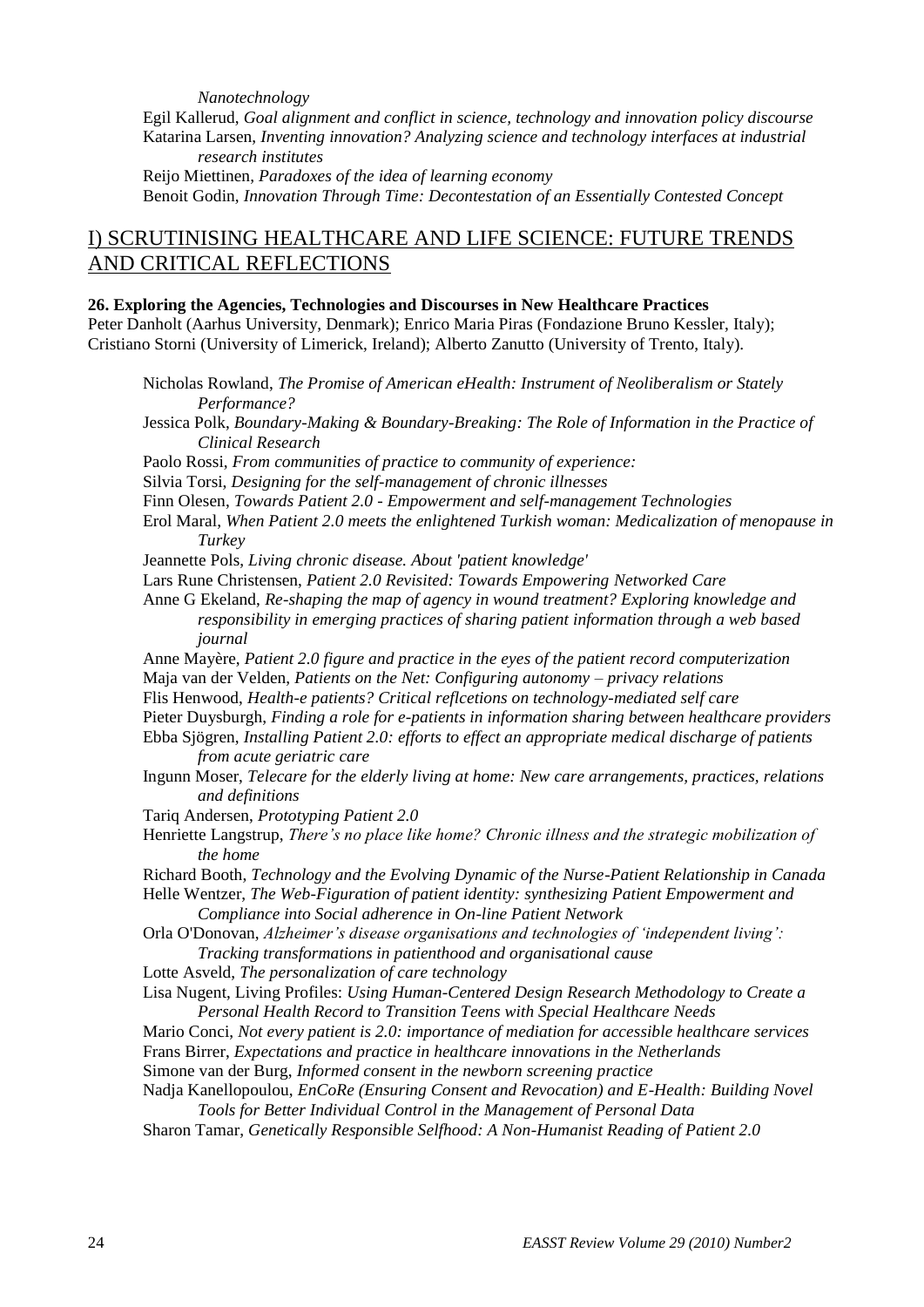Barbro Krevers, *Evaluation of usefulness concerning web based support for young carers of persons with mental illness* Kawamura Takaya, *Empowering Patients in the Communities of Healthcare Practices - A Knowledge Management Model of Healthcare Organizations in the age of Patient 2.0* Aaro Tupasela, *Consumer medicine and cross-border medical treatment – patients at the crossroads of health policy and business strategy*

#### **27. How Do We Collaborate? Scrutinising the Relationship between STS and Biomedicine**

Lene Koch (University of Copenhagen, Denmark); Mette Nordahl Svendsen (University of Copenhagen, Denmark); Bernhard Wieser (Inter-University Centre for Technology, Work and Culture, Graz, Austria); Michael Arribas-Ayllon (ESRC Centre for Economic and Social Aspects of Genomics - Cesagen, UK).

Ursula Naue Seyoung Hwang Birgit R Bürgi Mette N. Svendsen & Lene Koch Julie Bønnelycke Bernhard Wieser Daniela Freitag Salla Sariola Margaret Sleeboom-Faulkner & Prasanna Kumar Patra Arribas-Ayllon Michael Karin Garrety, Ian McLoughlin & Robert Wilson Peter Stegmaier Wilhelm Berger Lotte Huniche

#### **28. The 'Meaning' and 'Doing' of Bodies and Gender in Medicine and Healthcare**

Alan Petersen (Monash University, Melbourne, Australia); Samantha Regan de Bere (Peninsula College of Medicine and Dentistry); Antje Kampf (Johannes Gutenberg-University Mainz, Germany); Rainer Brömer (Johannes Gutenberg-University, Mainz, Germany).

Bodies at risk

Paul, *Novel practices of cervical cancer prevention: Screening for impurity* N.N., *[hepatitis C health promotion and safe injecting materials: constituting PWIDs and viruses]* Schnegg, *Alcohol drinking during pregnancy: multiple bodies at risk* Campbell, *Boundaries and Risk: Media Framing of Reproductive Technologies and Older Mothers*

N.N., *Conceptions of Gender, Sexuality and Body in the Cancer Awareness Campaigns in Turkey* Donation of bodily material

Murphy Dea, *Value and vitality: contract surrogacy policies and practices* Solhdju, *Organs without Bodies. What if Transplantation Medicine was a Culture of Interests?* Wöhlke, *Gender issues in living organ donation – Medical anthropological and ethical perspectives* N.N., *"Enlivening… despite its disgusting animality". The rise and fall of lamb blood transfusion, Sweden in the 1870s*

#### Visualising bodies

Ashmore, *Con-Forming Bodies* Spitzer, *Embodied Inequalities, Marginalized Bodies* Cozza, *Techno-pregnancy. Doing bodies and gender with ultrasounds* Palmerà, *"A sneaky peek into life in the womb ": 4D Bonding Scans as "Biotourism"* Sandell, *Bodies out of place – reflections from a failed ethnographic fieldwork*

Experiencing and perceiving bodies

Konola, *Experiences of Aging as a Cultural Construction*

Hanulik, *Influence of Vincenz Priessnitz's Hydropathy on the Perception of the Body and Bodily Practices in the 19th Century*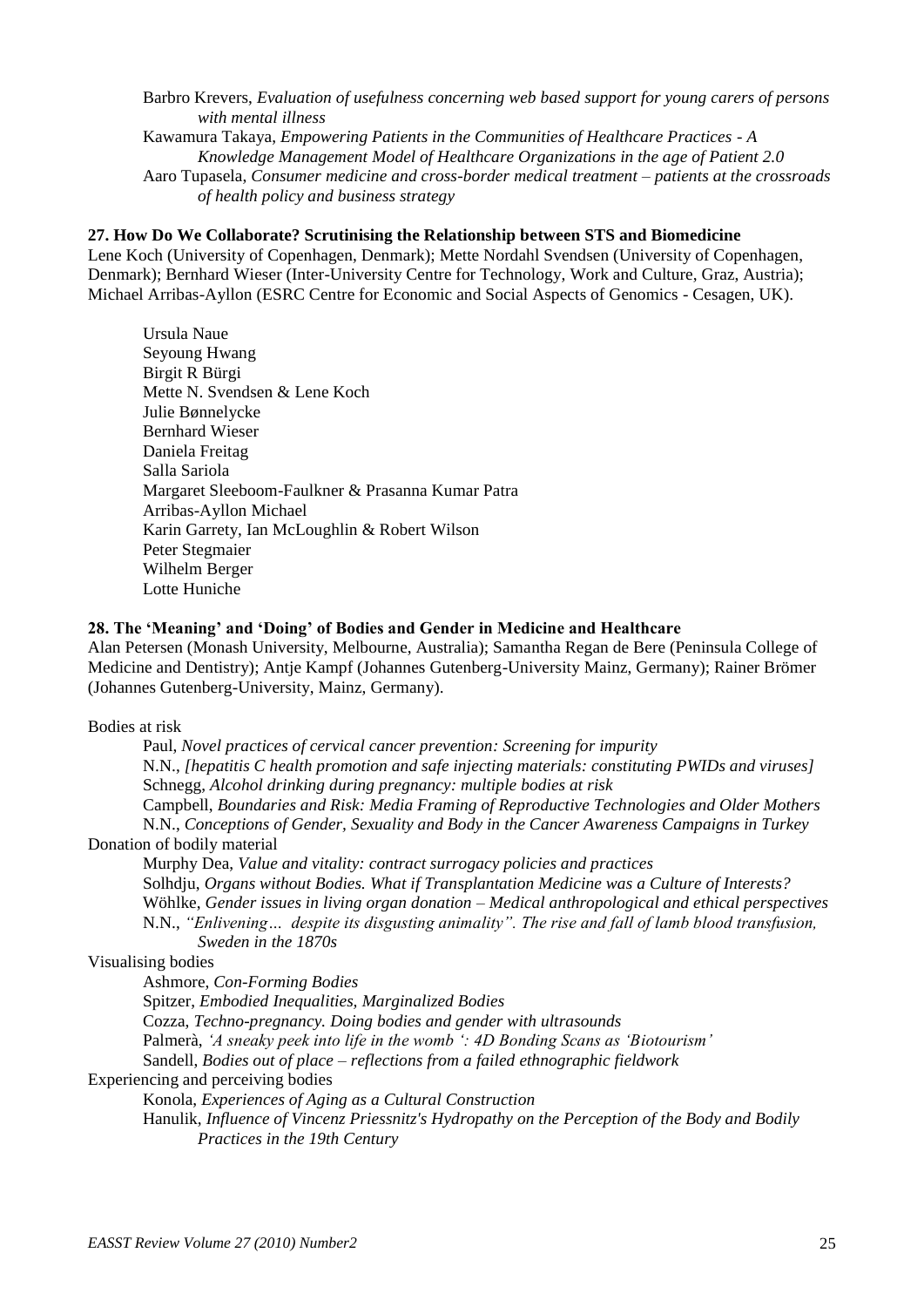Wilcox, *Phenomenological Roots of "Doing Gender" Theory: Medical Sociology, Embodiment, and Hormones*

Chishtie, *Multiple enactments of Spinal Cord Injury disability at the onset of an earthquake: Mapping the Textual Terrain*

Gleisner, *Becoming a midwife – embodied knowledge* Constituting bodies in medical education

N.N., *Here is an interesting case of … [consultation]*

N.N., *How much computer is hidden under the skin? Reconstructing the history of patient simulators* Body size and shape

Derra, *Women as a concealed factor. Epistemological entanglement of the medical phenomenon of anorexia*

Setälä, *Fighting fat: the construction of audiences for health education*

Tirosh, *Fat Bodies in Law: Beyond the Medical Paradigm*

Penkler, *Control, Discipline and Responsibility. Citizens Negotiating the Governance of the "Fat Body"*

Diseased bodies: The social negotiation of disease

Roberts, *Scaling the bio/social divide: Tanner"s measurement of puberty* Fraser, *The making of hepatitis C: Medical literature on the discovery of a disease* Valentine, *Negotiating autism*

Technologies of the body

Otto, *The Articulated Body. Physical activity, Fitness and New Technologies of Health* Hoffman, *Reconstructing Body Boundaries: On physical rehabilitation of lower limb amputee* Jespersen, *Bodily connections. In and out of the laboratory*

Demaitre, *Corpus Delicti? Historical perspectives on the ordeal of diagnosis*

van der Laan, *Understanding the meaning and doing of early stage Alzheimer"s Disease: the role of uncertainties*

#### **29. Technology, Innovation and Images of Health and Aging**

Alexander Peine (Utrecht University, The Netherlands); Alex Faulkner (King"s College London, UK); Birgit Jaeger (Roskilde University, Denmark); Ellen Moors (Utrecht University, The Netherlands).

Darren Reed, *Vulnerabilities in the Performativity of Age and Technology*

- Federico Cabitza & Carla Simone, *Online Lifebooks. Depicting lived lives to foster personalized images of one"s own aging*
- Yvonne Cuijpers, Ellen Moors & Harro Van Lente, *Early diagnostics of Alzheimer"s disease in the Netherlands: Between uncertainty and promise*

Esther Van Loon, *Capturing reflective users in quality improvement instruments in elderly care* Maggie Mort, *At home with telecare: technology in(dependence) and ageing*

Kayoko Ishii, *From the evolution of human to robotics*

Alex Faulkner, *Usership of regenerative therapies: age, ageing and anti-ageing in the science and technology of knee cartilage repair*

Marianne Eilsoe Munksgaard, *Eldercare 2.0*

- Alexander Peine & Ellen Moors, *Images of Health and Aging – How STS and Gerontechnology Might Benefit Each Other*
- Marianne Boenink, Yvonne Cuijpers, Anna Laura van der Laan, Harro van Lente & Ellen Moors, *Images of ageing and stakeholder engagement in emerging diagnostics for Alzheimer"s Disease*
- Gregory Maniatopoulos, Ian McLoughlin, Rob Wilson & Mike Martin, *Images of Health and Ageing: Constructing the Socio-Materiality of Technological Innovation in e-Healthcare*
- Bjarke Oxlund, *"Do you know your number?": The dynamic interplay of measurement technologies, asymptomatic conditions and preventive medication in relation to older adults in Denmark*
- Sampsa Hyysalo, *Health technology development and use: from practice bound imaginations to evolving impacts*

Thomas Fischer, *AAL Technology: Striking a Balance Between Technology Push and User Pull* Hanne Hellerup Eriksen, *Health Technology as Authority and Empowerment*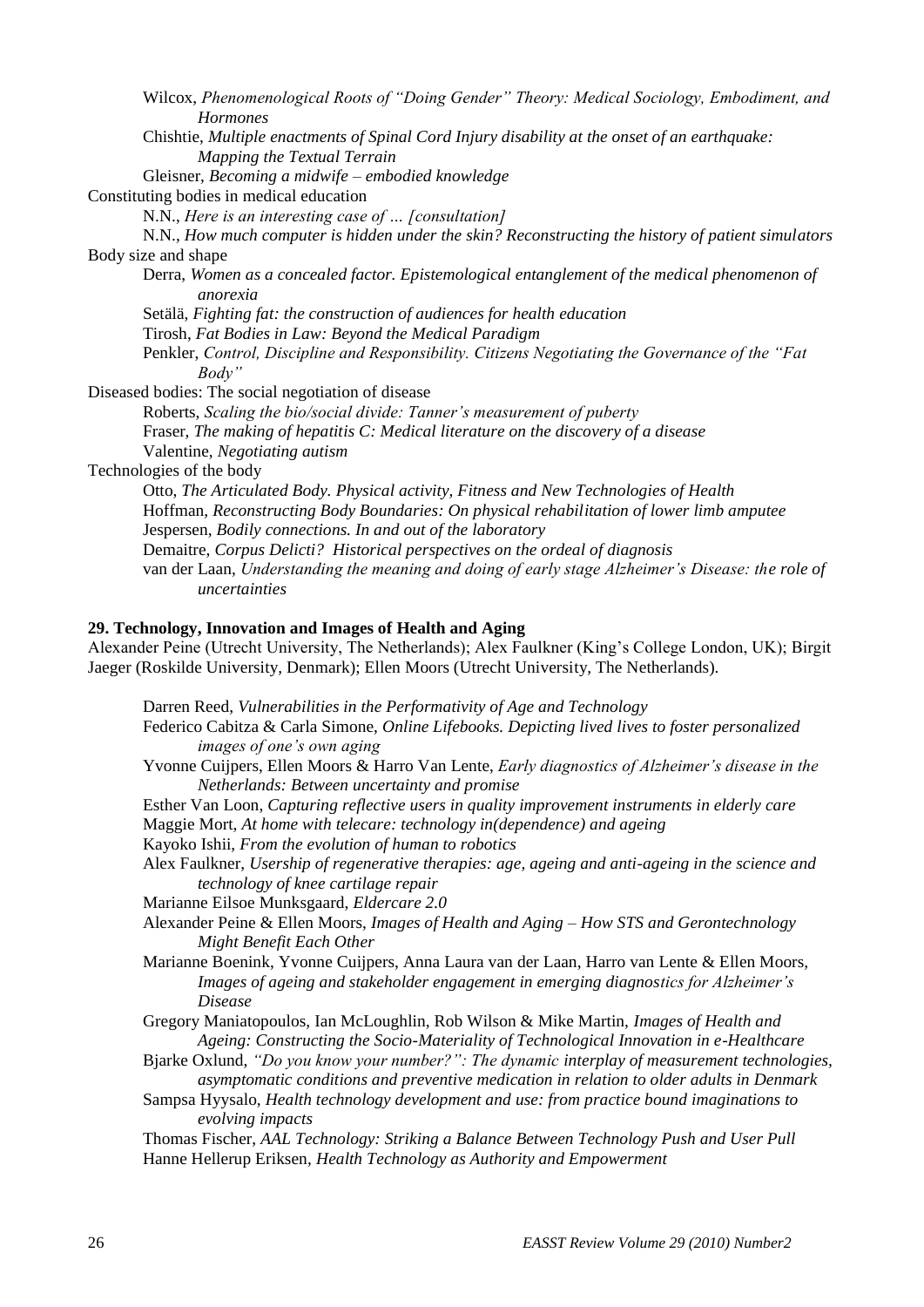Sam Brown, *Safe and Warm: How the cold became dangerous in the UK*

- Joanna Latimer, *Intimations of (Im)mortality: how aging scientists debate the relation between the normal, the natural and the pathological*
- Birgit Jaeger, *Introducing New Technologies in Health Care^Assessing the organizational consequences of ICD-treatment*
- Andrew Smart, *Images of depression in the elderly: the role of innovative technologies in revealing or combating social and biological degeneration*

Scott Selberg, *Visual Culture of Alzheimer's Disease--Genealogies of Care*

Louis Neven, *"Older people want to live at home", an analysis of a representation coalition around a dominant image of older people*

Thomas Fischer, *AAL Technology: Striking a Balance Between Technology Push and User Pull* Moreno Ruben & Domènech Miquel, *Caring and ageing: the mediation of technology*

#### L) SOCIAL ENGAGEMENT, CONTROVERSY AND INNOVATION

#### **30. The New Politics of Risk: the Performing of Regulation in a Comparative Perspective**

David Demortain (London School of Economics, UK); Brian MacGillivray (Cambridge University, UK); Erika Mansnerus (Cambridge University, UK)

Risk governance

- Pierre-Benoit Joly, *Uncertainty and standards of proof: Comparative and transnational analysis of risk governance*
- John Abraham & Courtney Davis, *Comparative analysis of risk management strategies in EU and US pharmaceutical regulation (1995-2010)*
- Wouter Boon, Ellen Moors & Albert Meijer, *Governing ex-post drug risk surveillance: linking different epistemic cultures*
- Mikko Jauho, *Doing health risks: cardiovascular risk assessment and the politics of personal responsibility*

Erika Mansnerus, *Governance of public health risks through vaccinations*

Political heuristics and epistemologies

Jim Dratwa, *In what (other) world do we want to live together? Proof, precaution, participation: From political epistemologies to experimentations of the State*

David Demortain, *The genericness of risk: exploring the trans-problem and trans-national applications of risk assessment*

Brian McGillivray, *Heuristics and precautionary risk regulation*

Chris Lawless, *Helping With Inquiries? Forensic Investigation as Bayesian Performativity*

Hauke Riesch & David Reiner, *Different levels of uncertainty in Carbon Capture and Storage technologies*

Risk and risk assessment in social context

- Marc Barbier & Francois Dedieu, *"Noisy summer": the Sciences of Pesticides Risk Assessment and the fragmentation of objectivity*
- Amy Donovan, *Expertise in crisis: The role of volcanologists in framing policy advice on Montserrat*

Anders Kristian Munk, *A way of doing other things: flood risk as event*

- Costanza Rampini, *Climate Change Mitigation in the Himalayas: IPCC Expertise and Science Policy*
- Lucia Fernandes, *Toxic culture: when, how, why and where we are going?*

Infrastructures of risk

- Richard Milne, *Calculating the Consumer: Ignorance and Expiration in Food Risk Management* Antti Silvast, *Infrastructure Technologies and Risk: The Case of Electricity Supply and Energy Market Control Rooms*
- Christoph Schweikardt & Dominik Groß, *Mobile phone and UV radiation health risk policy in Germany: the role of the Federal Office for Radiation Protection*
- Simon Haikola, *Environmental monitoring as simulacra*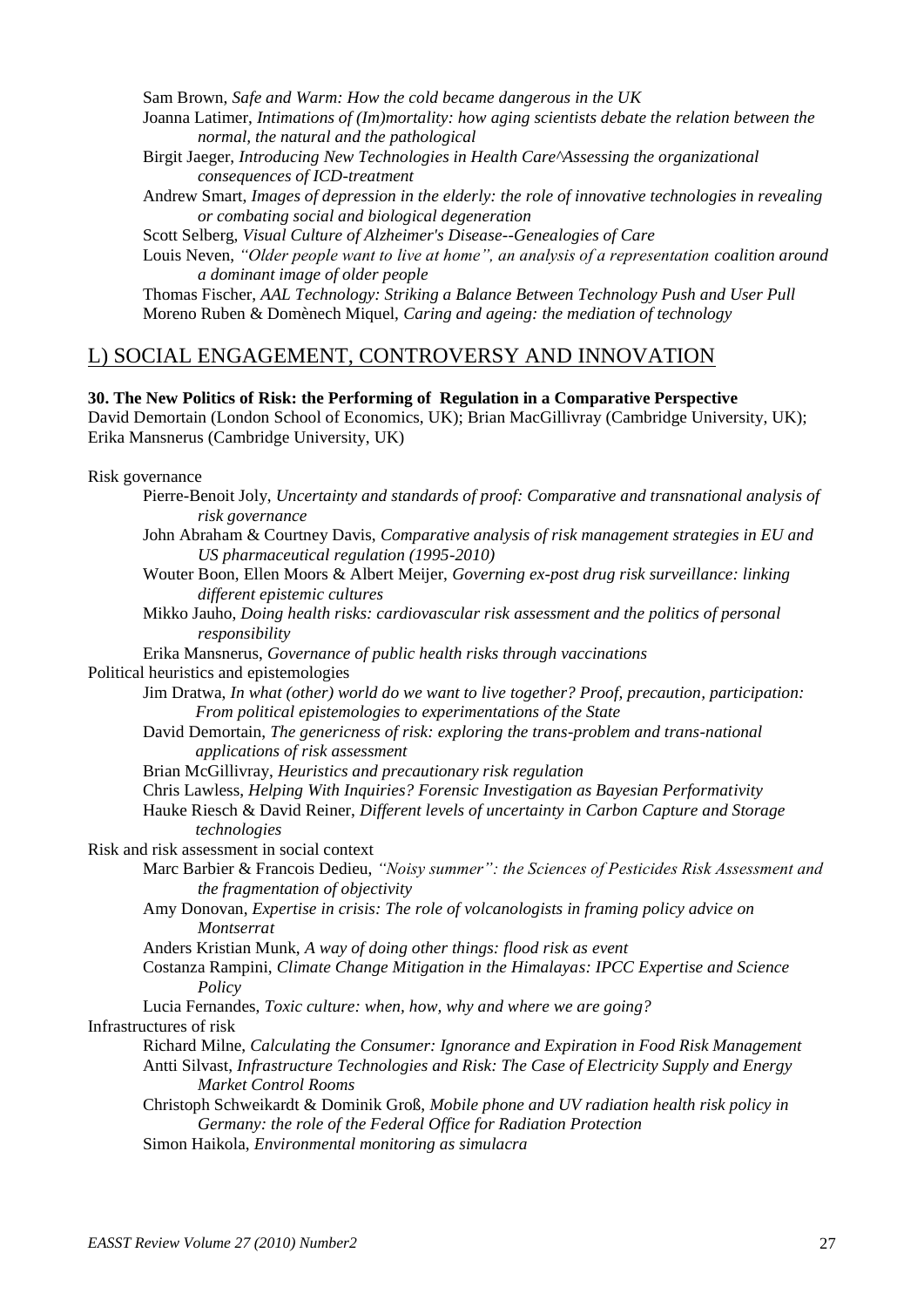Renata Motta, *Different logics, different timing: the struggles between politics, economy and science in the risk regulation of GMOs*

Risk ethics

- Adam Hedgecoe, *Research Ethics Committees in the regulation of risk in biomedical research* Sabine Roeser, *Emotions, ethics and risk politics*
- Isabel Margarida Mendes, Ana Raquel Matos & Susana Costa, *Dangerous bodies, bodies in danger or questioning how (de)humanized birth can be: An analysis of the relation between expert and lay knowledge in Portuguese birth politics*
- Lucia Ariza, *The regulation of gamete and embryo donation in Argentina: exploring the normative dimension of the use of statistics*
- Raquel Rego, Ana Delicado, Cristina Conceição, Cristiana Bastos & Inês Pereira, *Evaluating the effectiveness of the ethical role of scientific societies: Preliminary data on a current empirical research*

#### **31. Practicing Public Engagement in Controversial Science and Technology**

Nik Brown (University of York, UK); Edna Einsiedel (University of Calgary, Canada); Erich Griessler (Institute for Advanced Studies, Vienna, Austria); Susanne Lundin (University of Lund, Sweden).

- Sian Beynon-Jones & Nik Brown, *Time, timing and narrative at the interface between science, policy and citizenship – a xenotransplantation case study*
- Peter Biegelbauer & Janus Hansen, *Democracy Theory and Citizen Participation*
- Janus Hansen, Agnes Allansdottir, Anne Loeber & Wytske Versteeg, *Assessing the impacts of PTAs exploring new roads in comparative analysis*
- Alexander Bogner, *Paradoxes of Lay Participation in Technology Controversies*
- Erich Griessler, *"Practice means, it is the customary procedure": Political Practices and the Introduction of (Participatory) Technology Assessment in Austria*
- Aivita Putnina, *Breaking through the deafness and muteness: practicing xenotransplantation in Latvia*
- Fern Wickson, Ana Delgado & Kamilla Lein Kjølberg, *Why Public Engagement is a Problem not a Solution*
- Edna Einsiedel, Mavis Jones, Meaghan Brierley, Erich Griessler & Peter Biegelbauer, *Accounting for cultures and political contexts in the governance of controversial technologies*
- Kristofer Hansson & Susanne Lundin, *Getting a voice: public inclusion and exclusion practices around science and technology*
- Marta Kirejczyk, *"We want medicine, not ideology". Public engagement with controversial technology in a "new" EU country: the case of in vitro fertilisation in Poland*
- Ana Raquel Matos, *If citizens have a voice, why insisting on Deafness? Protest movements" analysis as an attempt to broaden the concept of participation*
- Trish Campbell, *Democratizing technology: Is participatory assessment the answer to STS agnosticism?*
- Bernadette Longo, *Using Interdisciplinary and Intercultural Communication to Accommodate Social Dynamics in Technology Development*
- Lotte Krabbenborg, *New interaction initiatives, old patterns of positioning and argumentation*
- Wytske Versteeg & Anne Loeber, *Constructing bodies, publics and consensus: the making of normality in the Dutch xenotransplantation debate*
- Daniel Neves da Costa & João Arriscado Nunes, *Can collaborative researches be ecologies of knowledge and practices?*
- Richard Watermeyer, *Imagining Complexity: The Intentional Co-option of Controversy in Science and Technology*
- Roberto Cibin, *Practising or to be the object of a practice? Citizens engagement in controversial technoscience between structured arenas and citizens committee*
- Alan Petersen & Alan Seear, *Engaging publics about nanotechnologies: exploring the views of scientists, policymakers and regulators*
- Christine Katz, *Intercultural participation? How to consider "Ethnicity" in public engagement*
- Sophie Kuppler & Dr. Peter Hocke, *Managing Radioactive Wastes in Modern Societies - a Comparative Perspective*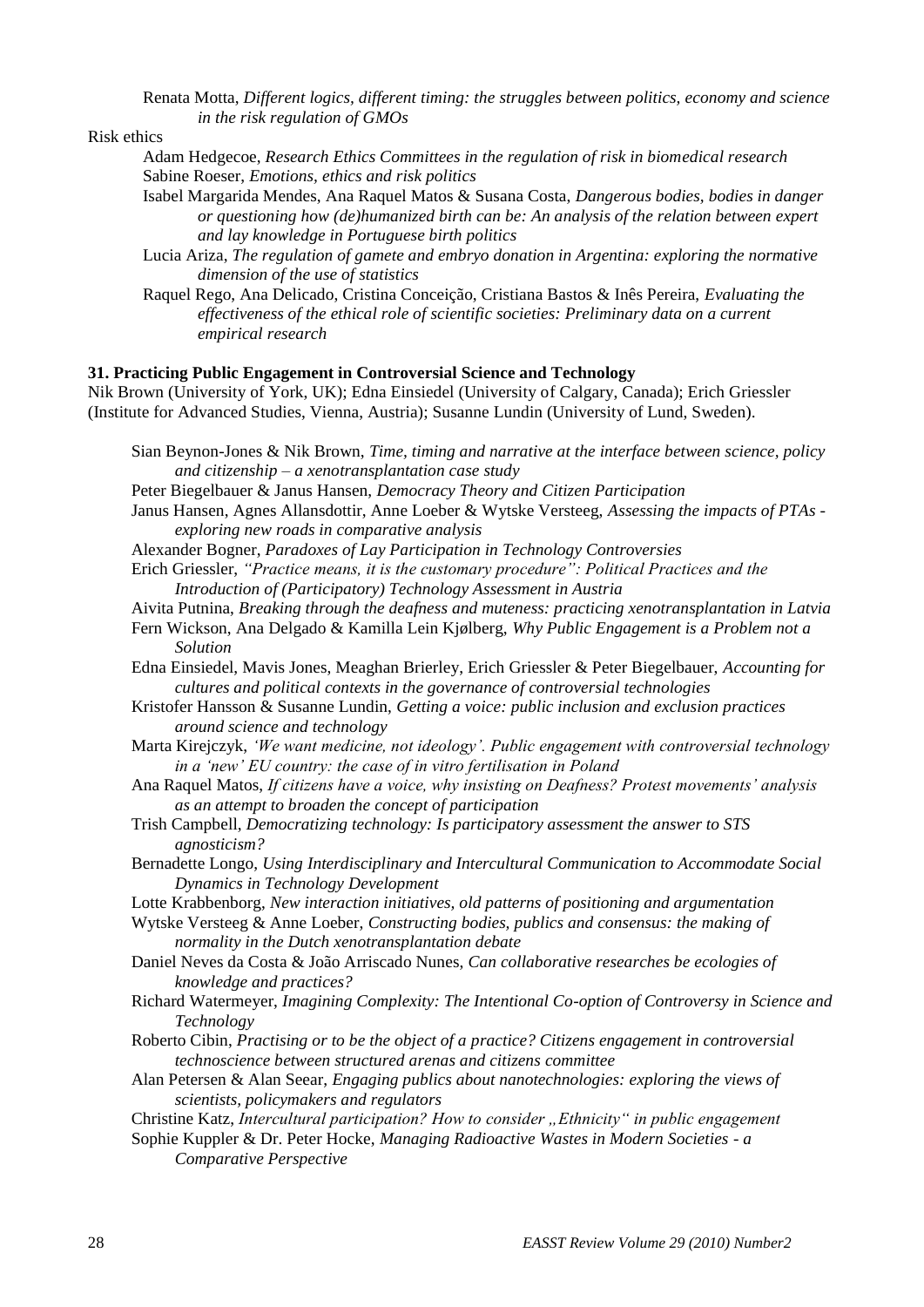- Helge Torgersen & Alexander Degelsegger, *Instructions for being unhappy with PTA – The impact on PTA of Austrian technology policy experts" conceptualisation of the public*
- Franz Seifert, *Protest movements, citizen participation and (un-) responsive states: The case of the anti-biotech movement in four European countries*
- Kristrún Gunnarsdóttir & TBA Technolife partners, *(Re)-discovering publics and socio-technical imaginaries*
- Federica Amistani, *How participatory is your participation? ICT, e-participation and opportunities for PTA*
- Alexandra Jane Plows, *What is public engagement with human genetics and what is it for? Differentiating between policy practice and "social movement"*
- Piotr Stankiewicz, *Governing socio-technical change in Poland: the case of a nuclear plant construction*
- Máire Leane, Orla O'Donovan & Etaoine Howlett, *HIQA and the Promise of Participatory Health Technology Assessment in Ireland*
- Susanne Giesecke, Agnes Allansdottir & Juergen Hampel, *Foresight as a Tool for Public Engagement in Controversial Science and Technology Development?*
- Claudia Schwarz, Ulrike Felt, Simone Schumann & Michael Strassnig, *Exploring Controversial Sociotechnical Futures in a Non-Participatory Culture: How Citizens Engage with Nanotechnology in Austria*
- Bronislaw Szerszynski & Linda Soneryd, *New Topologies of the Public: Science, Technology and Political Subjectivity*

#### **32. Practicing Responsibilities**

Cristina Grasseni (University of Bergamo, Italy); Luca Guzzetti (University of Genua, Italy) Giuseppe Pellegrini (University of Padova, Italy).

Fochler, *Responsible innovation* Nicolosi, *Social re-appropriation of technologies* Ana Delicado et al., *Civic role of scientific associations* Biggeri, De Marchi & Tallacchini, *Biobanks and collective endeavour* Ingrid Metzler, *To screen or not to screen? Reordering disease through the practice of prostate specific antigen screening* Laukyte, *Legal approach governance of technoscience innovation* Karoliina Snell, *Responsibility in biotech governance* Patricia Jaspers, Rob Houtepen, Klasien Horstman & Rein Vos, *The Construction of Public Interest in Ethical Review of Human Biomedical Research: A Longitudinal Qualitative Study* S. Avveduto & Pisacane, *East Africa – responsibilities, small farms* Grasseni, *Responsible innovation* Binczyk, *ANT and innovation* Ferrari, *Risk perception - food safety, mad cow* Giuseppe Pellegrini, *Citizens and experts debating on Climate Change issues* Fiorella Operto, Gianmarco Veruggio, Stefania Operto & Guido Nicolosi, *Some considerations about a quali-quantitative Questionnaire on Roboethics. A Delphi research on Ethical, Legal, and Societal (ELS) Issues in Robotics* Julia Fedorova et al., *Scientists' societal responsibility* Pierre Delvenne, *Political cultures and pta* Umut Elmas, *Common research and dev. Policy at EU level* Luca Guzzetti, *Nonsense of place at war: ict for military uses*

#### M) SURVEILLANCE PRACTICES, TECHNOLOGIES AND SOCIETY

#### **33. New Developments in Surveillance Practices and Technologies**

Kevin Haggerty (Department of Sociology, University of Alberta, Canada); Andrea Mubi Brighenti (Department of Sociology, University of Trento).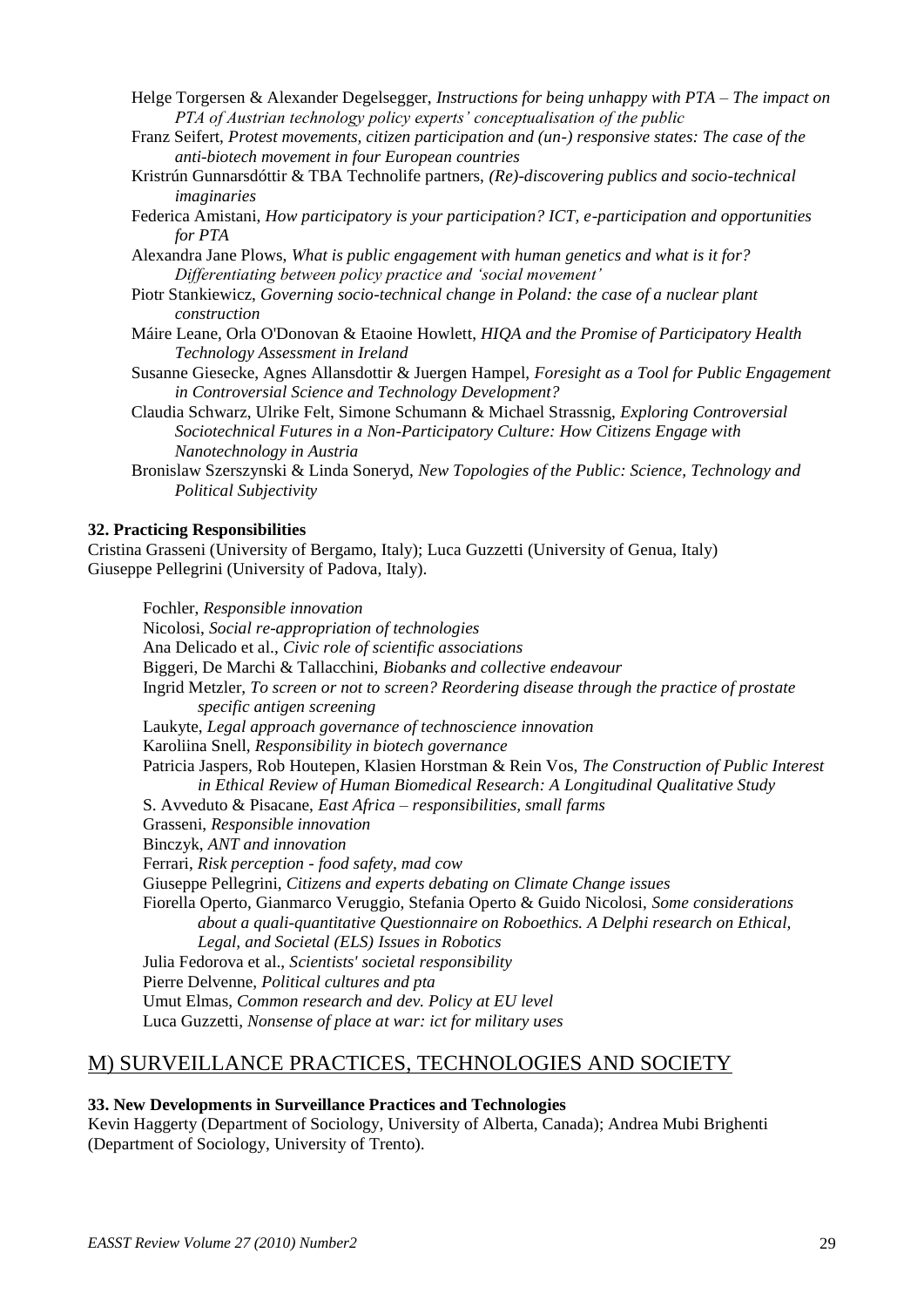Andrea Pavoni, *Atmospheres of Exception: Techno-securitisation, Safety and Fear in London Buses* Federica Duca, *Expressions of security in South Africa*

- Rocco Bellanova & Paul de Hert, *Banal surveillance? Variations on the theme of the "banalisation of surveillance"*
- Rosamunde van Brakel, *The role of resistance relations in the (re)emergence of pre-emptive surveillance*
- Daniel López & Tomás Sánchez-Criado, *From Telecare to Ambient Assisted Livings: The Securitization of Care Spaces*
- Daniel Neyland & Inga Kroener, *Invasions of Publicity*

#### **34. Surveillance in Society**

Anders Albrechtslund (Aalborg University, Denmark); Kees Boersma (Vrije Universiteit Amsterdam, the Netherlands); Christian Fuchs (University of Salzburg, Austria); Peter Lauritsen (University of Aarhus, Denmark).

Marisol Sandoval, *A Critical Empirical Case Study of Consumer Surveillance on Web 2.0* Christian Fuchs, *Critique of the Political Economy of Web 2.0 Surveillance* Matthias Schafranek, *The Art of Rent in Web 2.0 Surveillance Business* Manuela Farinosi, *Toward horizontal control: User Generated Content and private sphere in the web 2.0 environments* Sara Degli Esposti & Vincenzo Pavone, *Public assessment of New Security Technologies: Beyond the Trade-Off between Privacy and Security* Gemma Galdon Clavell, *Everybody Else Is Doing It, So Why Can"t We? Understanding Video-Surveillance beyond Conspiracy Theory* Finn Brunton & Helen Nissenbaum, *Vernacular Resistance to Data Collection and Surveillance: A Political Theory of Obfuscation* Sumitra Nair & Aditya Pant, *Digitizing NREGA (National Rural Employment Guarantee Act, India): Small and Medium Private Enterprise as Mediators for Democracy?* Gary T. Marx & Valerie Steeves, *From the Beginning: Children as Subjects and Agents of Surveillance* Johanne Yttri Dahl, *DNA – the Nor-way: Black Boxing the Evidence and Monopolizing the Key* Thomas Lemke, *Biology and Citizenship: DNA Testing for Family Reunification as a Technology of Surveillance* Francesco Botto, Chiara Leonardi, Luca Sabatucci, Angelo Susi & Massimo Zancanaro, *Balancing Protection and Autonomy in the Design of an Intelligent Environment to Support Nursing Home-Caregivers* Jørgen Tietze, *Performing Surveillance in Danish Health Care* Peter Lutz, *From Visible to Invisible: Body Surveillance in Aging Home Care* Christopher Gad & Lone Koefoed Hansen, *Resistance is Fertile – On Art and Oligoptics* Francesca Musiani, *Encrypted Fragments: Rethinking Privacy and Security With(in) Peer-to-Peer* Michael Krause, *The Other Side of the Surveillance Society: Media Competition and the Quest for* 

*Increasing Liveness as Key Dynamics behind the "Culture of Control"*

#### N) SUSTAINABILITY TRANSITIONS AND PRACTICES

#### **35. Energy Use in Everyday Life – Combining Sustainable Technology and Practices**

Kajsa Ellegård (Linköping University, Sweden); Jenny Palm (Linköping University, Sweden); Helen Gansmo (Norwegian University of Science and Technology).

Kirsten Gram-Hanssen, *Websites as a tool towards a low carbon everyday life?*

- Julia Backhaus, *Here are tools – now go and build an energy-efficient house! Or: Why tools work better when their use is learned in interaction*
- Kajsa Ellegård, *Energy use derived from individuals" performing everyday activities*

Inger Lindstedt, *Understanding energy – a matter of communication*

Tom Hargreaves, *Understanding how householders interact with feedback from smart energy monitors – Opening the black box of the household*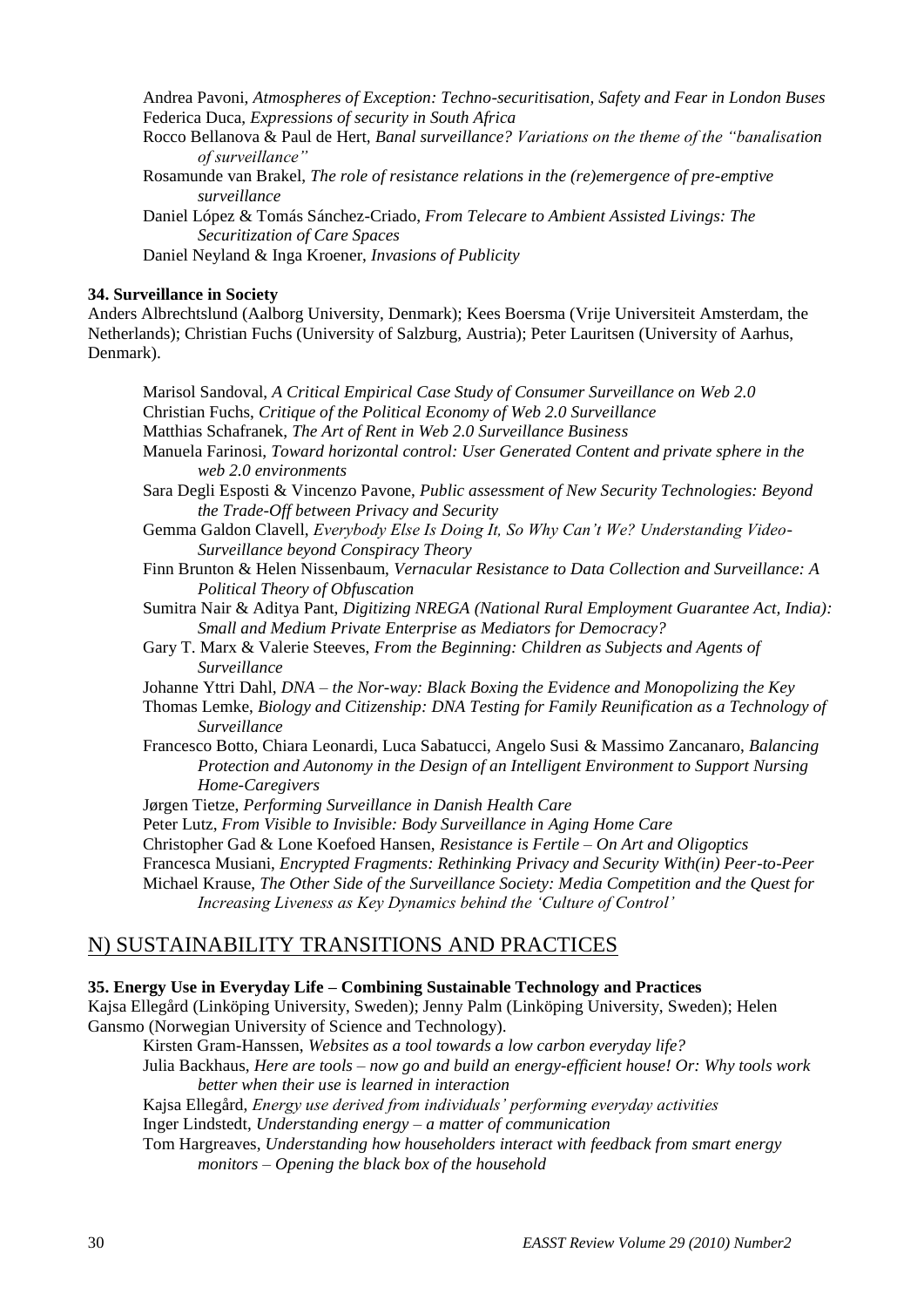Kristina Karlsson, *Communication about energy consuming devices and activities in households* Anja Christanell, *Poverty and its impact on everyday life routines of energy consumption – a case study of vulnerable households in Vienna, Austria* Gordon Walker, *Under-consuming energy?: conceptualizing energy vulnerability in everyday life* Mogens Rüdigers, *The 20 degrees culture and the Danish standard houses 1950-1970* Rosie Day, *Winter warmth: everyday heating practices and conventions of older households in England* Ursula Offenberger, *Interwined practices of gender and technology: The case of home heating* Iana Vassileva, *The relation between consumption of electricity and hot water and different consumer variables* Margrethe Aune, *Climate, Costs and Consciousness* Karin Mårdsjö Blume, *Convincing the energy users – a challenge for the energy companies* Victoria van der Land, *Less energy – more comfort? Technology as motive and barrier towards energy efficient refurbishment* Helena Karresand, *Sustainable housing = good housing?* Janda Kathryn, *Building Expertise: A System of Professions Approach to Low-Carbon Practice* Jenny Palm, *Living in a passive house – how comfortable is that? A comparison of tenants living in passive houses and tenants living in district heated houses* Marit Toftaker, *Driving electric vehicles at work: Establishing EV Usabilitiy?* Thomas Buhler, *The disconnect between mobility-as-plan and mobility-as-practice. Case study urban parking policies in Lyon* Helen Jøsok Gansmo, *Brøset – a carbon neutral settlement in the making* Yangyang Xing, *Modelling energy use in everyday life – a new approach to achieve a 100% renewable goal* Mats Bladh, *Long-term energy use in Sweden, actual and counterfactual* Justine Cooper, *Energy use in Everyday Life – Results of an owner occupier survey* **36. Practices and the Environment: Performing Sustainability and Doing STS**

Ruth Rettie (Kingston University, UK); Kevin Burchell (Kingston University, UK); Eleonore Pauwels (Woodrow Wilson International Center for Scholars).

Hargreaves, *Can practice make behaviour change perfect? Using social practice theory to interrogate and improve pro-environmental behaviour change interventions*

Rettie, *CHARM: The 'social norm approach' from a practice perspective*

- Burchell, *Low carbon learning and behaviour change: integrating practice theory, the social norm approach and community action*
- Hards, *Turning over a new leaf: A practice-based approach to sustainability on the personal and social scales*
- Goeminne, *Designing a practice is also a practice. The ultimate political lesson of STS*

Ropke, *Co-evolution of everyday life and ICT – environmental implications*

Allen, *From Disaster Zone to Sustainability Showcase: The "Greening" of New Orleans Neighborhood*

Westermayer, *The difficulty of using a mobile phone in a sustainable* way

Crivits, *New practices and emerging routines in local food niches. The case of "Food Teams"*

Middlemiss, *Final flourish or green shoots? Reflections on signs of sustainable consumption in communities*

- Shreuer, *Practising "environmental citizenship" in the context of energy-related community projects: An exploration of relevant institutional and personal resources*
- Pauwels, *Insitutionalising human practices in sustainable energy research: A new venture for STS?* Hielscher, *Dialectical designs: stability and instability in hair care routines*
- Ninan, *Sustainability as a localised performance: The production of carbon credits in a developing country site*
- Garabuau-Moussaoui, *Lighting and entertaining at home. From energy efficiency to energyconsuming and energy-saving practices. Comparison between France, UK and Norway*
- Lamireau, *Performing environmental data: public space and citizen skill*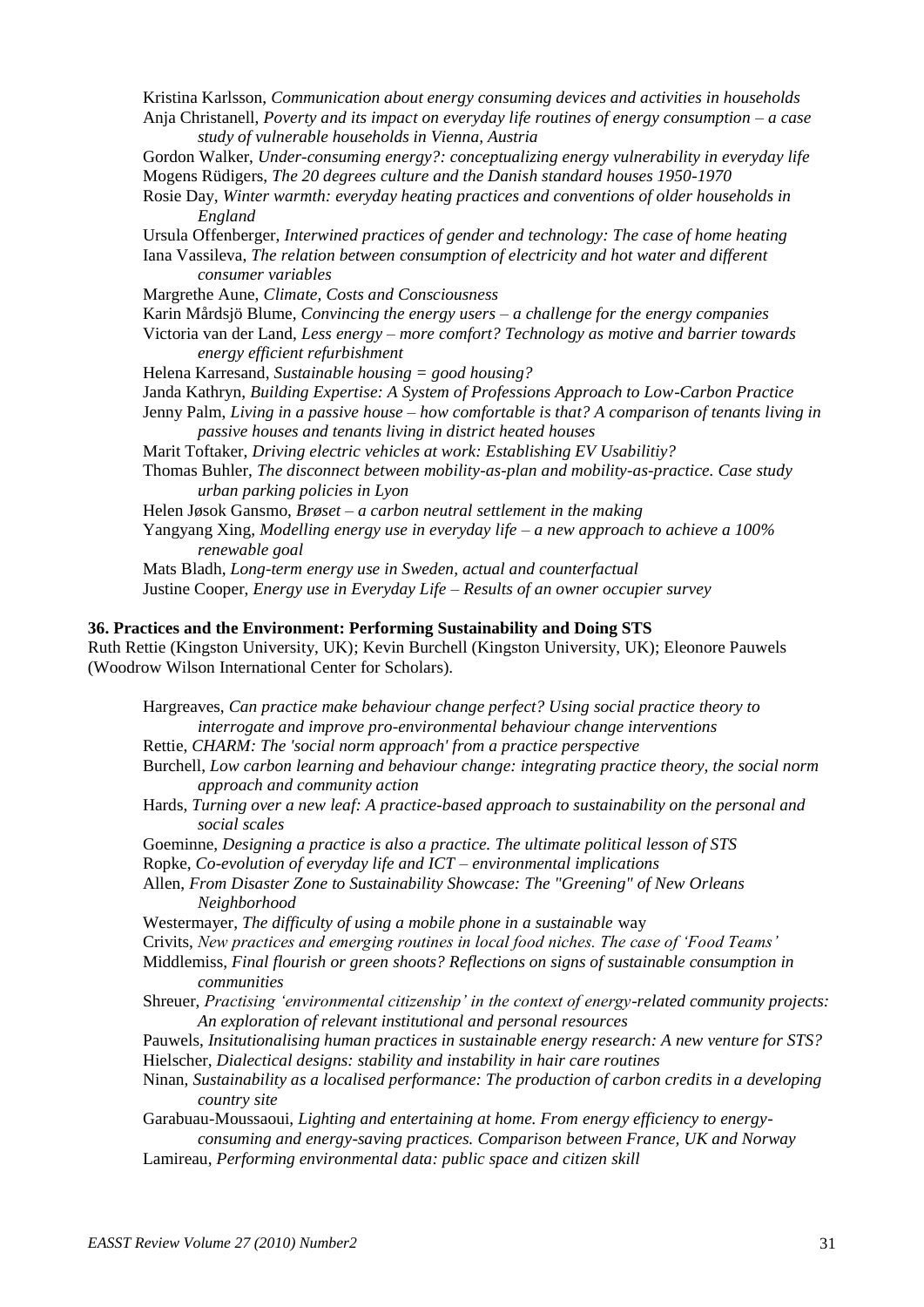Liff, *Between the State and the Individual: The role of 3rd sector organisations in shaping sustainability practices*

Van der Windt, *Sharing knowledge procedures to overcome diverging sustainability perspectives?*

Teh, *Reconfiguring the Flushing Toilet: a case study of environmentally aware citizens in the lower Lea river basin, London*

Abi-Ghanem, *Energy Practices and the Workplace Environment: the Social Technologies of Retrofitting*

Dusyk, *Practicing sustainability through cooperative wind energy*

Vlasova, *Framing sustainability in the context of renovation of single family detached house: sustainable technology or sustainable users?*

Mathur, *Technologies for sustainability, practices and power: water technology and social dynamics in a village in India*

Donohue, *Technological objects, networks, and the assemblage of sustainability*

Igelsböck, *"Wanted! Research Partner with Problem" - Transdisciplinary Research between Normative Imaginations and Practical Realisation*

Hitchings, *Indoor addiction and ways of making more sustainable offices*

Beck, *Improving the design of open innovation processes with some help of STS*

Fuchs, *The practice of sustainability: don"t call it sustainable! The generation of electricity in Germany*

Maassen, *The "magic" powers of urban photovoltaics at the intersection of existing and emerging practices*

Murphy, *Constructing practices in imaginary futures*

#### **37. System Innovations and Transitions to Sustainability**

Jochen Markard (Federal Institute of Aquatic Science and Technology, Switzerland); Rob Raven (Eindhoven University of Technology, The Netherlands); Jacco Farla (Utrecht University, The Netherlands); Lars Coenen (Lund University, Sweden).

Sub-themes: 1. Comparing different theoretical perspectives on transitions; 2. Micro level; 3. Politics, power; 4. Management / Governance; 5. Geography of transitions; 6. Context / institutional embedding

- Frank Geels, *Ontologies, socio-technical transitions (to sustainability), and the multi-level perspective*
- Adrian Smith, *What is "protective space"? Towards a politics of niche development in sustainability transitions*
- Linda Kamp, *Exploring the rise of motors of innovation in Danish and Dutch wind power innovation systems*
- Linda Kamp, *Dynamics within innovation systems and between innovation systems and their context – theoretical reflections and a case study*
- Jonathan Köhler, *Connecting neo-Schumpeterian theory and Transition Theory: The next Kondratiev Wave and Sustainability Transitions*

Sarah Ward, *Rainwater Harvesting in the UK: Socio-technical Theory and Practice*

Tjerk Schuitmaker, *Identifying and unravelling persistent problems*

Caetano Penna, *The Role of societal pressures in transitions: the issue of air pollution and the American automobile industry (1943-1985)*

Bruno Turnheim, *The destabilisation of existing regimes in socio-technical transitions: A multidimensional framework and case study of the British coal industry (1913-1970)*

- Sjoerd Bakker, *Credible Expectations – the US Department of Energy"s Hydrogen Program role as enactor and selector of hydrogen technologies*
- Simona Negro, *Seven typical system failures that hamper the diffusion of sustainable energy technologies*

Per-Anders Langendahl, *Exploring the eco-innovation journey in a firm from the UK food processing context*

Philine Warnke, *Transformative RTI Policy – A Difficult Transition. The Case ofProductionConsumption2.0*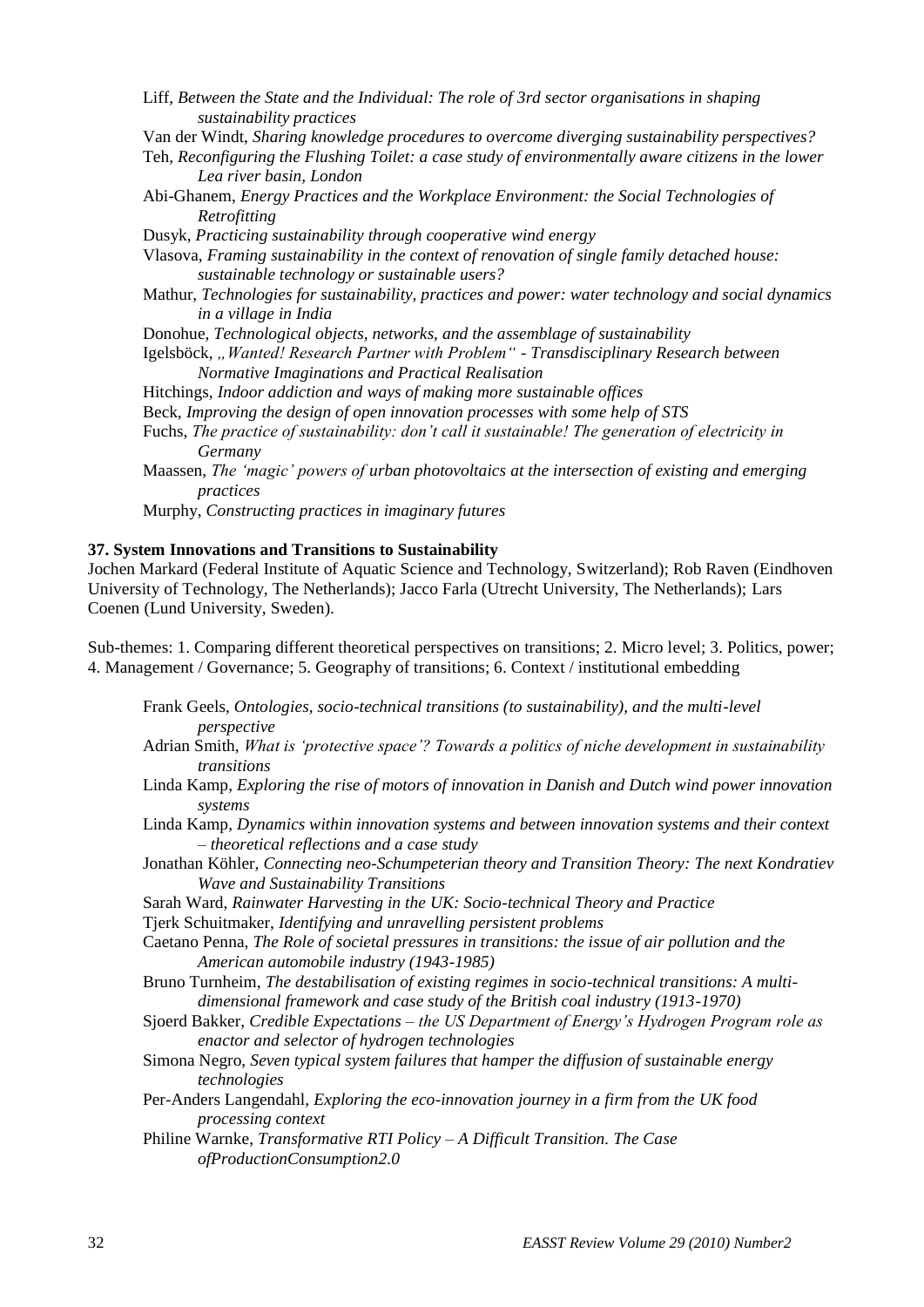Matthew Cook, *Critical reflections on the performativity of transition frameworks in the making and remaking of places experienced as urban*

Udo Pesch, *Institutional experiments and system innovation*

- Emma van Sandick, *Scaling up or embedding niche innovation? Transition experiments, policy environments and institutional context*
- Bjoern Budde, *Exploring the micro level of technological innovation systems: Expectations as a key to understanding actor strategies in the field of "green" vehicles*
- Peter van Kouwen, *A new socio-technical scenario method applied to Plug-in hybrid electric vehicles in the Netherlands*
- Erik Paredis, *Transition management and its influence on existing policy arrangements: explaining the dynamics of policy change*

Maj-Britt Quitzau, *Managing transition towards energy efficient housing at the local level* Kornelia Konrad, *Governance of and by expectations*

Athena Piterou, *A network perspective on sociotechnical transitions: the print-on-paper sociotechnical system*

Harald Rohracher, *Understanding the role of civil society in energy transitions*

- Mattias Weber, *A systems approach to transition dynamics: providing a foundation for legitimizing goal-oriented policy strategies*
- Knut Sorensen, *From «alternative» to «advanced»: changed visions of designing sustainable technologies*
- Vanja Karadzic, *How to manage organizational innovation towards sustainability: Team up the Strategic Niche Management (SNM) with the institutional and boundary theory*
- Claus Seibt, *A political study perspective for better understanding of the location of the political in system innovation*
- Jaco Quist, *Does backcasting lead to system innovations? From vision to niche in the case of meat alternatives and novel protein foods*
- Jörg Musiolik, *Creating collective resources in emerging technological fields:The case of stationary fuel cells*

#### **38. Towards Zero Emission Buildings, Settlements and Cities**

Susanne Balslev Nielsen (Technical University of Denmark); Thomas Berker (Centre for Technology and Society at the Norwegian University of Science and Technology).

Susanne Balslev Nielsen, *Translating sustainable development to the domain of a local public authority – reflections on the use of indicators for sustainable urban development* Thomas Buhler, *The disconnect between mobility-as-plan and mobility-as-practice* Erica Löfström, *User participation in future carbon-neutral settlement* Joakim Widén &Ewa Wäckelgård, *Net Zero Energy Solar Buildings at High Latitudes: The Mismatch Issue*

Dick Magnusson, *Towards a sustainable energy system in Stockholm – a study of the regional planning of the district heating system between 1978 and 2010*

Solvår Wågø, *Resources and built form. One focus – different approaches*

Eli Støa, *Zero emission living – architectural strategies*

#### O) TRAVELLING PRACTICES IN A GLOBALIZED WORLD

#### **39. Practices on the Move: Dynamics, Circulation and Diffusion**

Allison Hui (Lancaster University, UK); Julien McHardy (Lancaster University, UK); Elizabeth Shove (Lancaster University, UK); Nicola Spurling (Lancaster University, UK).

Allison Hui, *But how did the elements get here? The affect of technologies of circulation on practices*

Katia Ambrosino, *The evaluation society? The translation of the evaluation conceptual category* Larissa Schindler, *Modern Martial Arts: On a practice that has moved in space, time and culture* Susan Boonman-Berson, *Invasiveness: the construction of a category and its impact for wildlife*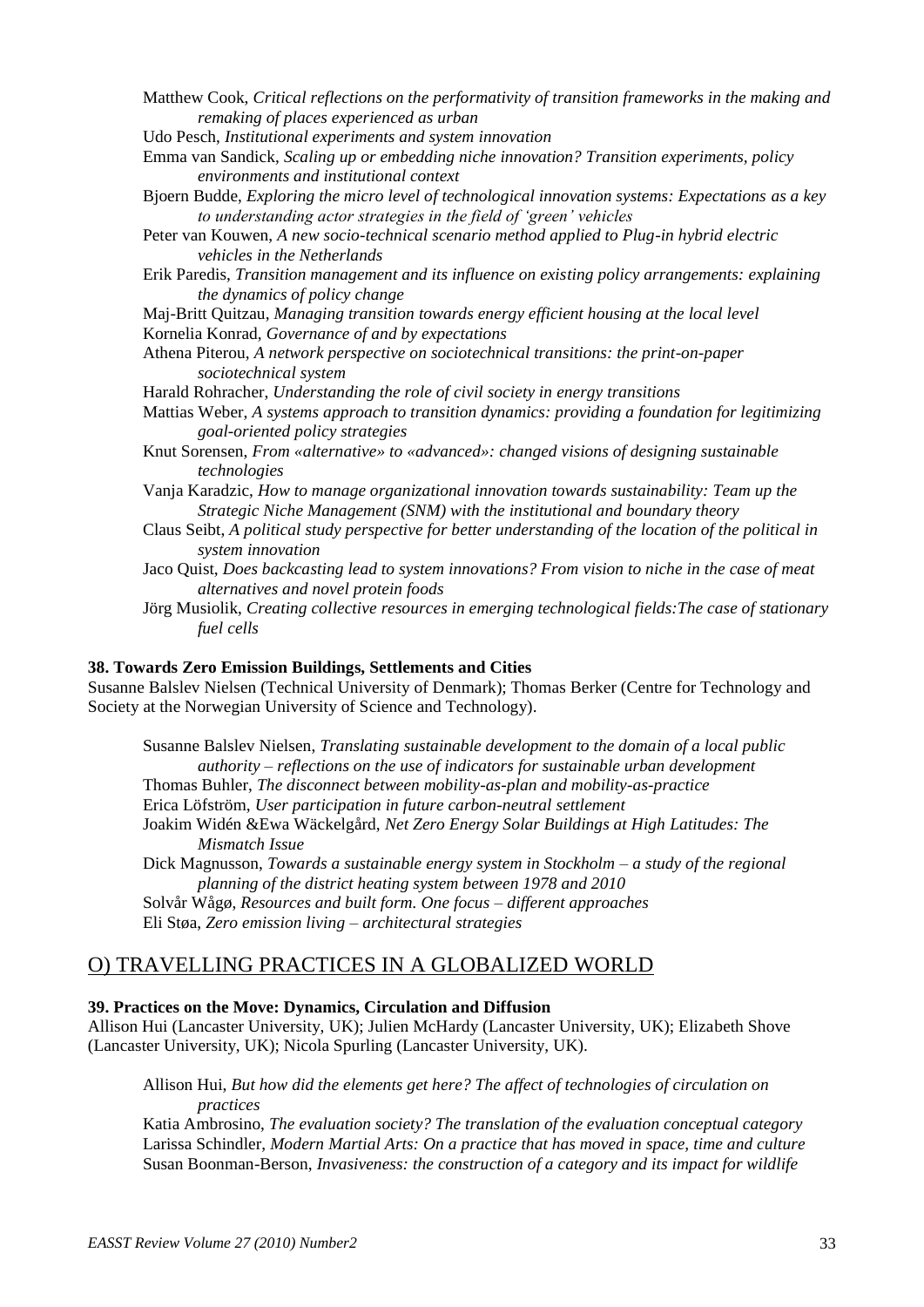*management practices*

| Nicola Spurling, Studying Individuals and Institutions: Academic careers, universities and everyday |  |  |  |
|-----------------------------------------------------------------------------------------------------|--|--|--|
| practice in processes of change                                                                     |  |  |  |

Severine van Bommelb, *Travelling standards: enactment, friction and alignment in the case of the Forest Stewardship Council certification scheme*

Maarten van der Kamp, *Enacting standards in organic agriculture: an account of a distributed element of practice*

Niklas Woermann, *Situated in systems? On the dissemination of bodily practices of a lifestyle sport*

Elizabeth Shove, *Tracking 22 degrees C : Characterising the multiple geographies of sociotechnical regimes*

Tine Damsholt, *Doing citizenship - ritual practices on the move*

Juliane Jarke, *Travelling practices: how boundary objects account for situated practices in virtual communities of practice*

Morgan Meyer, *A geography of knowledge brokering*

Alison Browne, *Where "water disappears": Methodologies for moving beyond household water demand as resource abstraction, behaviours and economics*

Mikko Jalas, *The evolving practices of bicycle commuting*

- Davide Nicolini, *Packages, translations and anxiety. Notes on the Global Travel of Ideas in the Field of Patient Safety*
- Sung-Joon Park, *"The supply side of ART": Translating free drugs into a therapeutic option in Uganda*

#### **40. Science, Technology and the North/South Divide**

Christine Richter (University of Twente, The Netherlands); Raoni Rajão (Lancaster University Management School, UK); Joana Rocha Dias (Centre for Social Sciences, School of Economics of the University of Coimbra Portugal); Gianluca Miscione (University of Twente, The Netherlands); Esha Shah (University of Maastricht, The Netherlands); Harro Maat (Wageningen University, The Netherlands); Rob Hagendijk (University of Amsterdam, The Netherlands).

- Mara Benadusi, *Performing community-oriented technologies after catastrophe. The case of Sri Lanka*
- Ricardo B.Duque, Wesley Shrum, Paul Nyaga Mbatia, Antony Palackal, Dan-Bright S. Dzorgbo & Marcus Antonius Ynalvez, *Mobile Phones, Core Network Expansion, and Political Violence in Kenya*
- Sally Brooks, *International Crop Research as a Global Public Good?*
- Salla Sariola, *The "South" is not a place: Rethinking the "North"-"South" divide through an ethnography of clinical trials in Sri Lanka*
- Branwyn Poleykett, *Unnatural histories: care, regulation and experimentation in Dakar* Janice Graham, *Developing Vaccines for sub-Saharan Africa*
- Shashank Shekhar Tiwari, *The emergence of stem cell science in India: A twist from "periphery" to "centre"?*
- Lucas Rajao Raoni Guerra, *The digital jungle: satellite-based remote sensing and the formation of the Amazonia's environmental policy*

Joana Filipa Dias, *Traditional Knowledge Regulation Mechanisms: Learning from the Global South* Roohollah Honarvar, *Of Rusticity in the Information Society*

Eunjeong Ma, *NGOs and the global circulation of bio-innovative drugs*

Annapurna Mamidipudi, Julia Quartz & Pia Otte, *Between two stools: Vulnerability and Scaling Up*

- Pia Otte, *The notion of technology within Development Studies- A request for a new theoretical framework*
- Martinez Alvaro Fernandez-Baldor, *Technologies for Freedom: re-examining technology towards human development*
- Rafaela Francisconi Gutierrez & Maria Zanin, *Technology and Waste Pickers Cooperatives in Brazil: an approach under construction*
- Andreas Mitzschke, *Social Learning & Open Innovation: A Socio-Technical Study of the System of Rice Intensification*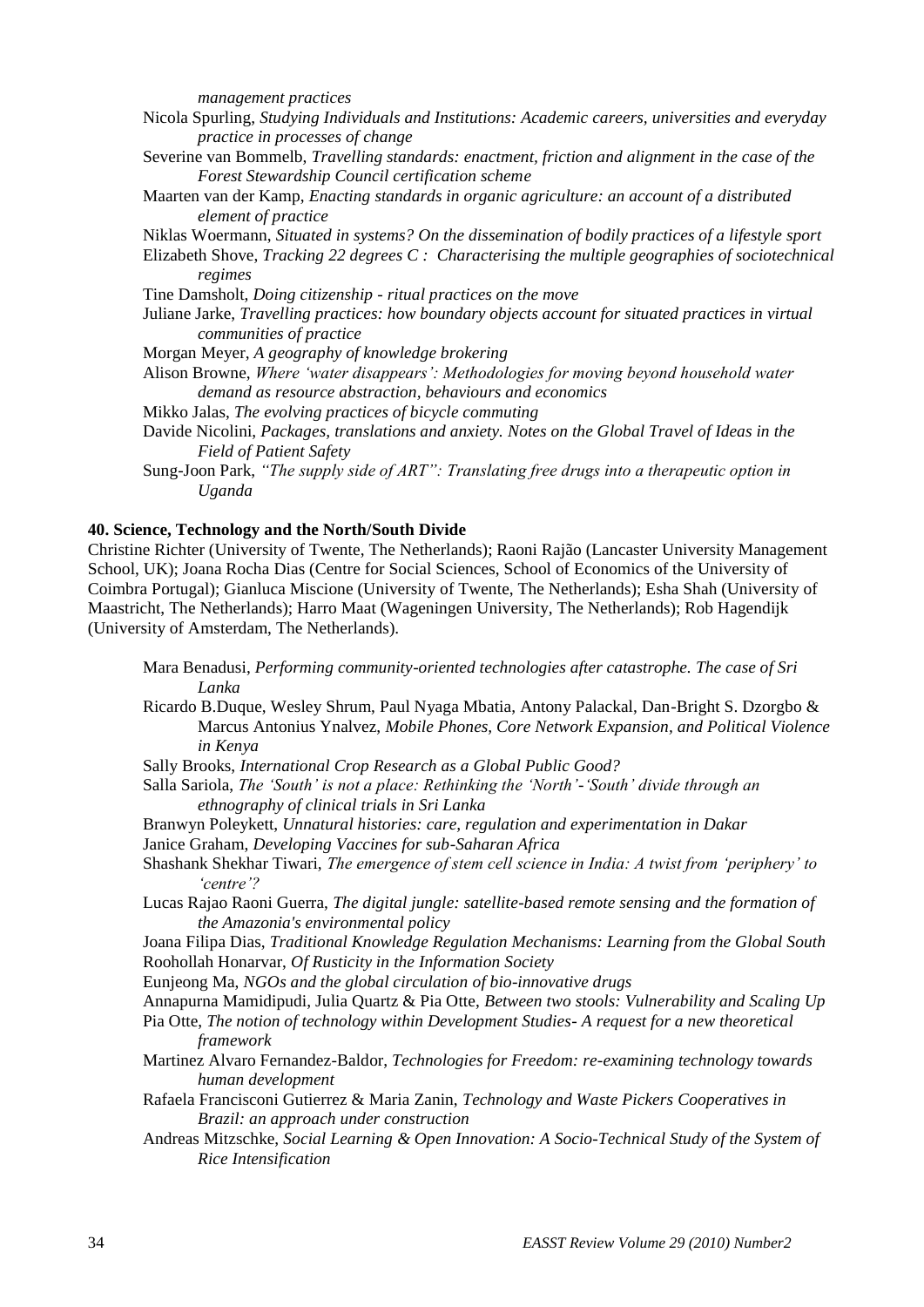Rob Hagendijk, *Europe and Sub-Saharan Africa in the Future Multipolar World: Techno-science and Development Cooperation* 

Esha Shah, *History and Philosophy of UN Debates on Science and Technology for Development in Global South* 

Diana Akullo, *STS and the Public Private Partnership: A Case of Agricultural Innovation in Uganda* 

- Catherine Montgomery, *A Tale of Two Technologies: Protocols and Participatory Democracy in a North-South Product Development Partnership*
- Oriana Rainho-Bras, *DOTS implementation for tuberculosis control in Rio de Janeiro, Brazil: how a global strategy is turned into local practices*
- Jess Bier, *Technology in Context: The Influence of Urban Space on the GIS Cartography of the 1995 Israeli State Census*
- Jan Cherlet, *Theoretical reflections on Capacity Building as vehicle for knowledge transfer in development*
- Sam Smiley, *INtransit V.6: Scientific American/La America Científica cooperation, drawing on the observation of water development projects*
- Amanda Gill, *Bebe Beard & Vivian Poey, STS and the Public Private Partnership: A Case of Agricultural Innovation in Uganda*

#### **41. Open Track**

Technoscientific practices and pop culture

- Elisabeth Rommes, *Need or Nerds; S&T images in the Dutch media from 1990-2008* Adolfo Estalella, *Hope infrastructure: enacting expectations in bloggers" material practices* Yutaka Yoshinaka, *Intermediaries and the Framing of Use-Practices in Design-Use Relations* Pedro dos Santos Boia, *STS contribution for music sociology: theoretical reflections based on a case study*
- António Costa Valente & Cláudia Ferreira, *From techno scientific practices to the new space of art in movies subtitling*

Silvia García Dauder et al., *The new user*

Franziska Hasselmann, *De-scaling by words in power assemblages*

Research productivity in social sciences

Dirk Postma, *Critique as sociomaterial performance* Katarina Prpić & Nikola Petrović, *The types, dynamics and predictors of social scientists" publication productivity: Croatian empirical studies* Gunnar Sivertsen, *Trends and patterns of social scientists" publication productivity: Norwegian empirical studies*

Mali Franc, *National science evaluation systems and the productivity criteria in social sciences* Luisa Oliveira & Helena Carvalho, *Patterns of science development and social sciences productivity* Rob Procter, Robin Williams, James Stewart, Meik Poschen, Helene Snee, Alex Voss & Marzieh Asgari-Targhi, *Adoption and Use of Web 2.0 in Scholarly communications*

#### Performing biopolitics

Xenia Kokoula, *Cyborg Identities and the Facsimile: Body and Machine in Tomorrow"s Eve* Dean A Murphy, *The viral economy of HIV* Allyson Caseley, *Performing weight: Reading the doing of body-making as weighting-up and weighting-down processes*

Keelie Murdock, *Biosecurity: The Significance of Intersubjectivity*

#### Embodying medicine and genetics

Tobias Samuelsson, *"We used to give care with the gas pedal" – Time, Care and Telemedicine in the Ambulance Service*

Tineke Broer, *The role of power/knowledge in health care improvement practices*

Sven Widmalm, *Biochemistry at the Crossroads: Science, Technology, and Policy at Arne Tiselius" Laboratory Around 1960*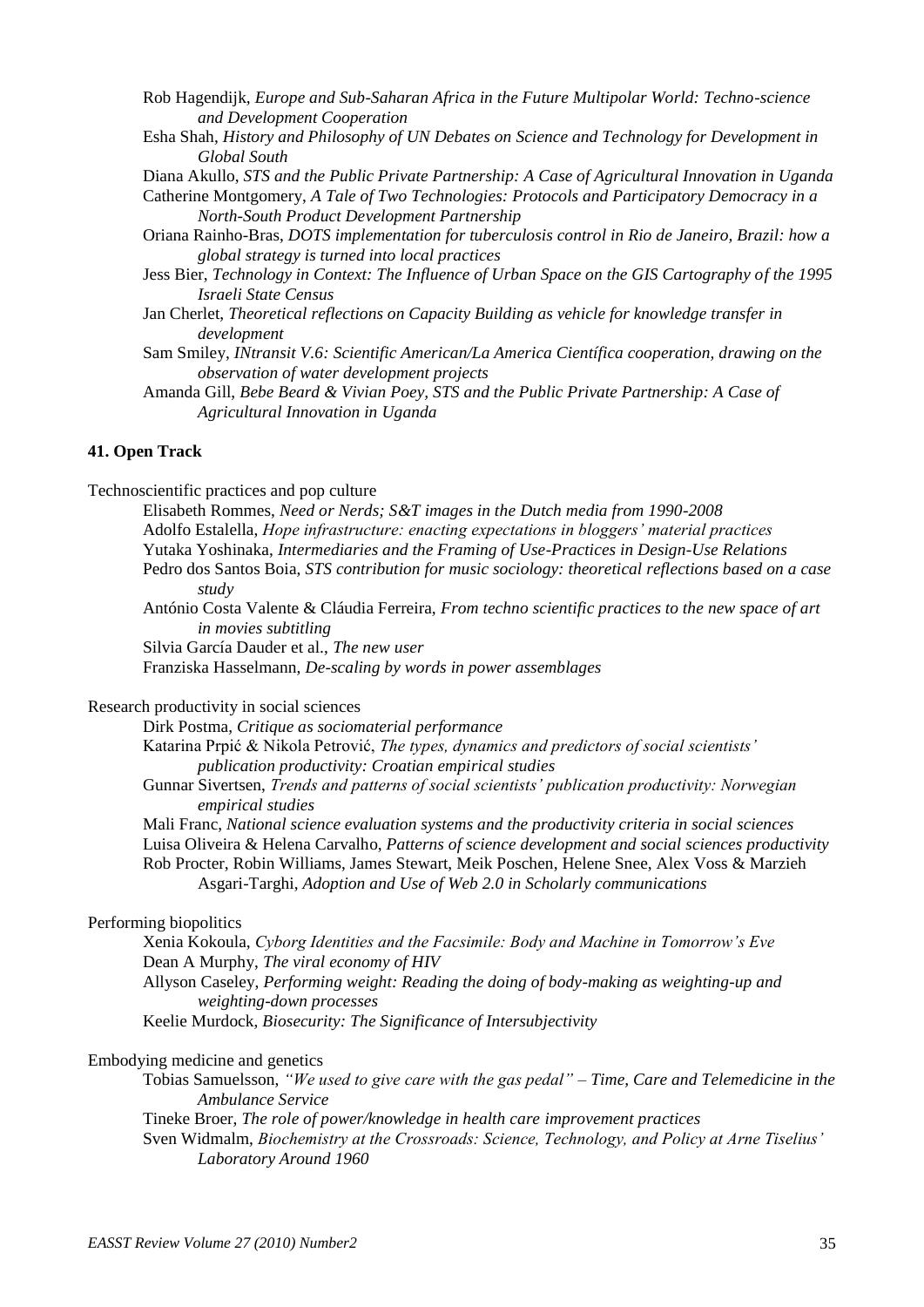Janice McLaughlin & Emma Clavering, *Visualising Genetics: Modes of diagnosis and interpretation in the troubling body within paediatric genetics*

Carmen Romero Bachiller, *On the Performative Effects and Political Habilitations of a Medical Category: Disorders of Sex Development (DSD) versus "Intersexuality" Controversy* Ute Kalender, *Notions of gender in current epigenetics*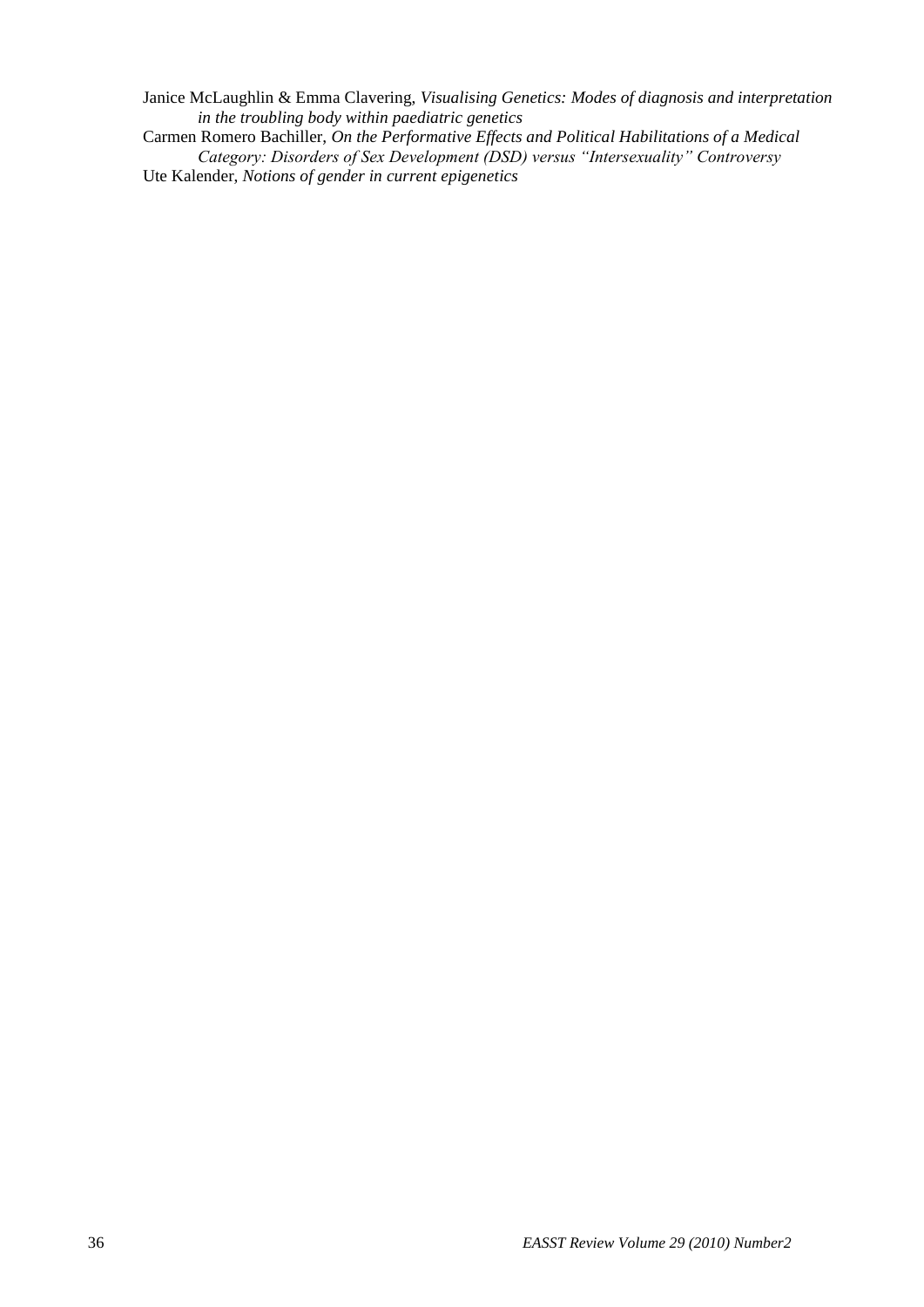## Weeds, Offcuts, Issues and Troubles EASST 2010 Pre-conference PhD Workshop September 1st 2010, Trento (Italia)

URL**:** <http://events.unitn.it/en/easst010/pre-conference-phd-workshop> To apply to participate email students@easst.net

#### **Timetable**

14:00-18:00 – Being a STS student 14.00-16.00 Weeds and offcuts 16:00-16:15 Break 16:15-17:45 Issues and Troubles: "How does it feel to treat me like you do?" 17:45-18:00 Break 18:00-19:30 – Issues on Writing-and-Publishing in STS 20:30- Dinner

#### **Workshop program**

Being a STS student [14.00-18.00] 14:00-16:00. *Weeds and offcuts* Invited researchers: -Michael Schillmeier, Ludwig-Maximilians-Universität, München -Daniel López, Universitat Oberta de Catalunya -Carmen Romero, Universidad Complutense de Madrid

It is always interesting to take a look at what is being left behind and to analyse the traces of one"s works. And absence is as important to STS as its theories and methodologies are. In fact, we might say that absence is quintessential for our actual works: offcuts are crucial for STS future-making, for they define what is left unconsidered, what would be forgotten and sent to the oblivion, what you cannot take into account.

Sometimes we feel the need to cut the weeds from our works: too much information to handle, too many things to work on for a PhD, things that do not work as we would like, streams that flow to a different path than ours. But these things need to be discussed! Let"s discuss offcuts… let"s discuss what is weeded out!

Thus, for this session:

-Tell us something from your research project you would never present at a conference; or bring research materials you would not know how to use and, thus, you might think are not useful for your project

- We will work in groups in order to analyse what things are being cut and why -The session would be of some use to take into account: (a) if some weeds could give rise to a new forest, a promising new start: When can weeds become interesting?; and (b) if you feel or need that to cut the weeds and what this implies: When can weeds become dangerous?

16:00-16:15. Break

16:15-17:45. *Issues and Troubles: .How does it feel to treat me like you do?'*

But issues and troubles arising from place-related, language-related, institutional, gendered and age-related positions or research topics are also extremely important for the future of STS in Europe, and we as students know it well.

For instance, EASST (and STS in Europe) has been said to have a UK-Dutch-Scandinavian bias. Those are places where STS has a long history of academics, publications and institutional support. What have been the problems for STS to arise elsewhere with such strength? Language, money, institutional support?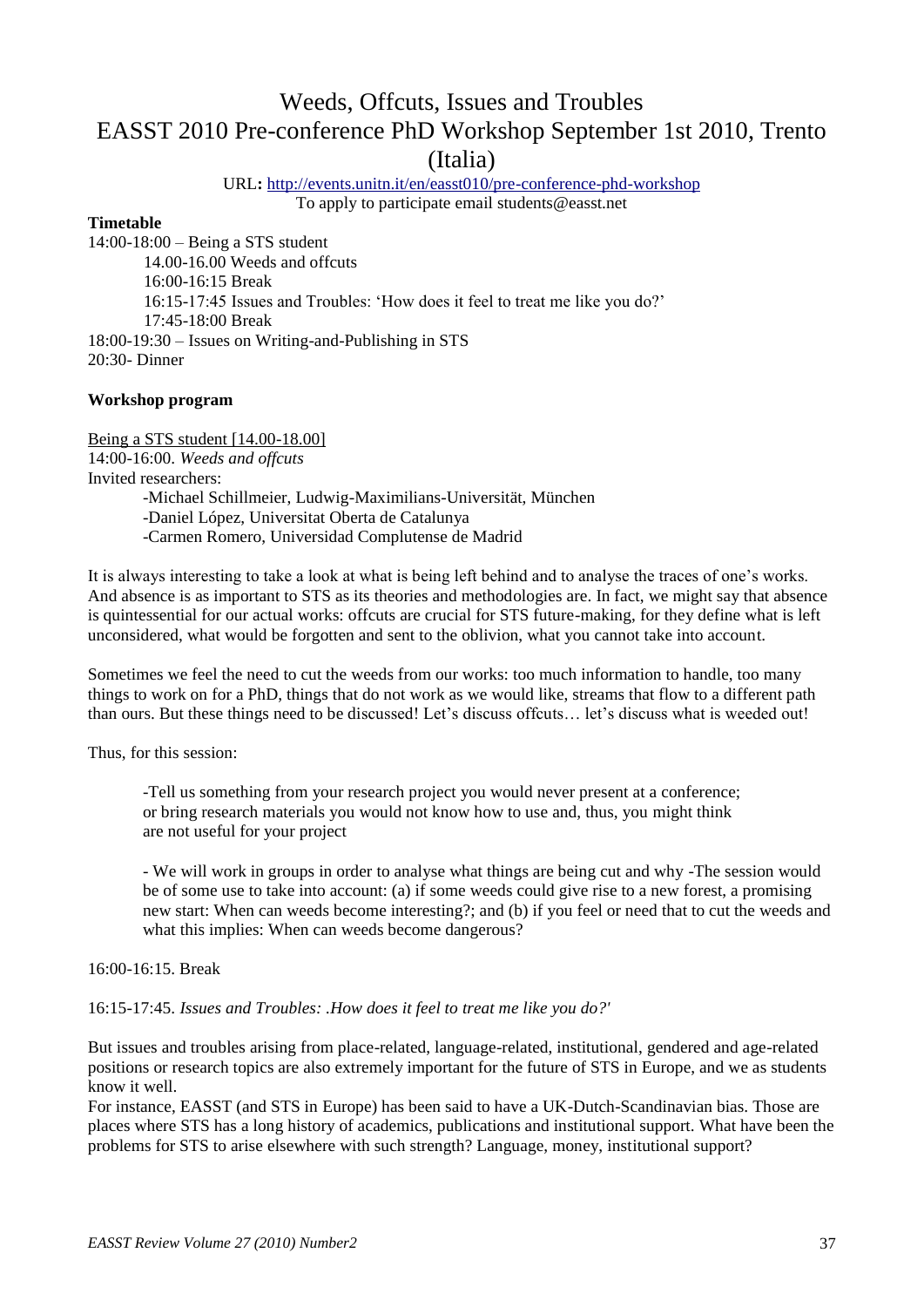Thus, for this session:

a) Tell us troubles you think you might be having in doing your research project and beyond. What are they related to? We will try to map out different issues. But maybe we could also think about possible ways out. Thus, how do you think they could be solved? Bring in new ideas!

b) In that sense, tell us what is the intended impact of your work and where do you see yourself proceeding after finishing your PhD? In terms of research, please discuss how you see your future in STS. Given that STS is interdisciplinary, which countries, department(s) and disciplinary culture do you see most receptive towards your future research goals? Where do you think you might work or not? What impact do you intend for your PhD research work and how will that shape your future approaches to the STS area?

17:45-18:00. Break

Issues on Writing-and-Publishing in STS [18.00-19.30]

Invited editors:

-Giuseppina Pellegrino & Paolo Magaudda, editors of the Italian STS journal Tecnoscienza -Les Levidow, Editor of Science as Culture

-Lucy Suchman, Collaborating editor of Social Studies of Science

Invited researchers:

-Maggie Mort, Lancaster University

-Miquel Domènech, Universitat Autònoma de Barcelona

Workshop with journal publishers and senior researchers, where the following issues are going to be discussed in depth:

a. Fears: What do you find most difficult –as an author-in writing for journals, and what do you fear most? b. Languages: Is "International English" the only possible answer to the English-language bias in STS publications?

c. Topics: What qualifies as a hot STS topic, methodology, epistemology, framework? Would it be the same in different geographic locations?

d. Genres: What article genres are allowed? Are language or numbers the only ways to represent our STS data?

Dinner [20.30] The day will end with an evening dinner in town.

Contact E-mail: students@easst.net Organiser Tomás Sánchez Criado (Universidad Autónoma de Madrid, Spain) – EASST Council Student Representative

Co-organisers Farrukh Chishtie (University of Western Ontario, Canada) Hanne Hellerup Eriksen (University of Copenhaguen, Denmark) Adolfo Estalella (Consejo Superior de Investigaciones Científicas - CSIC, Spain) Camila Maciel C. A. Mantovani (Universidade Federal de Minas Gerais, Brazil)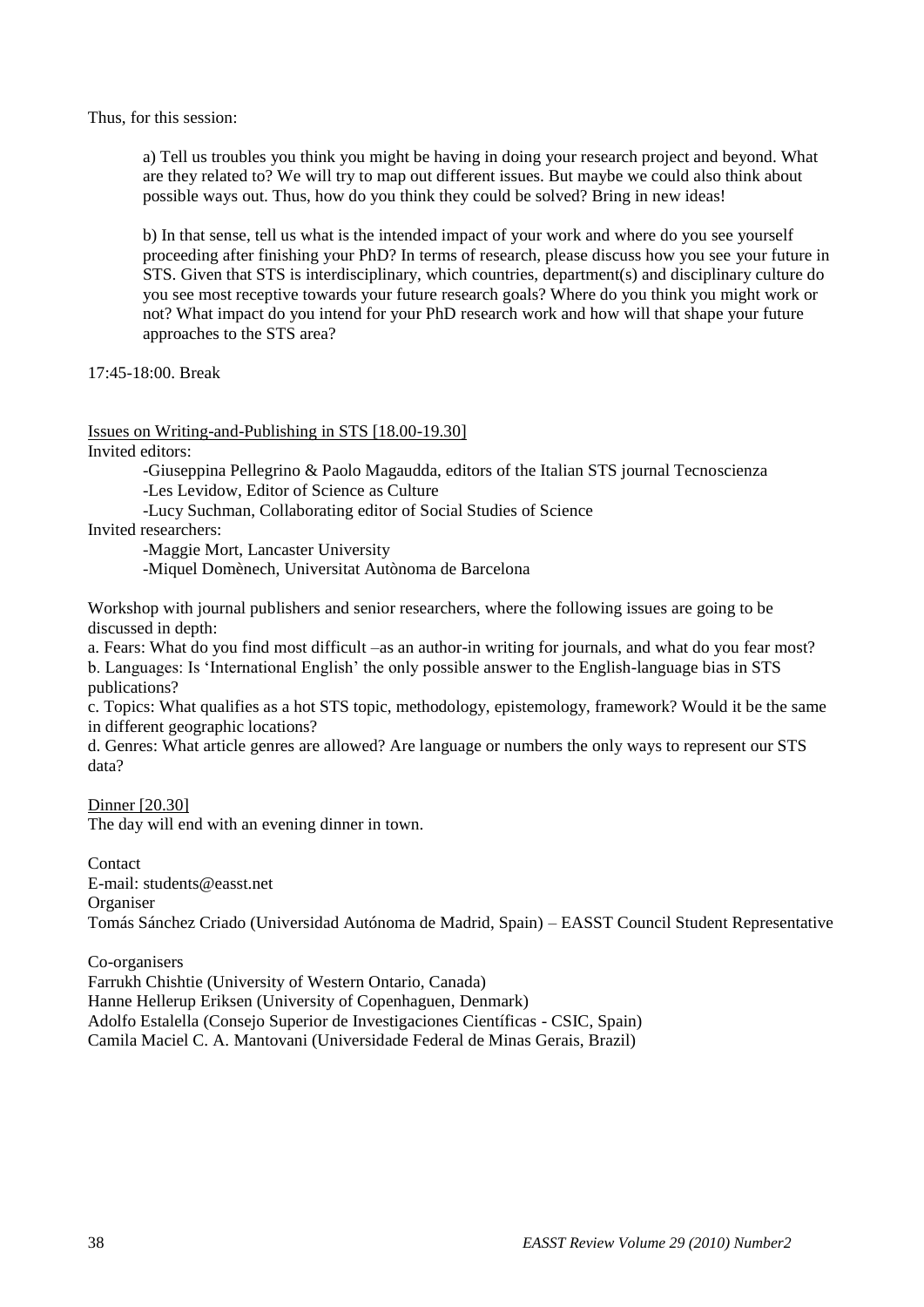# For service page announcements, see Eurograd

Dear readers,

Ordinarily, we would include several pages of service announcements in the Review – job listings, calls for papers, and so on. These announcements are gleaned from Eurograd. Unfortunately, the editor who does the gleaning is currently away on holiday. Fortunately, as we are sending you this issue electronically, you can find all the listings simply by clicking on the links below. As these links may also be of help for announcement updates between Review issues, we also offer you some information about the Eurograd site:

Eurograd is a listserv (discussion list) that operates alongside EASST. It is intended to facilitate a European network of scholars interested in Science and Technology Studies. It is easy (and free!) to join. Just go to [www.easst.net/joineurograd](http://www.easst.net/joineurograd) and follow the subscription instructions. You will then be able to post as well as receive messages.

The volume of messages is not overwhelming and it is a great way to keep up with information about conferences and calls for papers, job opportunities, information about courses, and general news from the field.

Messages also appear on the front page of the EASST website ([www.easst.net](http://www.easst.net/)) and you can scroll back through recent messages from there.

> Editorially and administratively yours, Ann R. Sætnan and Sonia Liff